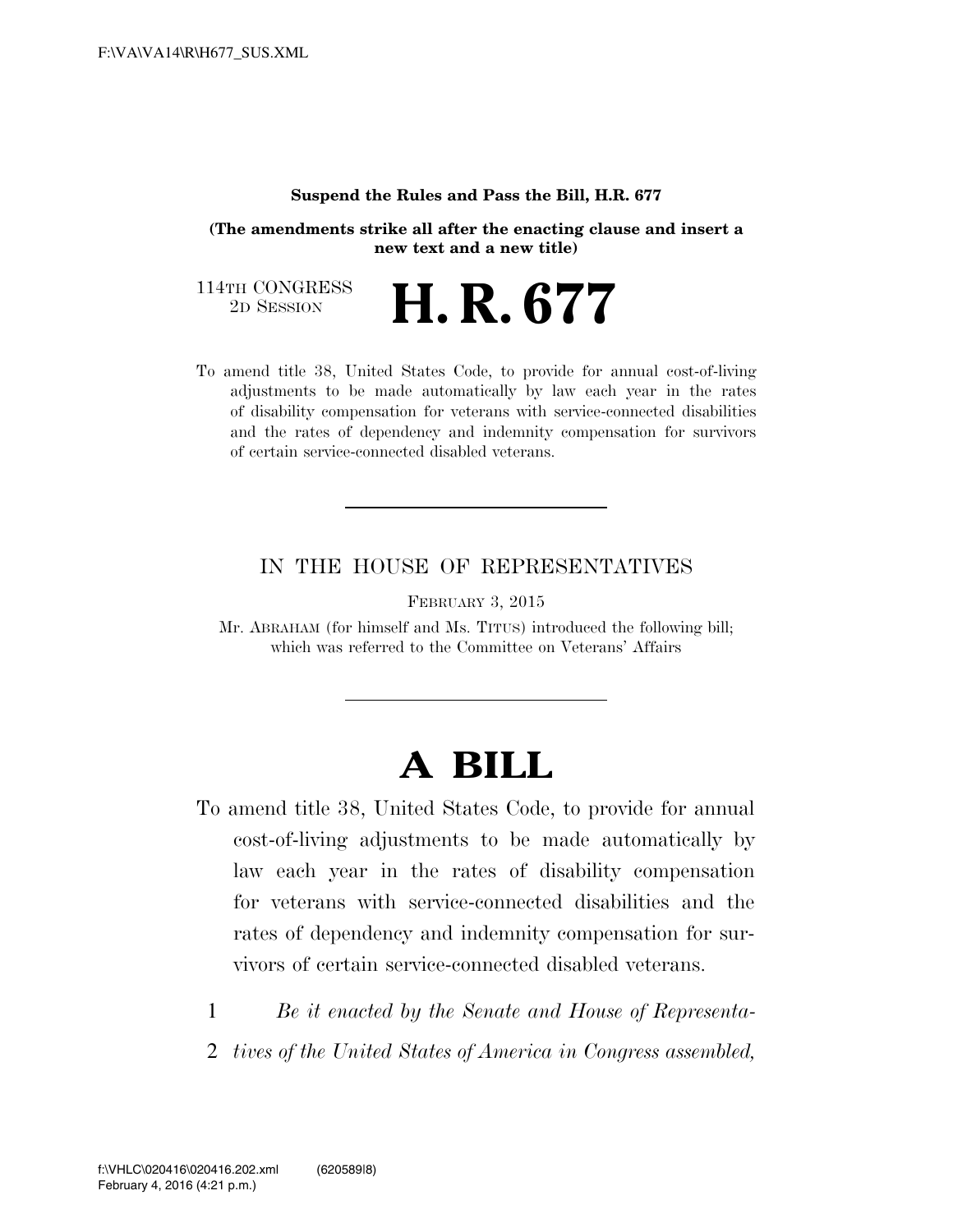#### 1 **SECTION 1. SHORT TITLE; TABLE OF CONTENTS.**

- 2 (a) SHORT TITLE.—This Act may be cited as the
- 3 ''American Heroes COLA Act of 2015''.
- 4 (b) TABLE OF CONTENTS.—The table of contents for

#### 5 this Act is as follows:

- Sec. 1. Short title; table of contents.
- Sec. 2. Expansion of eligibility for medallions.
- Sec. 3. Definitions relating to claims for benefits under laws administered by the Secretary of Veterans Affairs.
- Sec. 4. Quarterly reports on formal and informal claims for benefits under laws administered by Secretary of Veterans Affairs.
- Sec. 5. Expedited payment of survivor's benefits.
- Sec. 6. Priority for processing claims of the Department of Veterans Affairs.
- Sec. 7. Treatment of medical evidence provided by non-Department of Veterans Affairs medical professionals in support of claims for disability compensation.
- Sec. 8. Automatic annual increase in rates of disability compensation and dependency and indemnity compensation.
- Sec. 9. Improvement of fiduciaries for veterans.
- Sec. 10. Board of Veterans' Appeals video hearings.
- Sec. 11. Improvements to authority for performance of medical disabilities examinations by contract physicians.
- Sec. 12. Pilot program on fully developed appeals.
- Sec. 13. Deadline for certification of appeals forms by regional offices of the Department of Veterans Affairs.
- Sec. 14. Evaluation of backlog of disability claims and appeals of claims of Department of Veterans Affairs.
- Sec. 15. Methods for validating certain World War II Merchant Mariner service considered to be active service by the Secretary of Veterans Affairs.
- Sec. 16. Designation of American World War II Cities.
- Sec. 17. Sense of Congress regarding American veterans disabled for life.
- Sec. 18. Extension of pilot program on counseling in retreat settings for women veterans newly separated from service in the Armed Forces.

#### 6 **SEC. 2. EXPANSION OF ELIGIBILITY FOR MEDALLIONS.**

- 7 Section 2306(d)(4) of title 38, United States Code,
- 8 is amended to read as follows:
- 9  $\cdot$  "(4)(A) In lieu of furnishing a headstone or marker
- 10 under this subsection to a deceased individual described
- 11 in subparagraph (B), the Secretary may furnish, upon re-
- 12 quest, a medallion or other device of a design determined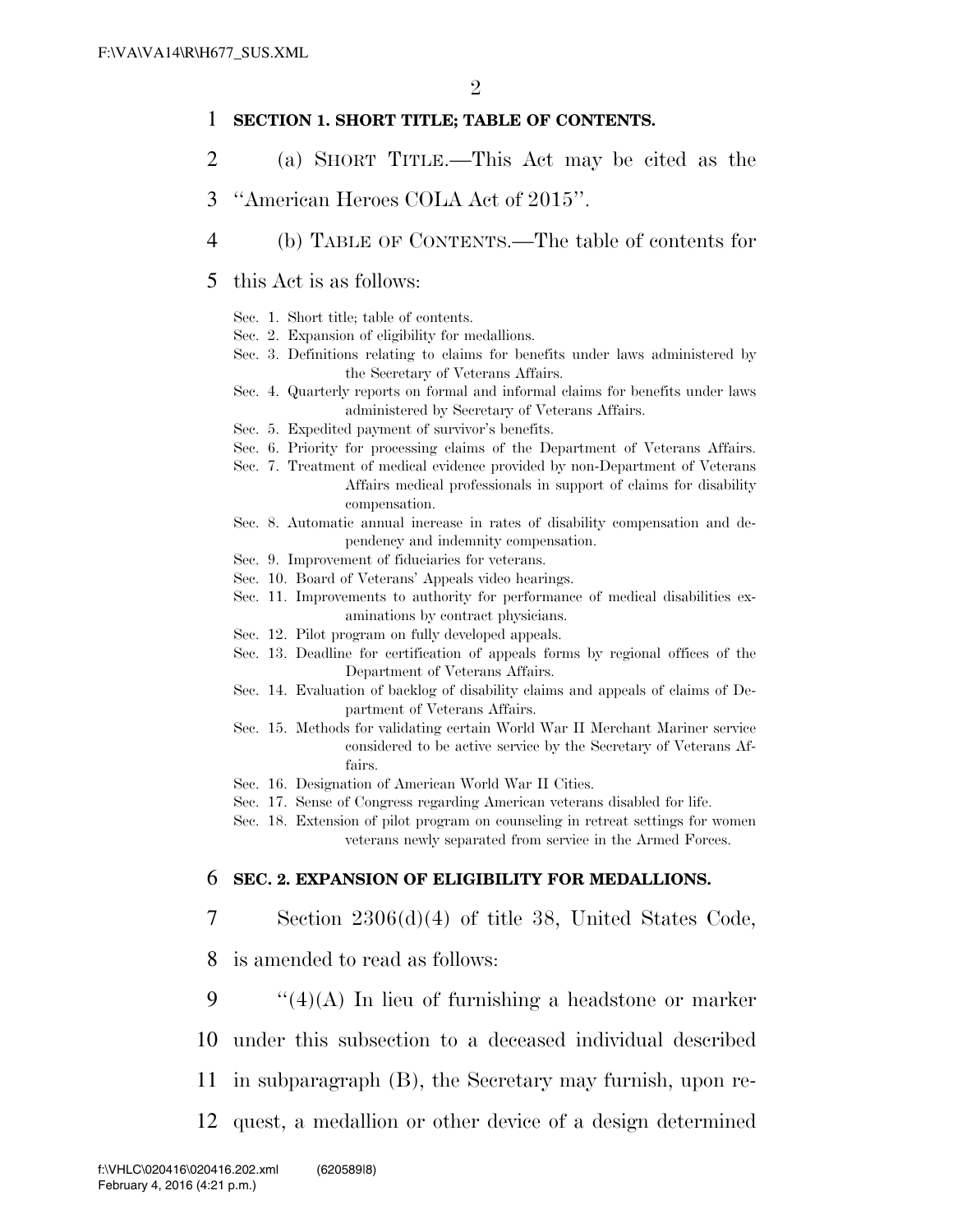| $\mathbf{1}$   | by the Secretary to signify the deceased individual's status |
|----------------|--------------------------------------------------------------|
| 2              | as a veteran, to be attached to a headstone or marker fur-   |
| 3              | nished at private expense.                                   |
| $\overline{4}$ | $\lq\lq$ $(A)$ A deceased individual described in this sub-  |
| 5              | section is an individual who-                                |
| 6              | "(i) served in the Armed Forces on or after                  |
| 7              | April 6, 1917; and                                           |
| 8              | "(ii) is eligible for a headstone or marker fur-             |
| 9              | nished under paragraph (1) (or would be so eligible          |
| 10             | but for the date of the death of the individual).".          |
| 11             | SEC. 3. DEFINITIONS RELATING TO CLAIMS FOR BENEFITS          |
| 12             | UNDER LAWS ADMINISTERED BY THE SEC-                          |
|                |                                                              |
| 13             | RETARY OF VETERANS AFFAIRS.                                  |
| 14             | (a) DEFINITIONS.—                                            |
| 15             | (1) IN GENERAL.—Section $5100$ of title 38,                  |
| 16             | United States Code, is amended to read as follows:           |
| 17             | "§5100. Definitions                                          |
| 18             | "In this chapter:                                            |
| 19             | $\lq(1)$ The term 'claimant' means any individual            |
| 20             | applying for, or submitting a claim for, any benefit         |
| 21             | under the laws administered by the Secretary.                |
| 22             | $\lq(2)$ The term 'claim' means a communication              |
| 23             | in writing requesting a determination of entitlement         |
| 24             | or evidencing a belief in entitlement to a benefit           |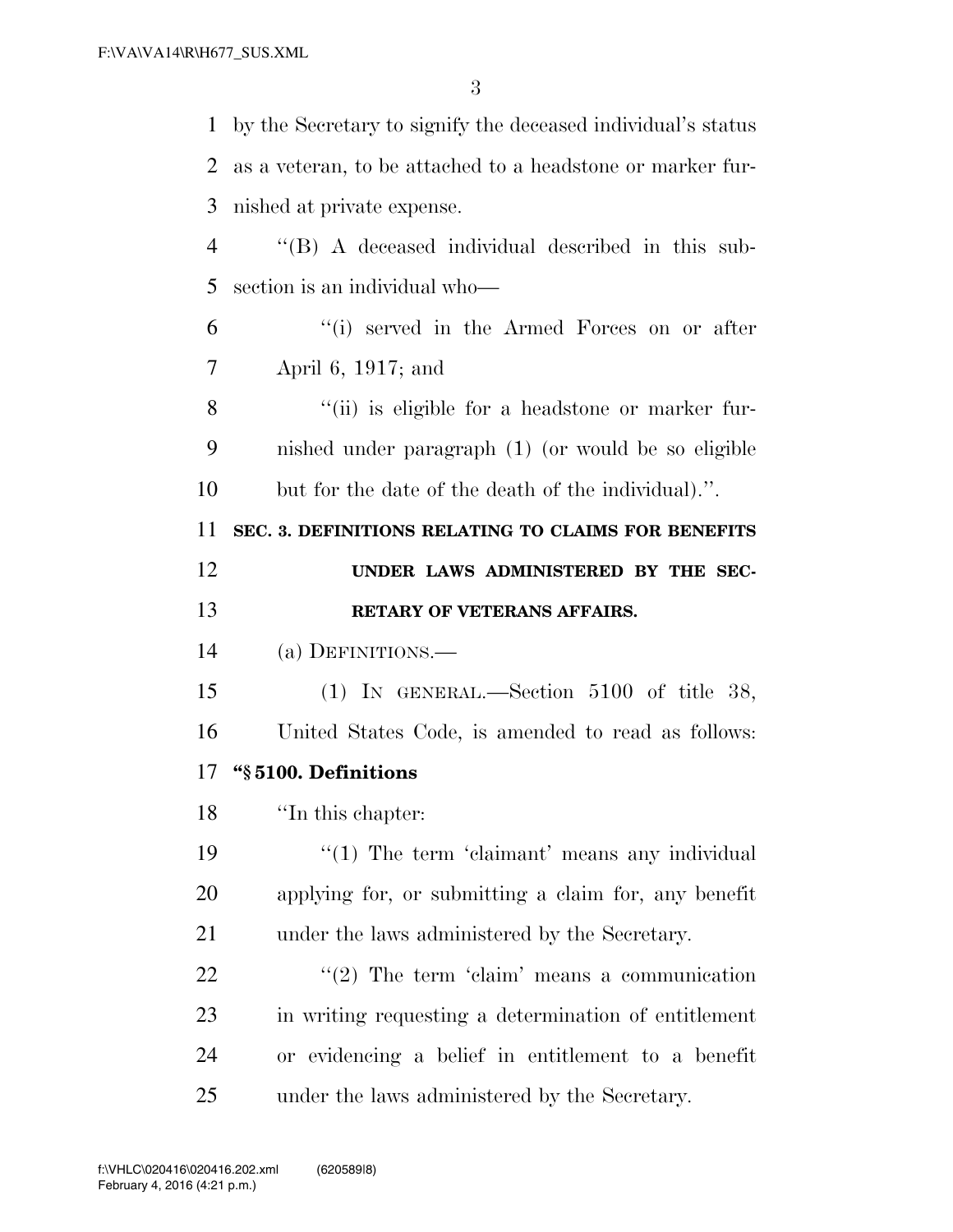1 ''(3) The term 'formal claim' means a claim submitted on an application form prescribed by the Secretary.''.

 (2) CLERICAL AMENDMENT.—The table of sec- tions at the beginning of chapter 51 of such title is further amended by striking the item relating to sec- tion 5100 and inserting the following new item: ''5100. Definitions.''.

 (b) EFFECTIVE DATE.—Section 5100 of title 38, United States Code, as amended by subsection (a), shall take effect on the date of the enactment of this Act and shall apply with respect to a claim submitted on or after such date.

#### **SEC. 4. QUARTERLY REPORTS ON FORMAL AND INFORMAL**

 **CLAIMS FOR BENEFITS UNDER LAWS ADMIN- ISTERED BY SECRETARY OF VETERANS AF-FAIRS.** 

 (a) QUARTERLY REPORTS.—During the five-year pe- riod beginning on the date of the enactment of this Act, the Secretary shall submit to the Committees on Veterans' Affairs of the Senate and House of Representatives quar- terly reports on formal and informal claims submitted to the Secretary. Each such report shall include, for the three-month period covered by the report—

 (1) the total number of claims submitted to the Secretary;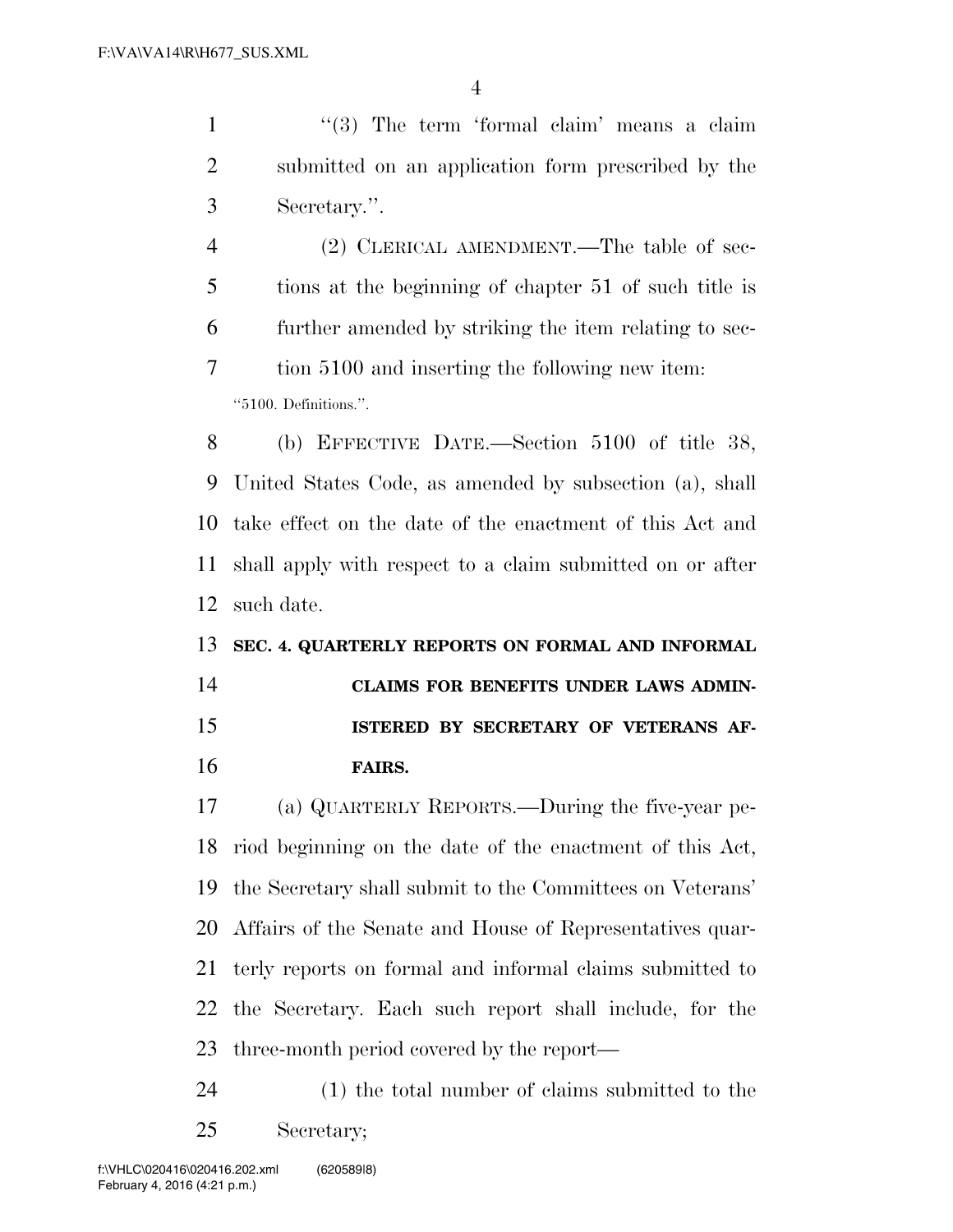| $\mathbf{1}$   | $(2)$ the total number of informal claims sub-            |
|----------------|-----------------------------------------------------------|
| $\overline{2}$ | mitted to the Secretary;                                  |
| 3              | (3) the total number of formal claims submitted           |
| 4              | to the Secretary;                                         |
| 5              | (4) the total number of forms indicating an in-           |
| 6              | tent to file a claim for benefits submitted to the Sec-   |
| 7              | retary;                                                   |
| 8              | (5) the total number of claims notification let-          |
| 9              | ters that included an invitation to the claimant to       |
| 10             | submit an additional formal claim that was reason-        |
| 11             | ably raised during the adjudication of the claim for      |
| 12             | which the notification letter is sent;                    |
| 13             | $(6)$ of the claimants who received notification          |
| 14             | letters described in paragraph (5), the total number      |
| 15             | who submitted a formal claim in response to the in-       |
| 16             | vitation included in the letter;                          |
| 17             | the total number of electronically filed<br>(7)           |
| 18             | claims submitted to the Secretary; and                    |
| 19             | (8) the total number of fully-developed claims            |
| <b>20</b>      | submitted to the Secretary.                               |
| 21             | (b) SENSE OF CONGRESS.—It is the sense of Con-            |
| 22             | gress that the Secretary of Veterans Affairs should de-   |
| 23             | velop a designated form for an increase or reopening of   |
| 24             | a claim that does not require the resubmittal of informa- |
| 25             | tion previously submitted on a formal claim form.         |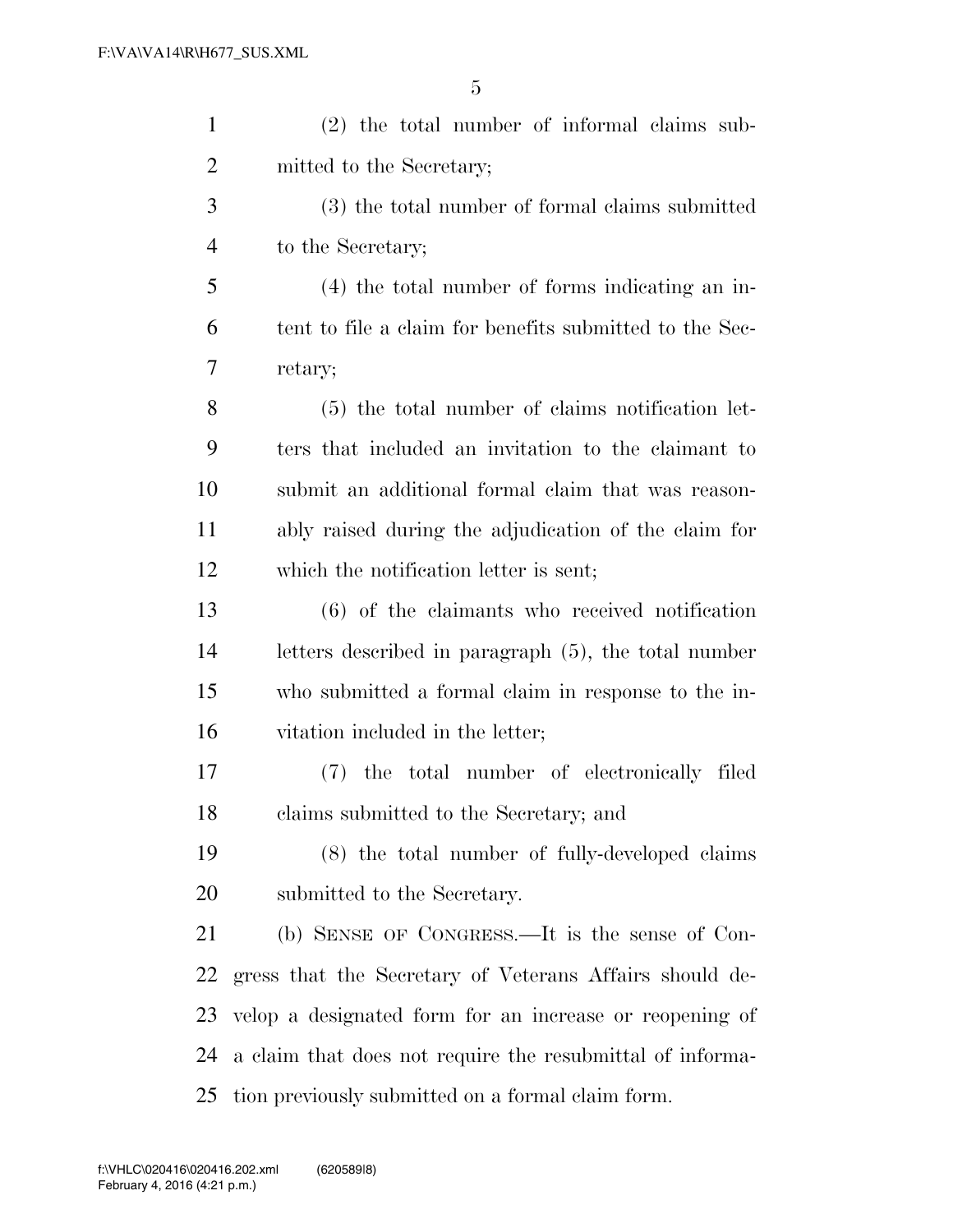| $\mathbf{1}$   | (c) DEFINITIONS.—In this section:                     |
|----------------|-------------------------------------------------------|
| $\overline{2}$ | (1) The terms "claim", "claimant", and "for-          |
| 3              | mal claim" have the meanings given such terms in      |
| 4              | section 5100 of title 38, United States Code, as      |
| 5              | amended by section 4.                                 |
| 6              | $(2)$ The term "informal claim" means a com-          |
| 7              | munication in writing requesting a determination of   |
| 8              | entitlement or evidencing a belief in entitlement, to |
| 9              | a benefit under the laws administered by the Sec-     |
| 10             | retary of Veterans Affairs that—                      |
| 11             | $(A)$ is submitted in a format other than on          |
| 12             | an application form prescribed by the Secretary;      |
| 13             | (B) indicates an intent to apply for one or           |
| 14             | more benefits under the laws administered by          |
| 15             | the Secretary;                                        |
| 16             | (C) identifies the benefit sought;                    |
| 17             | (D) is made or submitted by a claimant,               |
| 18             | his or her duly authorized representative, a          |
| 19             | Member of Congress, or another person acting          |
| 20             | on behalf of a claimant who meets the require-        |
| 21             | ments established by the Secretary for such           |
| 22             | purpose; and                                          |
| 23             | (E) may include a report of examination or            |
| 24             | hospitalization, if the report relates to a dis-      |
| 25             | ability which may establish such an entitlement.      |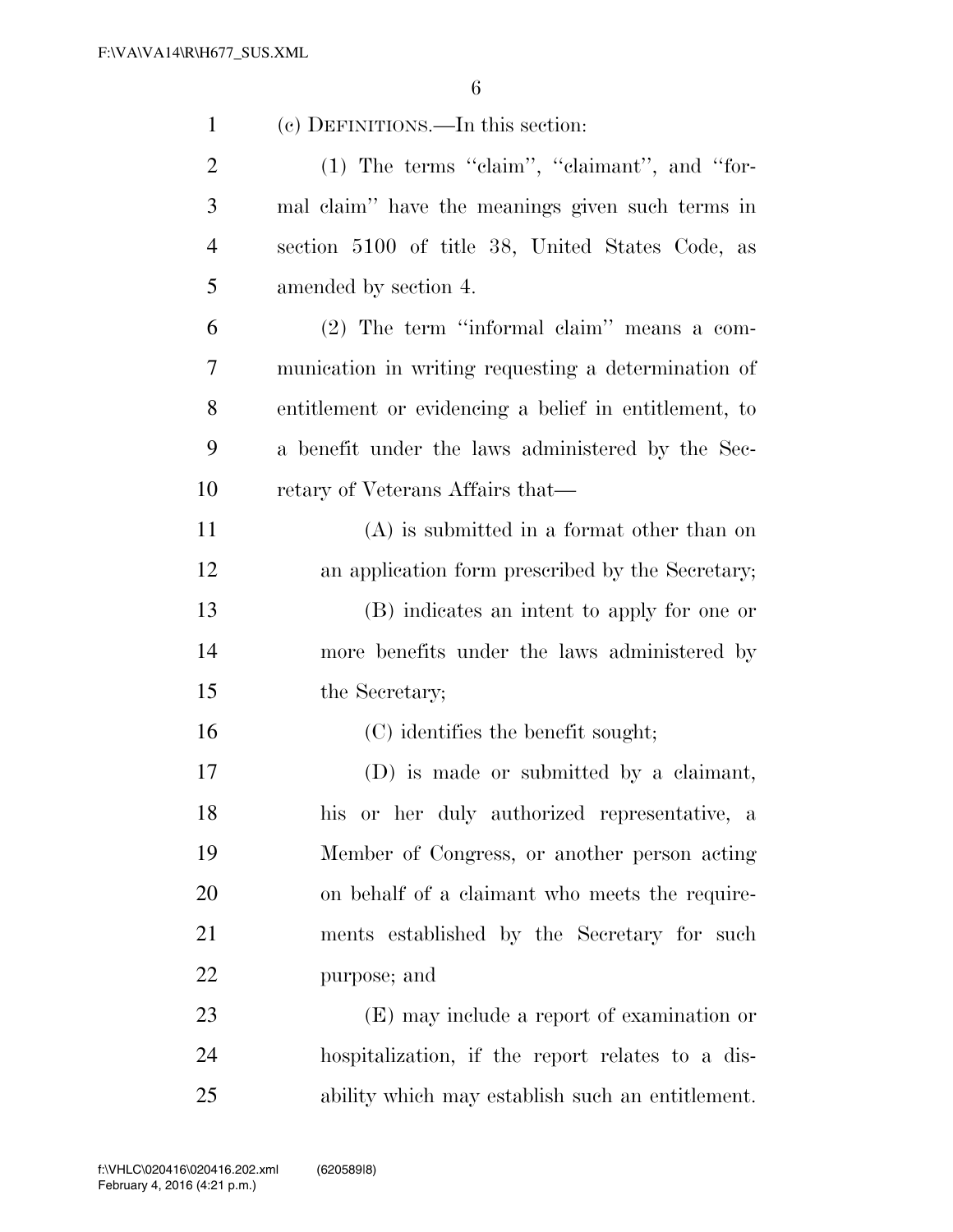| $\mathbf{1}$   | (3) The term "reasonably raised" with respect                  |
|----------------|----------------------------------------------------------------|
| $\overline{2}$ | to a claim means that evidence of an entitlement to            |
| 3              | a benefit under the laws administered by the Sec-              |
| $\overline{4}$ | retary is inferred or logically placed at issue upon a         |
| 5              | sympathetic reading of another claim and the record            |
| 6              | developed with respect to that claim.                          |
| 7              | SEC. 5. EXPEDITED PAYMENT OF SURVIVOR'S BENEFITS.              |
| 8              | (a) IN GENERAL.—Section $5101(a)(1)$ of title 38,              |
| 9              | United States Code, is amended—                                |
| 10             | (1) by striking "A specific" and inserting " $(A)$             |
| 11             | Except as provided in subparagraph $(B)$ , a specific";        |
| 12             | and                                                            |
| 13             | $(2)$ by adding at the end the following new sub-              |
| 14             | paragraph:                                                     |
| 15             | $\lq\lq(B)(i)$ The Secretary may pay benefits under chap-      |
| 16             | ters 13 and 15 and sections 2302, 2307, and 5121 of this       |
| 17             | title to a survivor of a veteran who has not filed a formal    |
|                | 18 claim if the Secretary determines that the record contains  |
| 19             | sufficient evidence to establish the entitlement of the sur-   |
| 20             | vivor to such benefits.                                        |
| 21             | "(ii) For purposes of this subparagraph and section            |
| 22             | 5110 of this title, the earlier of the following dates shall   |
| 23             | be treated as the date of the receipt of the survivor's appli- |
|                |                                                                |

cation for benefits described in clause (i):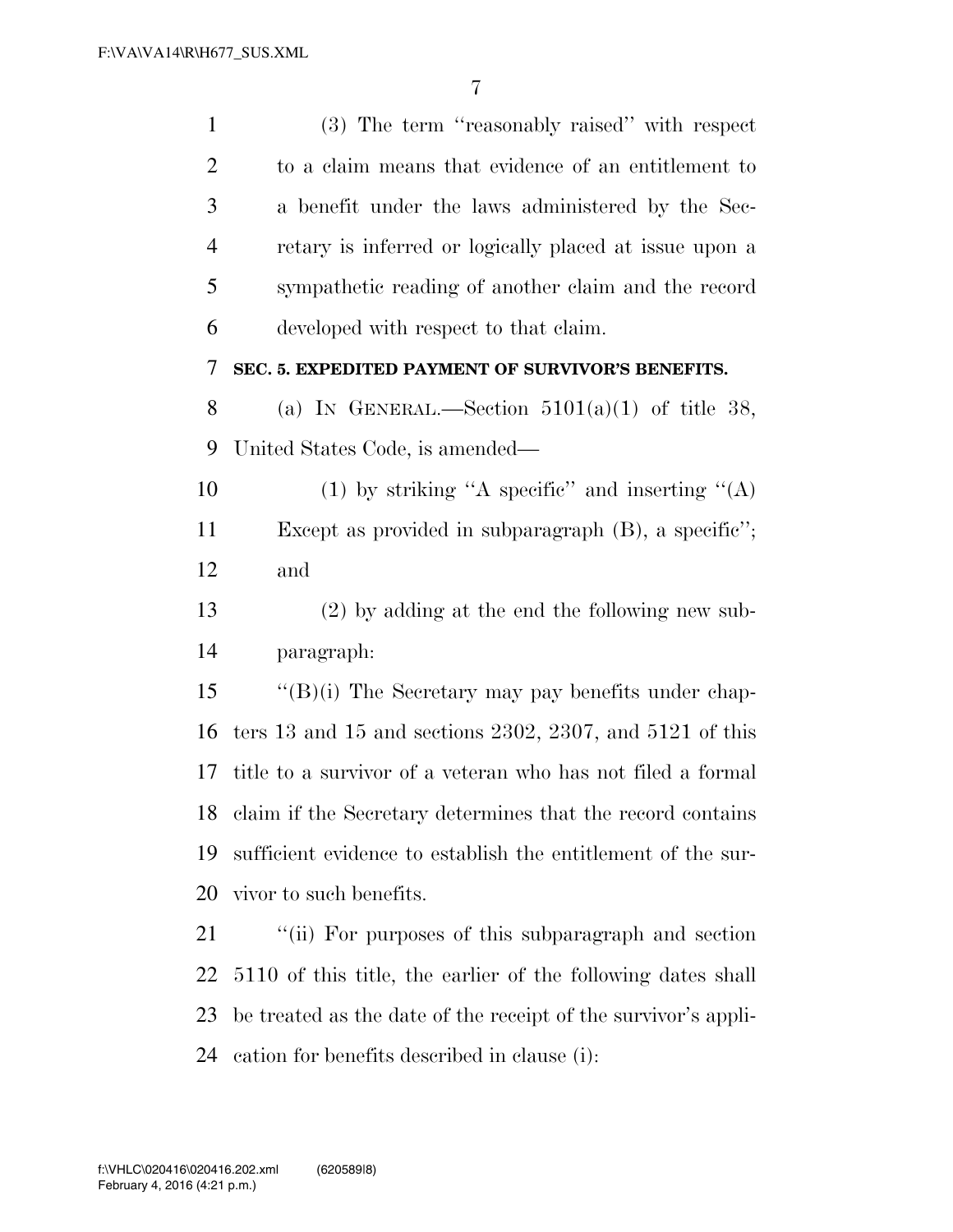| $\mathbf{1}$   | $\lq\lq$ . The date on which the survivor of a vet-               |
|----------------|-------------------------------------------------------------------|
| $\overline{2}$ | eran (or the representative of such a survivor) noti-             |
| 3              | fies the Secretary of the death of the veteran                    |
| $\overline{4}$ | through a death certificate or other relevant medical             |
| 5              | evidence indicating that the death was due to a serv-             |
| 6              | ice-connected or compensable disability.                          |
| 7              | "(II) The head of any other department or                         |
| 8              | agency of the Federal Government notifies the Sec-                |
| 9              | retary of the death of the veteran.                               |
| 10             | "(iii) In notifying the Secretary of the death of a vet-          |
| 11             | eran as described in clause $(ii)(I)$ , the survivor (or the rep- |
| 12             | resentative of such a survivor) may submit to the Sec-            |
| 13             | retary additional documents relating to such death without        |
| 14             | being required to file a formal claim.".                          |
| 15             | (b) REPORT.—                                                      |
| 16             | (1) IN GENERAL.—Not later than one year                           |
| 17             | after the date of the enactment of this Act, the Sec-             |
| 18             | retary of Veterans Affairs shall submit to the Com-               |
| 19             | mittee on Veterans' Affairs of the Senate and the                 |
| 20             | Committee on Veterans' Affairs of the House of                    |
| 21             | Representatives a report on benefits paid pursuant                |
| 22             | to covered claims.                                                |
| 23             | (2) CONTENTS.—The report under paragraph                          |

(1) shall include the following: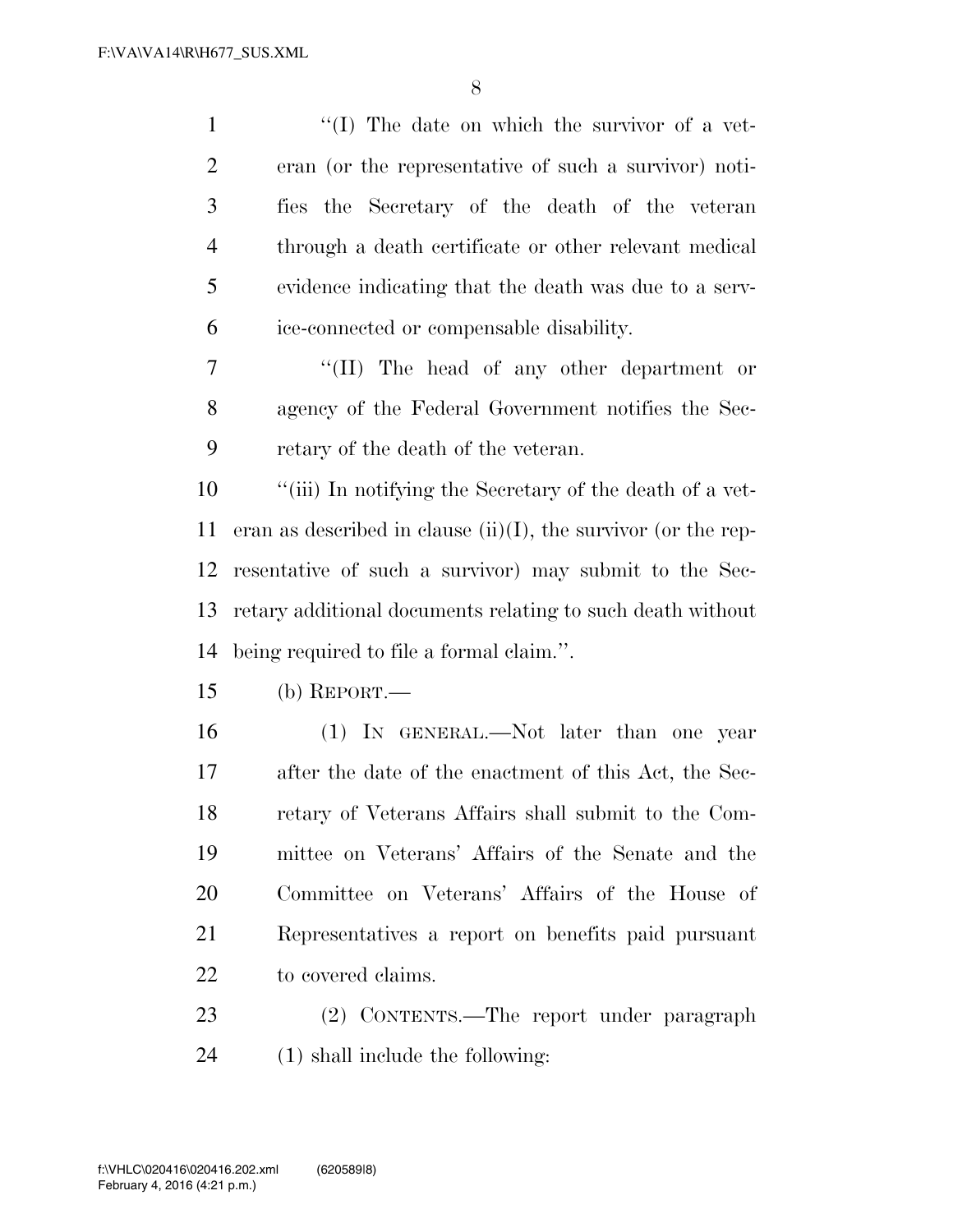| $\mathbf{1}$   | (A) The number of covered claims adju-            |
|----------------|---------------------------------------------------|
| $\overline{2}$ | dicated during the one-year period preceding      |
| 3              | the date of the report, disaggregated by the fol- |
| $\overline{4}$ | lowing:                                           |
| 5              | Claims in which the claimant<br>(i)               |
| 6              | claimed entitlement to compensation on the        |
| 7              | basis of the claimant's status as the spouse      |
| 8              | of a deceased veteran.                            |
| 9              | (ii) Claims in which the claimant                 |
| 10             | claimed entitlement to compensation on the        |
| 11             | basis of the claimant's status as the child       |
| 12             | of a deceased veteran.                            |
| 13             | (iii) Claims in which the claimant                |
| 14             | claimed entitlement to compensation on the        |
| 15             | basis of the claimant's status as the parent      |
| 16             | of a deceased veteran.                            |
| 17             | (B) The number of covered claims that             |
| 18             | were adjudicated during such period and for       |
| 19             | which compensation was not awarded,               |
| 20             | disaggregated by clauses (i) through (iii) of     |
| 21             | subparagraph $(A)$ .                              |
| 22             | (C) A comparison of the accuracy and              |
| 23             | timeliness of covered claims adjudicated during   |
| 24             | such period with non-covered claims filed by      |
| 25             | survivors of a veteran.                           |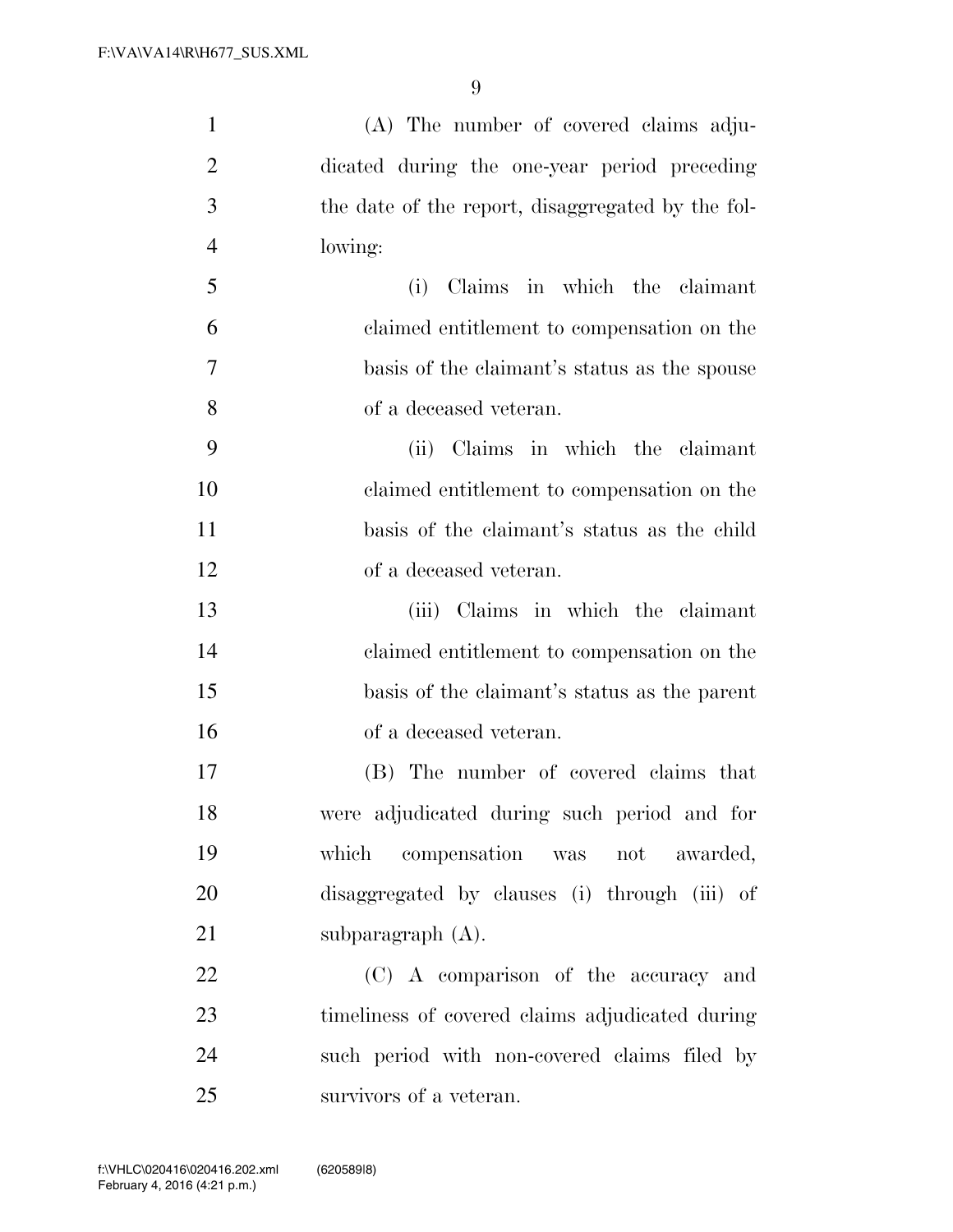| $\mathbf{1}$   | (D) The findings of the Secretary with re-                  |
|----------------|-------------------------------------------------------------|
| $\overline{2}$ | spect to adjudicating covered claims.                       |
| 3              | (E) Such recommendations as the Sec-                        |
| 4              | retary may have for legislative or administrative           |
| 5              | action to improve the adjudication of claims                |
| 6              | submitted to the Secretary for benefits under               |
| 7              | chapters $13$ and $15$ and sections $2302, 2307,$           |
| 8              | and 5121 of title 38, United States Code.                   |
| 9              | (3) COVERED CLAIM DEFINED.—In this sub-                     |
| 10             | section, the term "covered claim" means a claim             |
| 11             | covered by section $5101(a)(1)(B)$ of title 38, United      |
| 12             | States Code, as added by subsection (a).                    |
| 13             | (c) EFFECTIVE DATE.—The amendments made by                  |
| 14             | subsection (a) shall apply with respect to claims for bene- |
| 15             | fits based on a death occurring on or after the date of     |
| 16             | the enactment of this Act.                                  |
| 17             | SEC. 6. PRIORITY FOR PROCESSING CLAIMS OF THE DE-           |
| 18             | PARTMENT OF VETERANS AFFAIRS.                               |
| 19             | (a) IN GENERAL.—Subchapter I of chapter 51 of title         |
| 20             | 38, United States Code, is amended by adding at the end     |
| 21             | the following new section:                                  |

## **''§ 5109C. Priority for processing claims**

23 "(a) PRIORITY.—In processing claims for compensa- tion under this chapter, the Secretary shall provide the following claimants with priority over other claimants: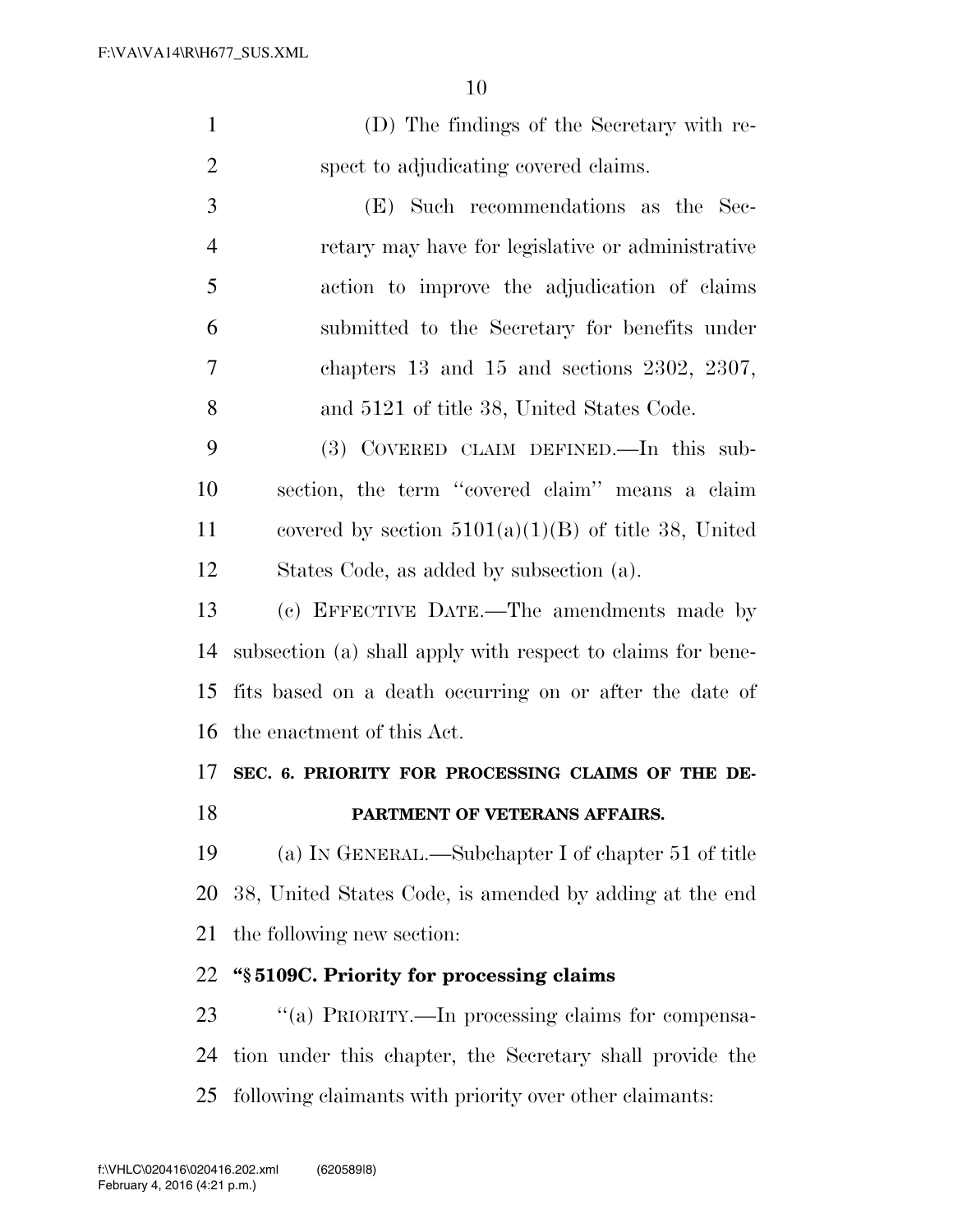| $\mathbf{1}$   | $\lq(1)$ Veterans who have attained the age of 70.         |
|----------------|------------------------------------------------------------|
| $\overline{2}$ | $\lq(2)$ Veterans who are terminally ill.                  |
| 3              | $\lq(3)$ Veterans with life-threatening illnesses.         |
| $\overline{4}$ | $\lq(4)$ Homeless veterans (as defined in section)         |
| 5              | $2002$ of this title).                                     |
| 6              | $\lq(5)$ Veterans who were awarded the Medal of            |
| 7              | Honor.                                                     |
| 8              | $``(6)$ Veterans who are former prisoners of war.          |
| 9              | "(7) Veterans whose claims are being reviewed              |
| 10             | again in relation to a previously denied claim relat-      |
| 11             | ing to military sexual trauma.                             |
| 12             | "(8) Veterans whom the Secretary determines,               |
| 13             | on a case-by-case basis, are seriously or very seri-       |
| 14             | ously injured.                                             |
| 15             | "(9) Veterans whom the Secretary determines,               |
| 16             | on a case-by-case basis, should be given priority          |
| 17             | under this section based on an application for good        |
| 18             | cause established by the Secretary.                        |
| 19             | "(b) REGULATIONS.—The Secretary shall prescribe            |
| <b>20</b>      | regulations to carry out subsection $(a)$ .".              |
| 21             | (b) CLERICAL AMENDMENT.—The table of sections              |
| 22             | at the beginning of such chapter is amended by inserting   |
| 23             | after the item relating to section 5109B the following new |
| 24             | item:                                                      |

''5109C. Priority for processing claims.''.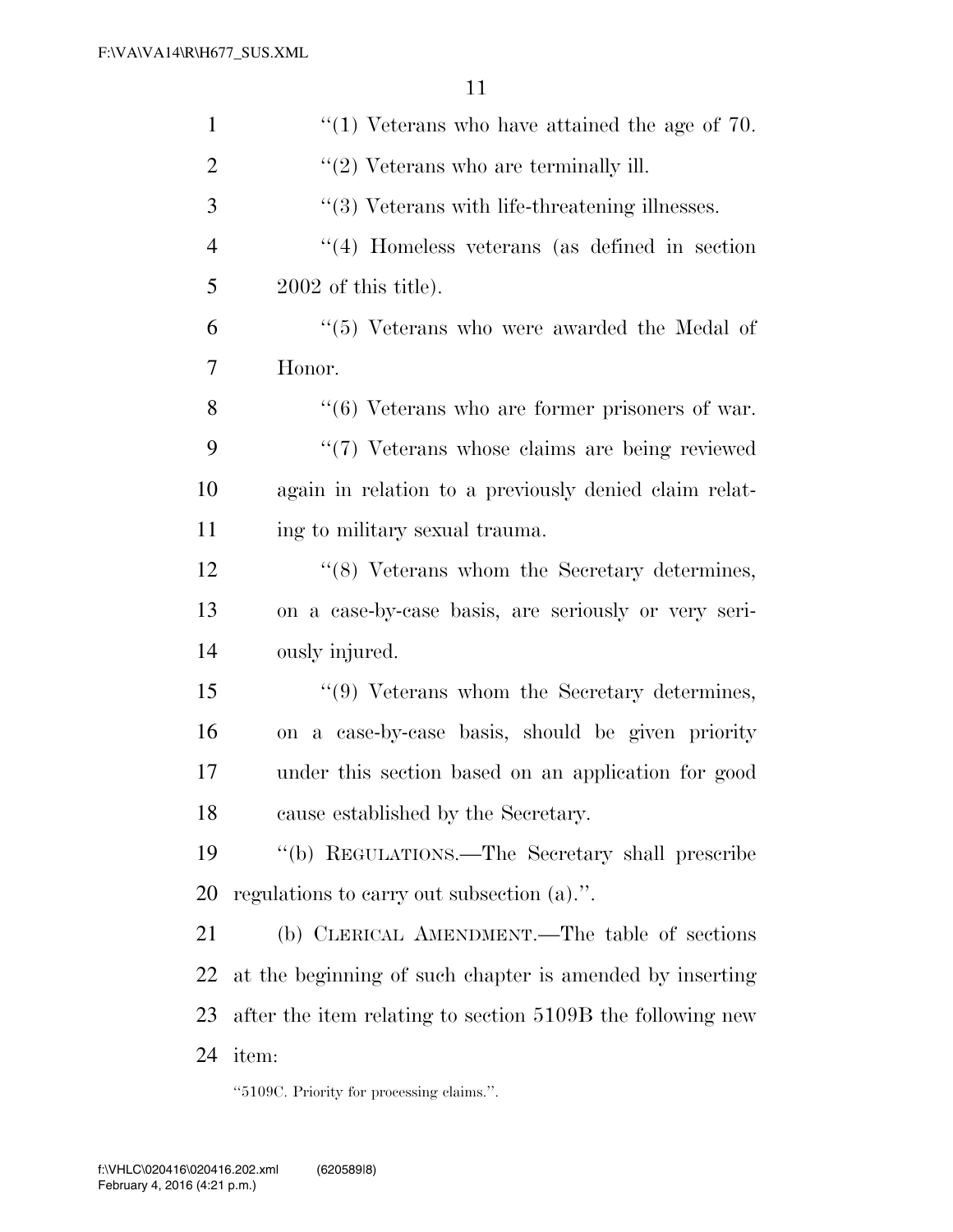| 1              | SEC. 7. TREATMENT OF MEDICAL EVIDENCE PROVIDED BY           |
|----------------|-------------------------------------------------------------|
| $\overline{2}$ | NON-DEPARTMENT OF VETERANS AFFAIRS                          |
| 3              | MEDICAL PROFESSIONALS IN SUPPORT OF                         |
| $\overline{4}$ | <b>CLAIMS FOR DISABILITY COMPENSATION.</b>                  |
| 5              | (a) ACCEPTANCE OF REPORTS OF PRIVATE PHYSI-                 |
| 6              | CIAN EXAMINATIONS.—Section 5125 of title 38, United         |
| 7              | States Code, is amended—                                    |
| 8              | (1) by striking "For purposes" and inserting                |
| 9              | "(a) IN GENERAL.—For purposes"; and                         |
| 10             | $(2)$ by adding at the end the following new sub-           |
| 11             | sections:                                                   |
| 12             | "(b) SUFFICIENCY OF EVIDENCE.—If a veteran has              |
| 13             | submitted a medical opinion or report of a medical exam-    |
| 14             | ination administered by a private physician in support of   |
| 15             | the veteran's claim, the Secretary may not order a medical  |
| 16             | examination to be administered by a Department physi-       |
| 17             | cian unless the Secretary provides the veteran with a thor- |
|                | 18 ough explanation of why the medical opinion or report    |
| 19             | submitted by the veteran was not sufficiently complete and  |
| 20             | the reason why additional medical evidence is necessary.    |
| 21             | "(c) SUFFICIENTLY COMPLETE DEFINED.—For pur-                |
| 22             | poses of a medical opinion or report described in sub-      |
| 23             | section (a), the term 'sufficiently complete' means com-    |
| 24             | petent, credible, probative, and containing such informa-   |
| 25             | tion as may be required to make a decision on the claim     |
| 26             | for which the medical opinion or report is provided.".      |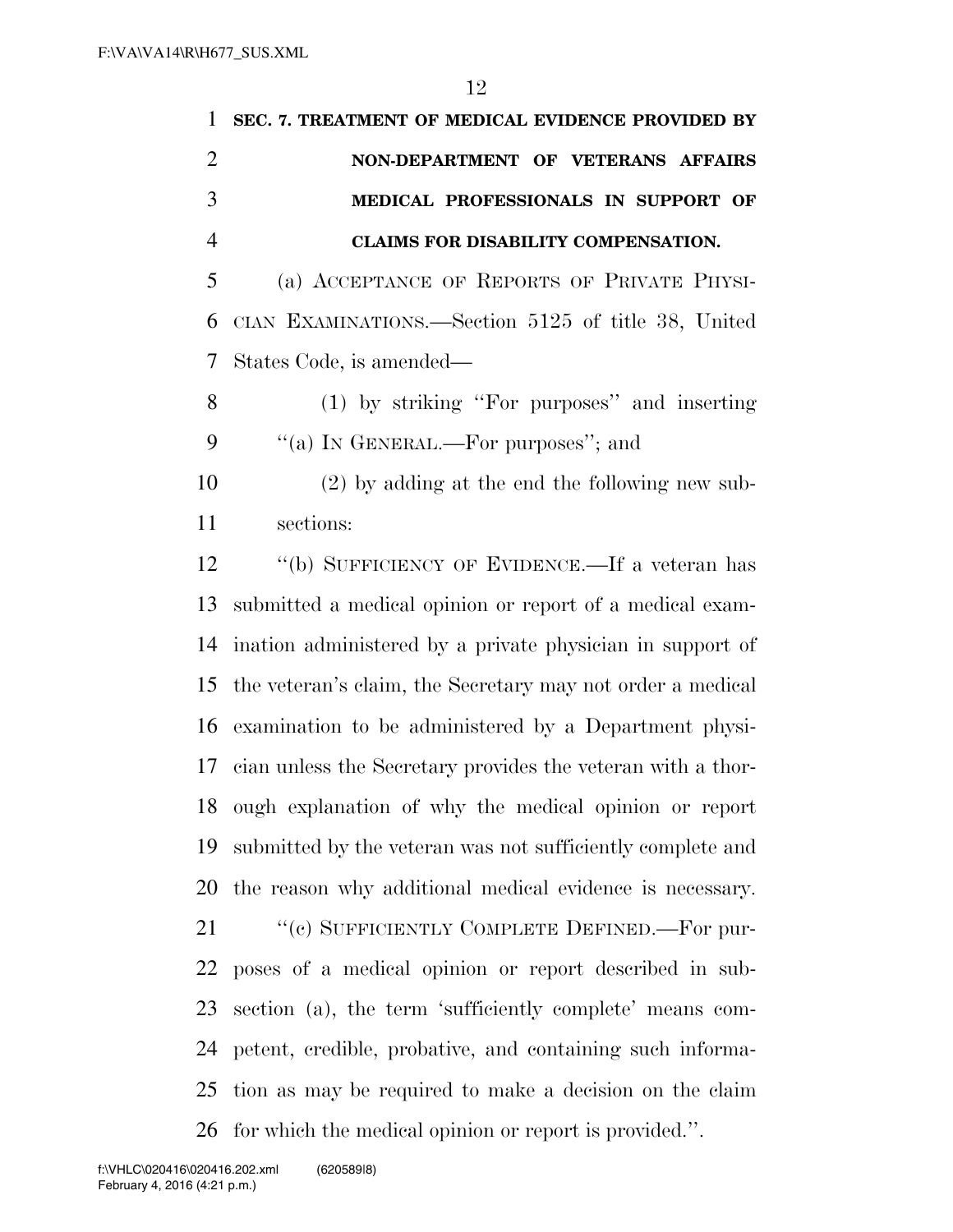(b) APPLICATION.—The amendment made by sub- section (a) shall apply with respect to medical evidence submitted after the date that is one year after the date of the enactment of this Act by veterans who have not submitted any claim for disability compensation to the Secretary of Veterans Affairs before such date.

(c) ANNUAL REPORTS.—

 (1) IN GENERAL.—During the three-year period beginning three years after the date of the enact- ment of this Act, the Secretary of Veterans Affairs shall submit to the Committees on Veterans' Affairs of the House of Representatives and the Senate an annual report on the implementation of section 5125(b) of title 38, United States Code, as added by subsection (a).

 (2) MATTERS INCLUDED.—Each report under paragraph (1) shall include, with respect to the year covered by the report, the following:

 (A) The number of veterans who submitted a medical opinion or report of a medical exam- ination administered by a private physician in support of the veteran's claim for disability compensation as described in section 5125(b) of title 38, United States Code, as added by sub-section (a).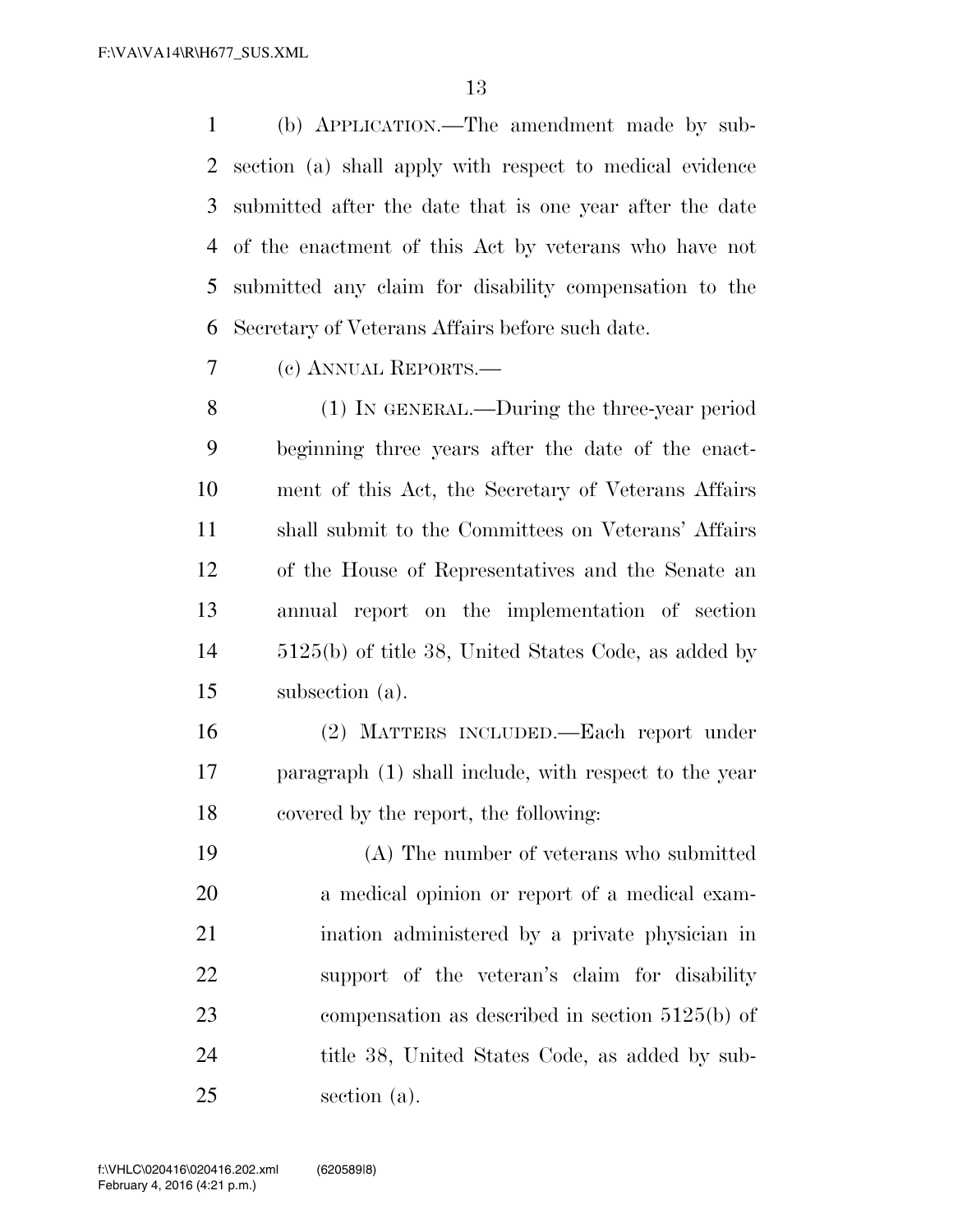| $\mathbf{1}$   | (B) Of the number of veterans described in        |
|----------------|---------------------------------------------------|
| $\overline{2}$ | subparagraph $(A)$ , the number of veterans       |
| 3              | whose medical opinion or report of a medical      |
| $\overline{4}$ | examination administered by a private physician   |
| 5              | was determined by the Secretary to not be suf-    |
| 6              | ficiently complete pursuant to such section       |
| $\overline{7}$ | $5125(b)$ , including the five most frequent rea- |
| 8              | sons for such a determination.                    |
| 9              | (C) A comparison of the approval rate of          |
| 10             | claims for disability compensation with respect   |
| 11             | $to-$                                             |
| 12             | (i) veterans who submitted medical                |
| 13             | opinions or reports of a medical examina-         |
| 14             | tion administered by a private physician in       |
| 15             | support of the veteran's claim; and               |
| 16             | $(ii)(I)$ veterans who did submit such            |
| 17             | opinions or reports but such opinions or          |
| 18             | reports were determined by the Secretary          |
| 19             | to not be sufficiently complete pursuant to       |
| 20             | such section $5125(b)$ ; and                      |
| 21             | (II) veterans who did not submit such             |
| 22             | opinions or reports.                              |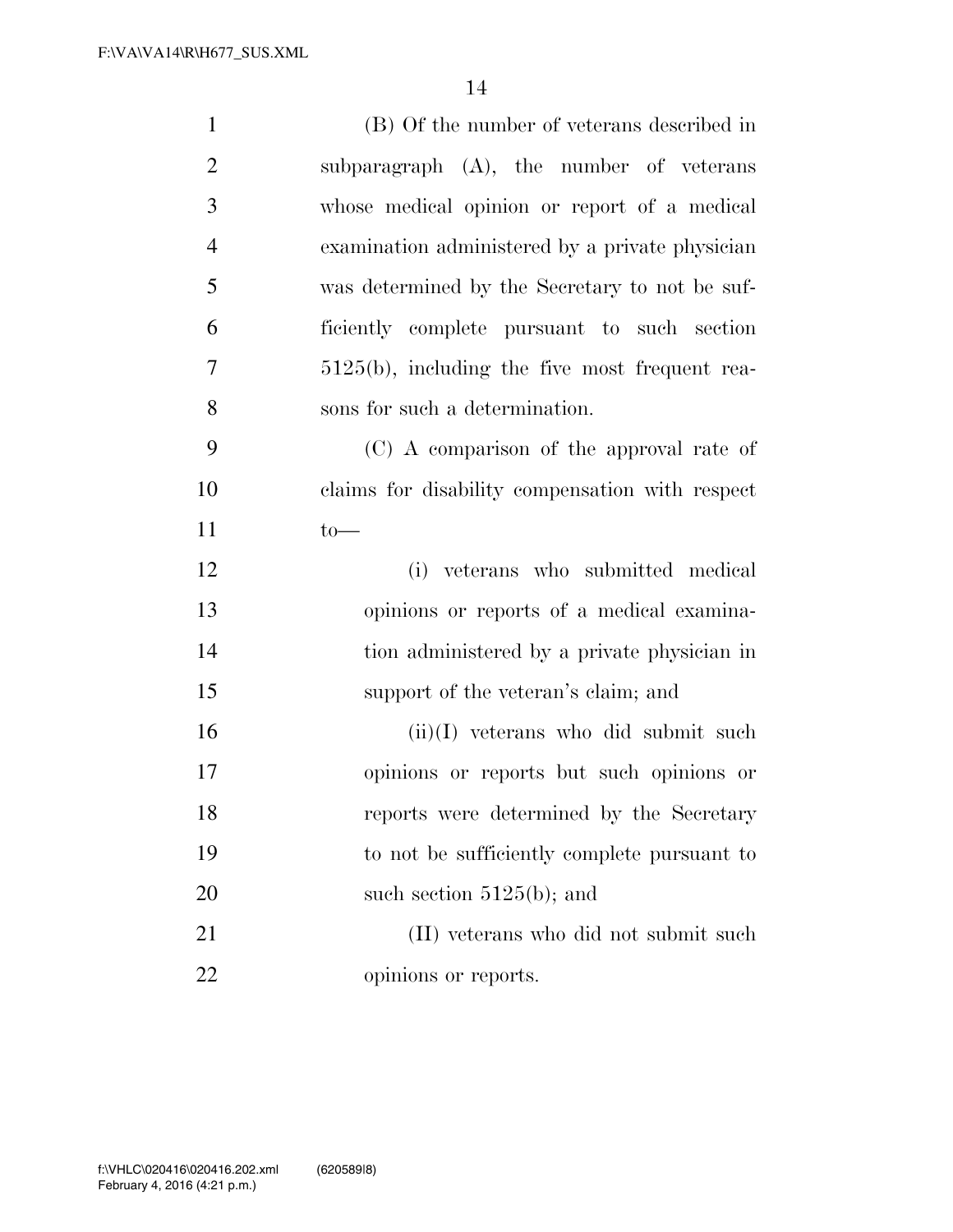## **SEC. 8. AUTOMATIC ANNUAL INCREASE IN RATES OF DIS- ABILITY COMPENSATION AND DEPENDENCY AND INDEMNITY COMPENSATION.**

 (a) INDEXING TO SOCIAL SECURITY INCREASES.— Section 5312 of title 38, United States Code, is amended by adding at the end the following new subsection:

 $7 \cdot \text{``(d)(1)}$  During the nine-year period beginning on De- cember 1, 2016, whenever there is an increase in benefit amounts payable under title II of the Social Security Act (42 U.S.C. 401 et seq.) as a result of a determination 11 made under section  $215(i)$  of such Act  $(42 \text{ U.S.C. } 415(i)),$  the Secretary shall, effective on the date of such increase in benefit amounts, increase the dollar amounts in effect for the payment of disability compensation and depend- ency and indemnity compensation by the Secretary, as specified in paragraph (2), as such amounts were in effect immediately before the date of such increase in benefit amounts payable under title II of the Social Security Act, by the same percentage as the percentage by which such benefit amounts are increased.

 ''(2) The dollar amounts to be increased pursuant to paragraph (1) are the following:

23 "(A) WARTIME DISABILITY COMPENSATION.— Each of the dollar amounts in effect under section 1114 of this title.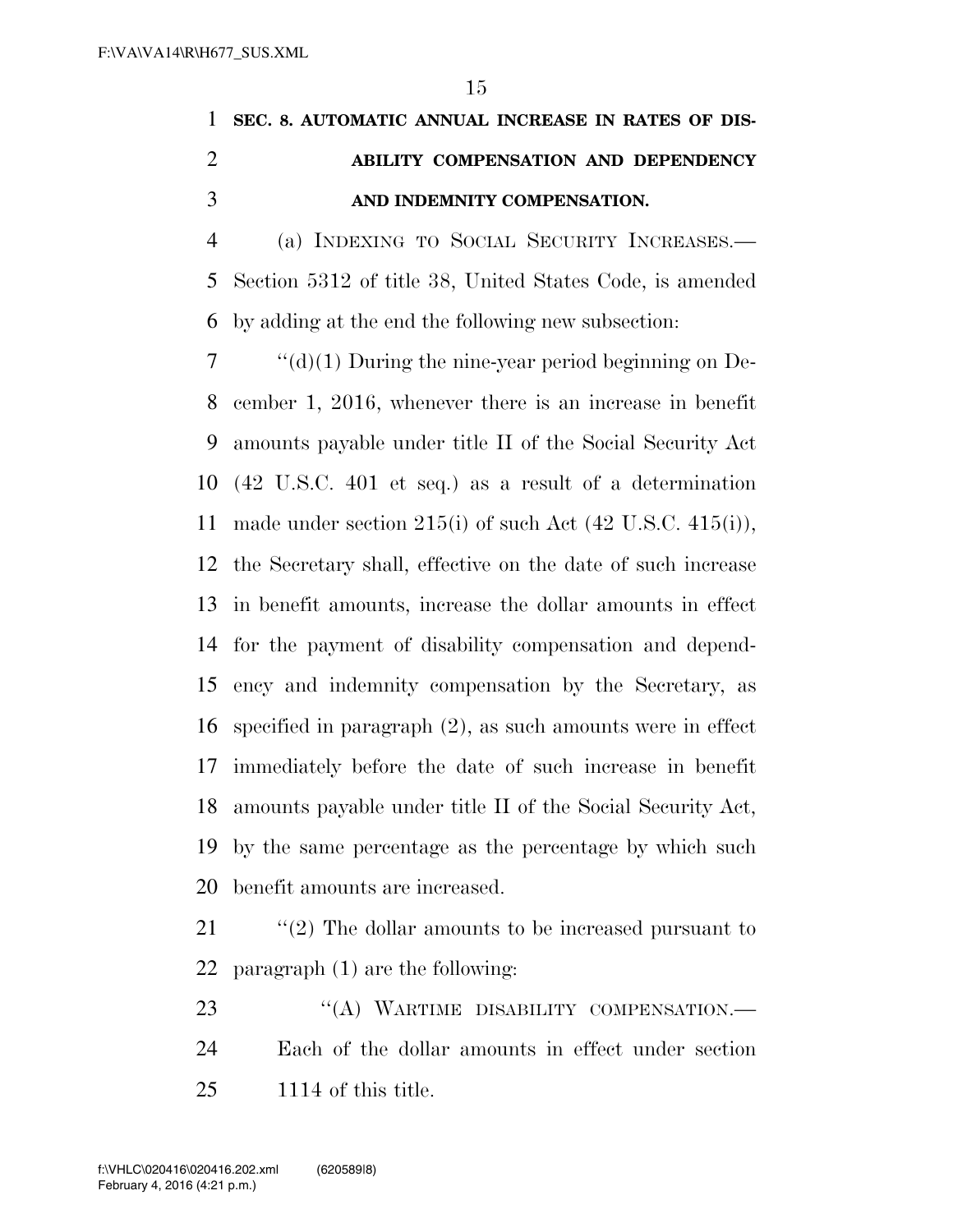1 "(B) ADDITIONAL COMPENSATION FOR DE- PENDENTS.—Each of the dollar amounts in effect under section 1115(1) of this title.

4 "(C) CLOTHING ALLOWANCE.—The dollar amount in effect under section 1162 of this title.

 ''(D) DEPENDENCY AND INDEMNITY COM- PENSATION TO SURVIVING SPOUSE.—Each of the dollar amounts in effect under subsections (a) through (d) of section 1311 of such title.

10 "(E) DEPENDENCY AND INDEMNITY COM- PENSATION TO CHILDREN.—Each of the dollar amounts in effect under sections 1313(a) and 1314 of such title.

14 ''(3) Whenever there is an increase under paragraph (1) in amounts in effect for the payment of disability com- pensation and dependency and indemnity compensation, the Secretary shall publish such amounts, as increased pursuant to such paragraph, in the Federal Register at the same time as the material required by section 215(i)(2)(D) of the Social Security Act (42 U.S.C.  $415(i)(2)(D)$  is published by reason of a determination 22 under section  $215(i)$  of such Act  $(42 \text{ U.S.C. } 415(i))$ .

23 ''(4) Each dollar amount increased under paragraph (1), if not a whole dollar amount, shall be rounded to the next lower whole dollar amount.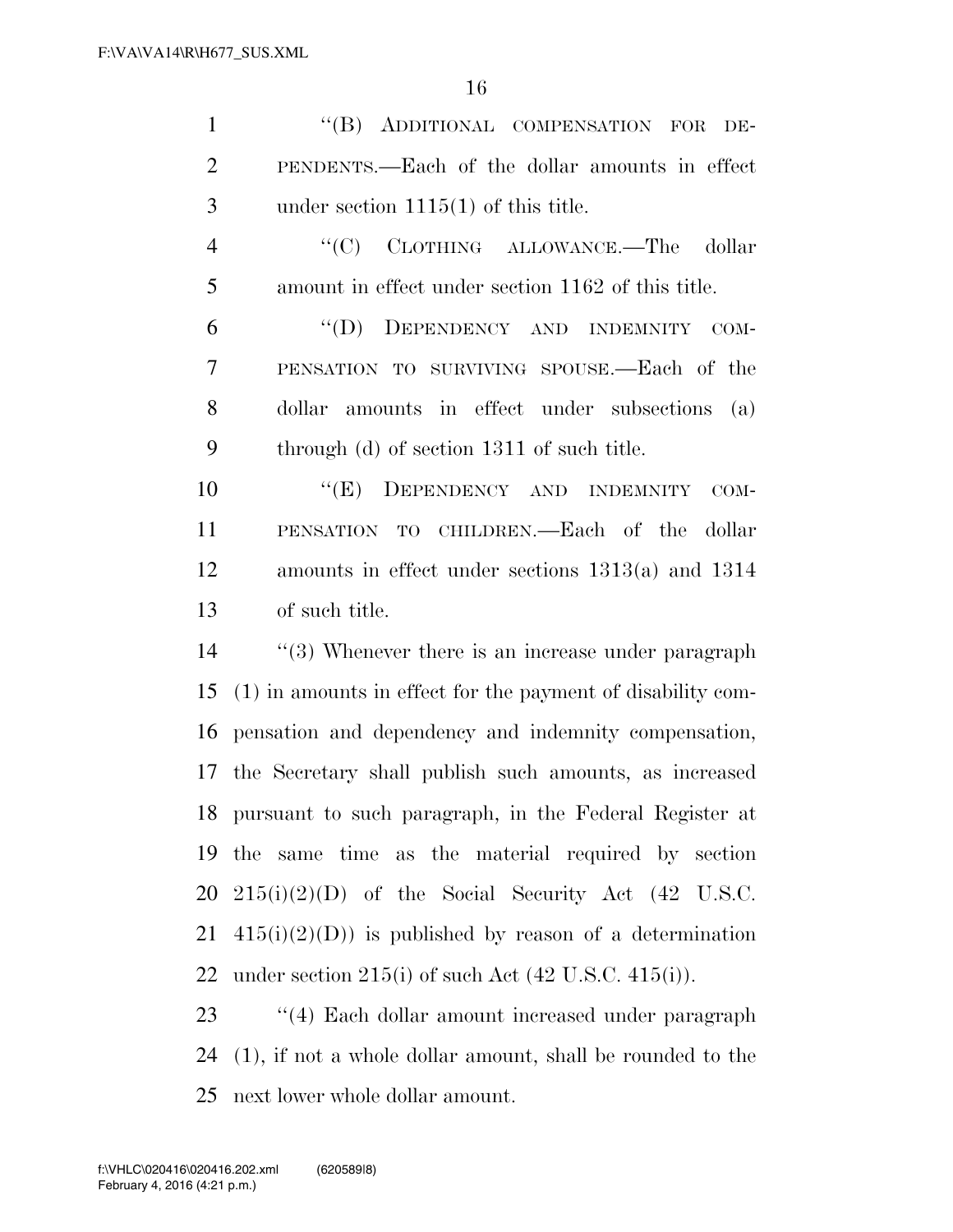''(5) The Secretary of Veterans Affairs may adjust administratively, consistent with the increases made under subsection (a), the rates of disability compensation pay- able to persons under section 10 of Public Law 85–857 (72 Stat. 1263) who have not received compensation under chapter 11 of this title.''.

 (b) EFFECTIVE DATE.—Subsection (d) of section 5312 of title 38, United States Code, as added by sub- section (a) of this section, shall take effect on December 1, 2016.

#### **SEC. 9. IMPROVEMENT OF FIDUCIARIES FOR VETERANS.**

(a) APPOINTMENT AND SUPERVISION.—

 (1) Section 5502 of title 38, United States Code, is amended to read as follows:

### **''§ 5502. Appointment of fiduciaries**

 ''(a) APPOINTMENT.—Where it appears to the Sec- retary that the interest of the beneficiary would be served thereby, payment of benefits under any law administered by the Secretary may be made directly to the beneficiary or to a relative or some other fiduciary for the use and benefit of the beneficiary, regardless of any legal disability on the part of the beneficiary.

 ''(b) APPEALS.—(1) If the Secretary determines a beneficiary to be mentally incompetent for purposes of ap-pointing a fiduciary under this chapter, the Secretary shall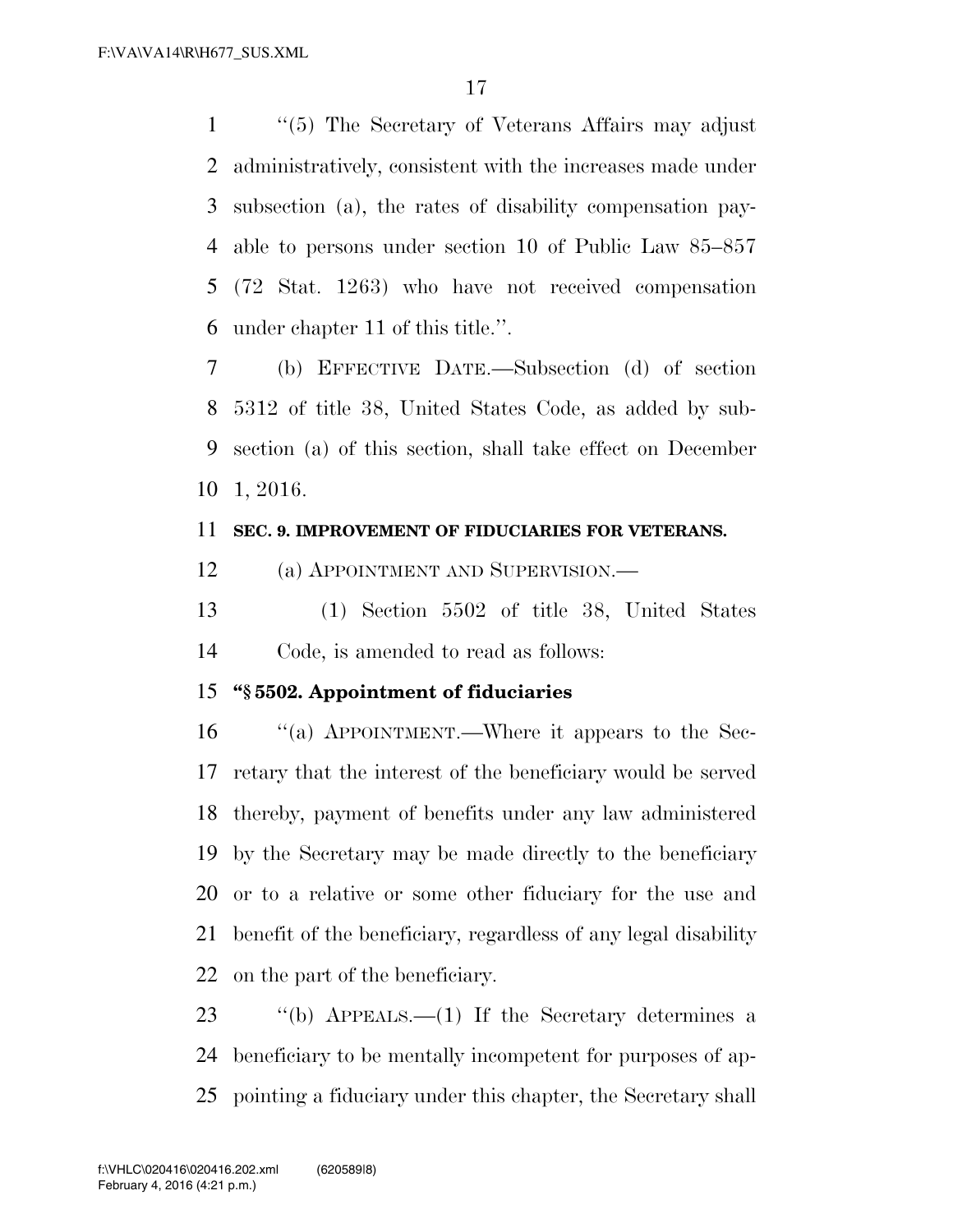provide such beneficiary with a written statement detailing the reasons for such determination.

 ''(2) A beneficiary whom the Secretary has deter- mined to be mentally incompetent for purposes of appoint- ing a fiduciary under this chapter may appeal such deter-mination.

 ''(c) MODIFICATION.—(1) A beneficiary for whom the Secretary appoints a fiduciary under this chapter may, at any time, request the Secretary to—

 $\mathcal{L}(\mathbf{A})$  remove the fiduciary so appointed; and 11  $\lq\lq (B)$  have a new fiduciary appointed.

12 ''(2) The Secretary shall comply with a request under paragraph (1) if the Secretary determines that the request is made in good faith and—

15 "(A) the fiduciary requested to be removed re- ceives a fee from the beneficiary and a suitable vol- unteer fiduciary is available to assist the beneficiary; or

 ''(B) the beneficiary provides credible informa-20 tion that the fiduciary requested to be removed is— 21 ''(i) not acting in the interest of the bene-ficiary; or

23  $\frac{1}{2}$   $\frac{1}{2}$   $\frac{1}{2}$  unable to effectively serve the bene- ficiary because of an irreconcilable personality conflict or disagreement.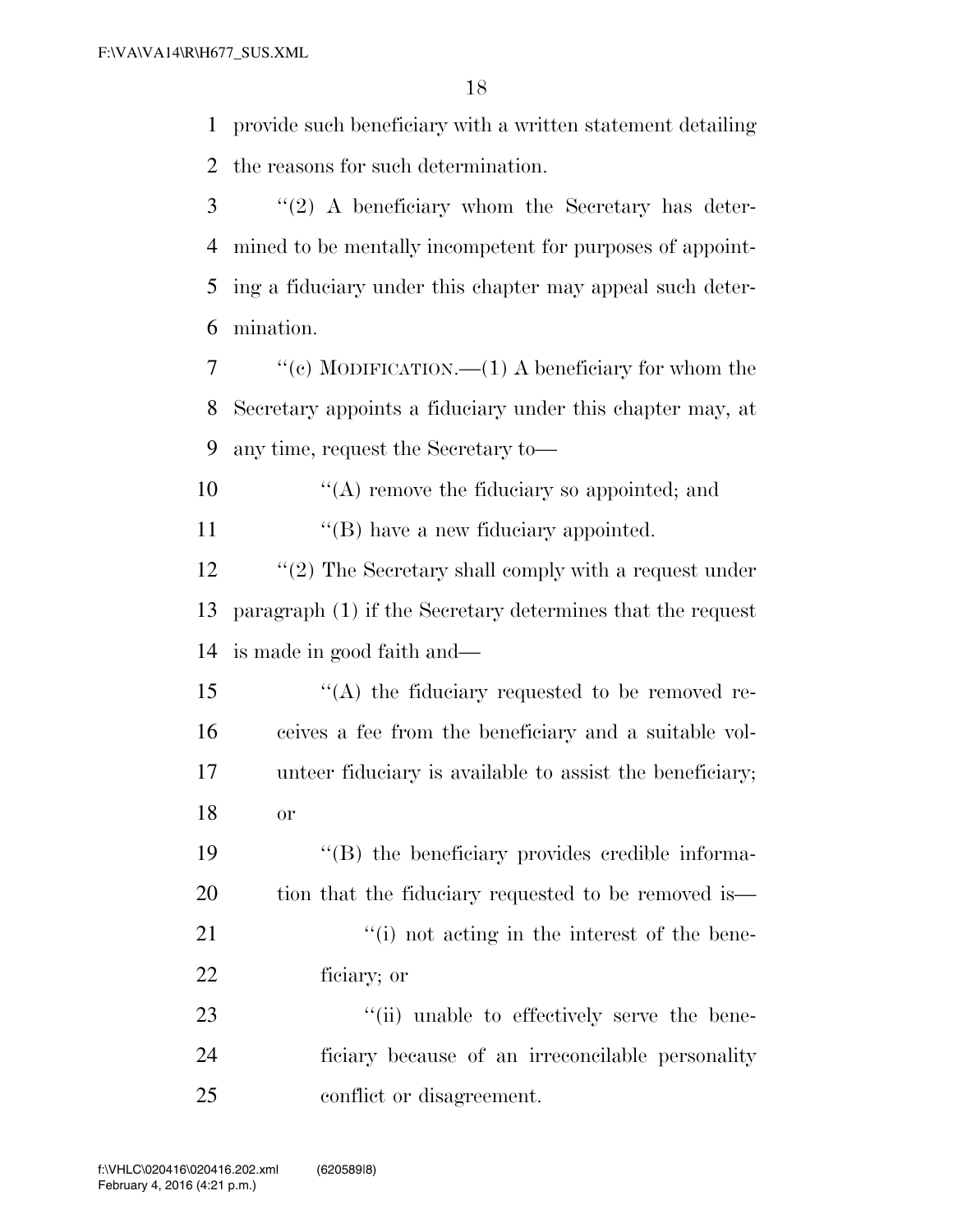''(3) The Secretary shall ensure that any removal or new appointment of a fiduciary under paragraph (1) does not delay or interrupt the beneficiary's receipt of benefits administered by the Secretary.

 ''(d) INDEPENDENCE.—A fiduciary appointed by the Secretary shall operate independently of the Department to determine the actions that are in the interest of the beneficiary.

 ''(e) PREDESIGNATION.—A veteran may predesignate a fiduciary by—

11 ''(1) submitting written notice to the Secretary of the predesignated fiduciary; or

13  $\frac{13}{2}$  submitting a form provided by the Sec-retary for such purpose.

15 "(f) APPOINTMENT OF NON-PREDESIGNATED FIDU- CIARY.—If a beneficiary designates an individual to serve as a fiduciary under subsection (e) and the Secretary ap- points an individual not so designated as the fiduciary for such beneficiary, the Secretary shall notify such bene-ficiary of—

21  $\frac{1}{2}$  (1) the reason why such designated individual was not appointed; and

23  $\frac{1}{2}$  (2) the ability of the beneficiary to modify the appointed fiduciary under subsection (c).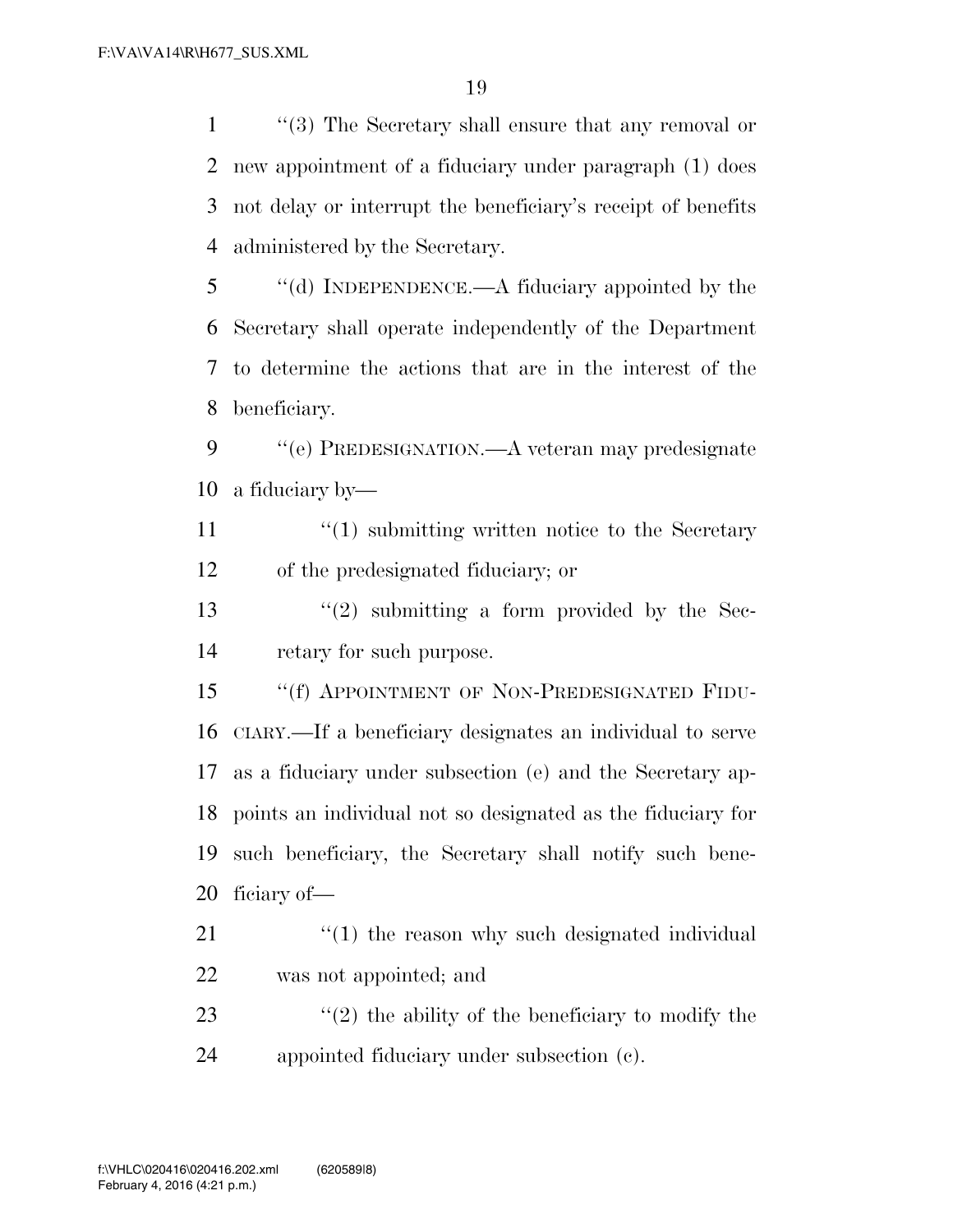| $\mathbf{1}$   | "(g) PRIORITY OF APPOINTMENT.—In appointing a                  |
|----------------|----------------------------------------------------------------|
| 2              | fiduciary under this chapter, if a beneficiary does not des-   |
| 3              | ignate a fiduciary pursuant to subsection (e), to the extent   |
| $\overline{4}$ | possible the Secretary shall appoint a person who is—          |
| 5              | $f'(1)$ a relative of the beneficiary;                         |
| 6              | $\lq(2)$ appointed as guardian of the beneficiary              |
| 7              | by a court of competent jurisdiction; or                       |
| $8\,$          | $(3)$ authorized to act on behalf of the bene-                 |
| 9              | ficiary under a durable power of attorney.".                   |
| 10             | (2) CLERICAL AMENDMENT.—The table of sec-                      |
| 11             | tions at the beginning of chapter 55 of title 38,              |
| 12             | United States Code, is amended by striking the item            |
| 13             | relating to section 5502 and inserting the following:          |
|                | "5502. Appointment of fiduciaries.".                           |
| 14             | (b) SUPERVISION.—                                              |
| 15             | (1) IN GENERAL.—Chapter $55$ of title $38$ ,                   |
| 16             | United States Code, is amended by inserting after              |
| 17             | section 5502, as amended by subsection $(a)(1)$ , the          |
| 18             | following new section:                                         |
| 19             | "§5502A. Supervision of fiduciaries                            |
| 20             | "(a) COMMISSION. $-(1)(A)$ In a case in which the              |
| 21             | Secretary determines that a commission is necessary in         |
| 22             | order to obtain the services of a fiduciary in the best inter- |
| 23             | ests of a beneficiary, the Secretary may authorize a fidu-     |
| 24             | ciary appointed by the Secretary to obtain from the            |
|                |                                                                |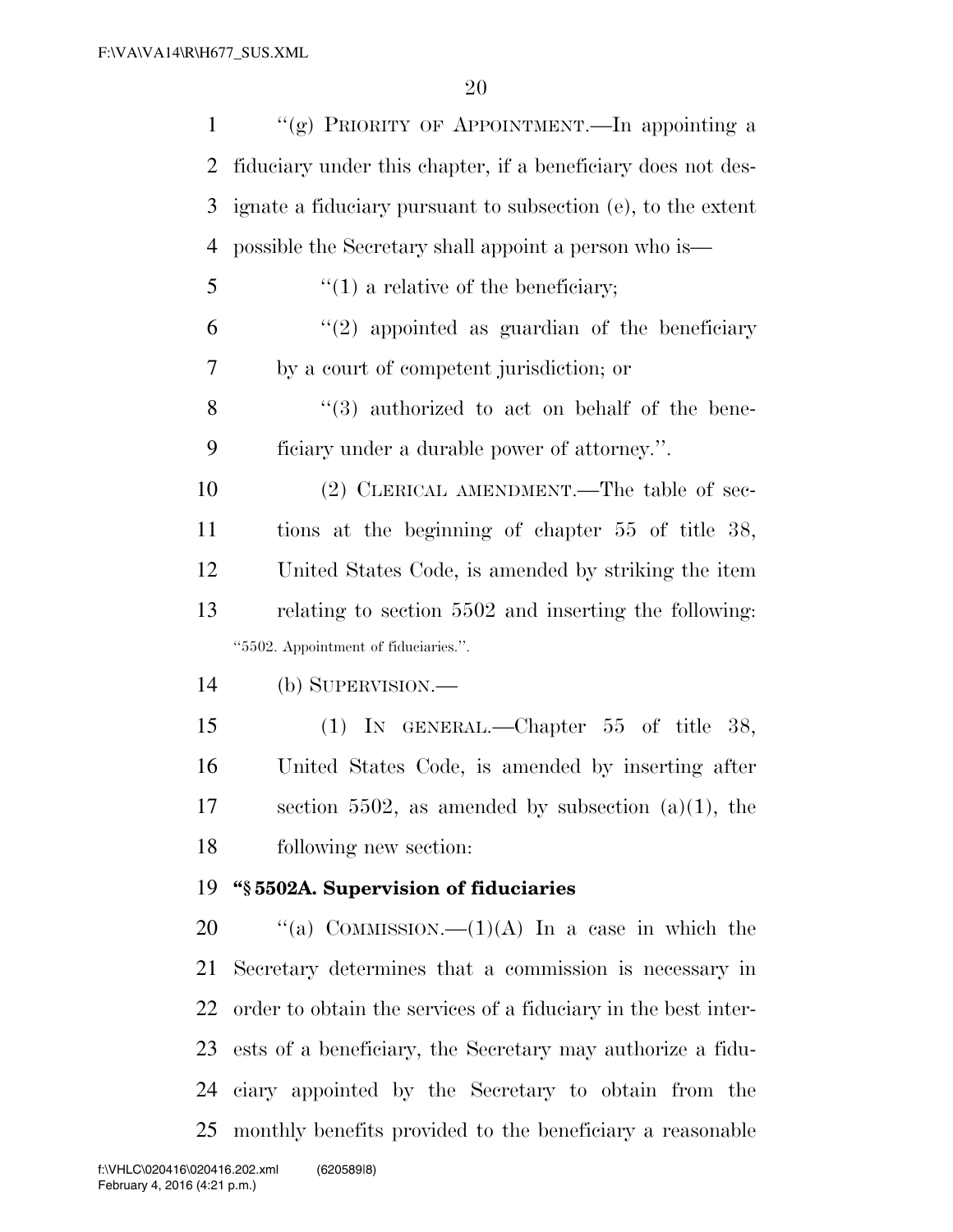commission for fiduciary services rendered, but the com- mission for any month may not exceed the lesser of the following amounts:

4 ''(i) The amount that equals three percent of 5 the monthly monetary benefits under laws adminis- tered by the Secretary paid on behalf of the bene-ficiary to the fiduciary.

8  $\frac{4}{\pi}$   $\frac{1}{35}$ .

 ''(B) A commission paid under this paragraph may not be derived from any award to a beneficiary regarding back pay or retroactive benefits payments.

 $\bullet$  "(C) A commission may not be authorized for a fidu- ciary who receives any other form of remuneration or pay- ment in connection with rendering fiduciary services for benefits under this title on behalf of the beneficiary.

 ''(D) In accordance with section 6106 of this title, a commission may not be paid to a fiduciary if the Sec- retary determines that the fiduciary misused any benefit payments of a beneficiary.

 ''(E) If the Secretary determines that the fiduciary has misused any benefit or payments of a beneficiary, the Secretary may revoke the fiduciary status of the fiduciary. 23 ''(2) Where, in the opinion of the Secretary, any fidu- ciary receiving funds on behalf of a Department bene-ficiary is acting in such a number of cases as to make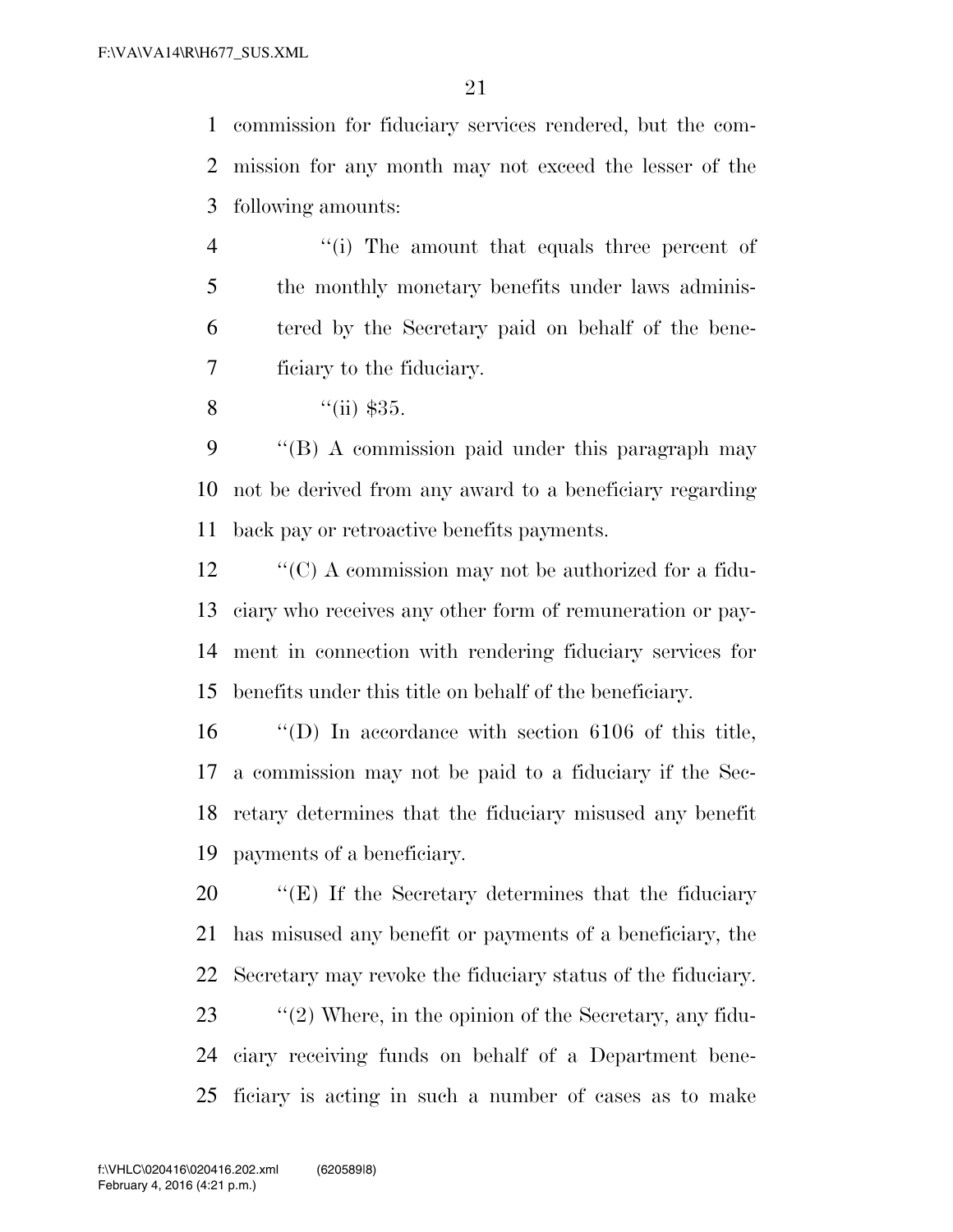it impracticable to conserve properly the estates or to su- pervise the persons of the beneficiaries, the Secretary may refuse to make future payments in such cases as the Sec-retary may deem proper.

 ''(b) COURT.—Whenever it appears that any fidu- ciary, in the opinion of the Secretary, is not properly exe- cuting or has not properly executed the duties of the trust of such fiduciary or has collected or paid, or is attempting to collect or pay, fees, commissions, or allowances that are inequitable or in excess of those allowed by law for the duties performed or expenses incurred, or has failed to make such payments as may be necessary for the benefit of the ward or the dependents of the ward, then the Sec- retary may appear, by the Secretary's authorized attorney, in the court which has appointed such fiduciary, or in any court having original, concurrent, or appellate jurisdiction over said cause, and make proper presentation of such matters. The Secretary, in the Secretary's discretion, may suspend payments to any such fiduciary who shall neglect or refuse, after reasonable notice, to render an account to the Secretary from time to time showing the application of such payments for the benefit of such incompetent or minor beneficiary, or who shall neglect or refuse to admin- ister the estate according to law. The Secretary may re-quire the fiduciary, as part of such account, to disclose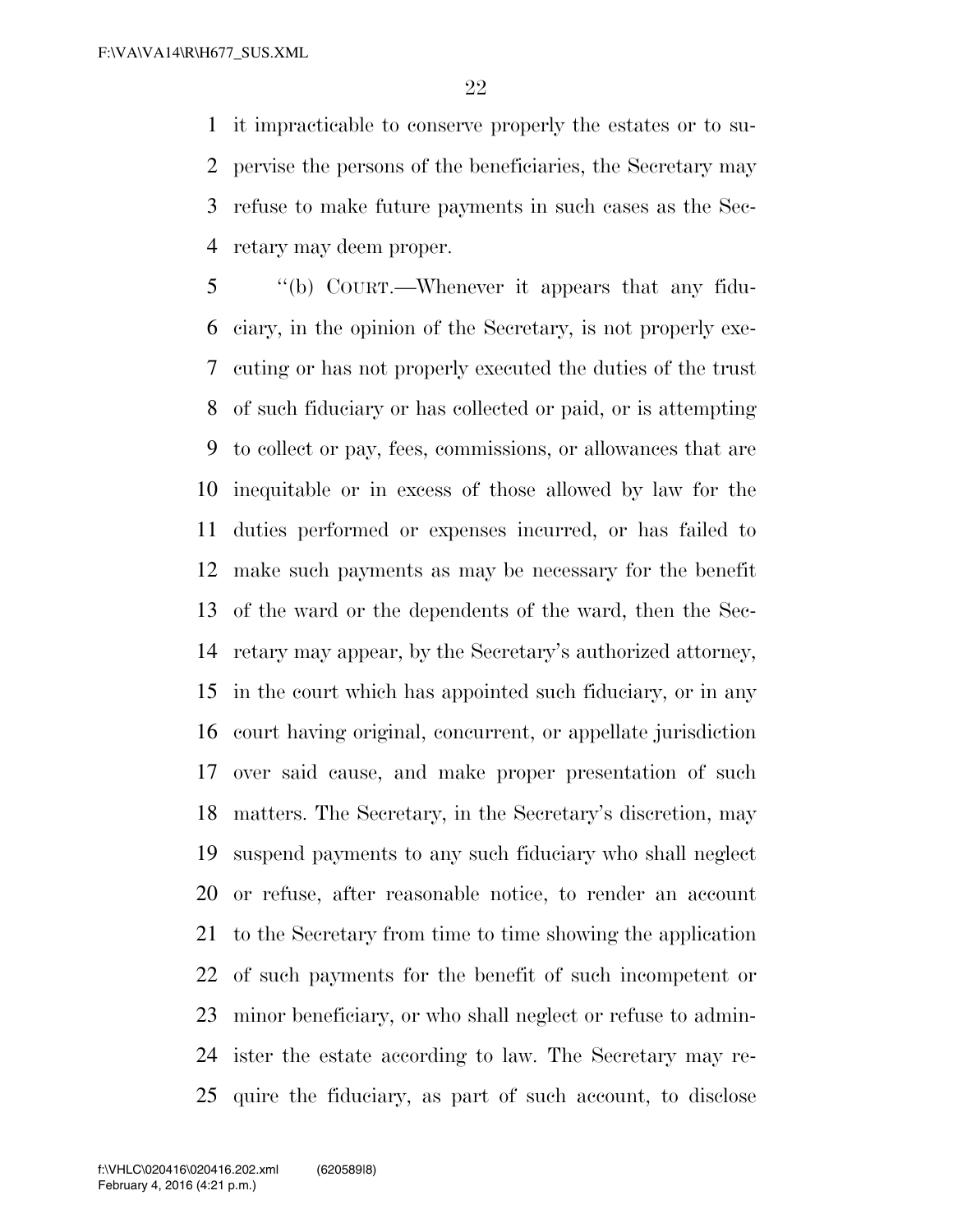any additional financial information concerning the bene- ficiary (except for information that is not available to the fiduciary). The Secretary may appear or intervene by the Secretary's duly authorized attorney in any court as an interested party in any litigation instituted by the Sec- retary or otherwise, directly affecting money paid to such fiduciary under this section.

8 "(c) PAYMENT OF CERTAIN EXPENSES.—Authority is hereby granted for the payment of any court or other expenses incident to any investigation or court proceeding for the appointment of any fiduciary or other person for the purpose of payment of benefits payable under laws ad- ministered by the Secretary or the removal of such fidu- ciary and appointment of another, and of expenses in con- nection with the administration of such benefits by such fiduciaries, or in connection with any other court pro- ceeding hereby authorized, when such payment is author-ized by the Secretary.

19 "(d) TEMPORARY PAYMENT OF BENEFITS.—All or any part of any benefits the payment of which is sus- pended or withheld under this section may, in the discre- tion of the Secretary, be paid temporarily to the person having custody and control of the incompetent or minor beneficiary, to be used solely for the benefit of such bene-ficiary, or, in the case of an incompetent veteran, may be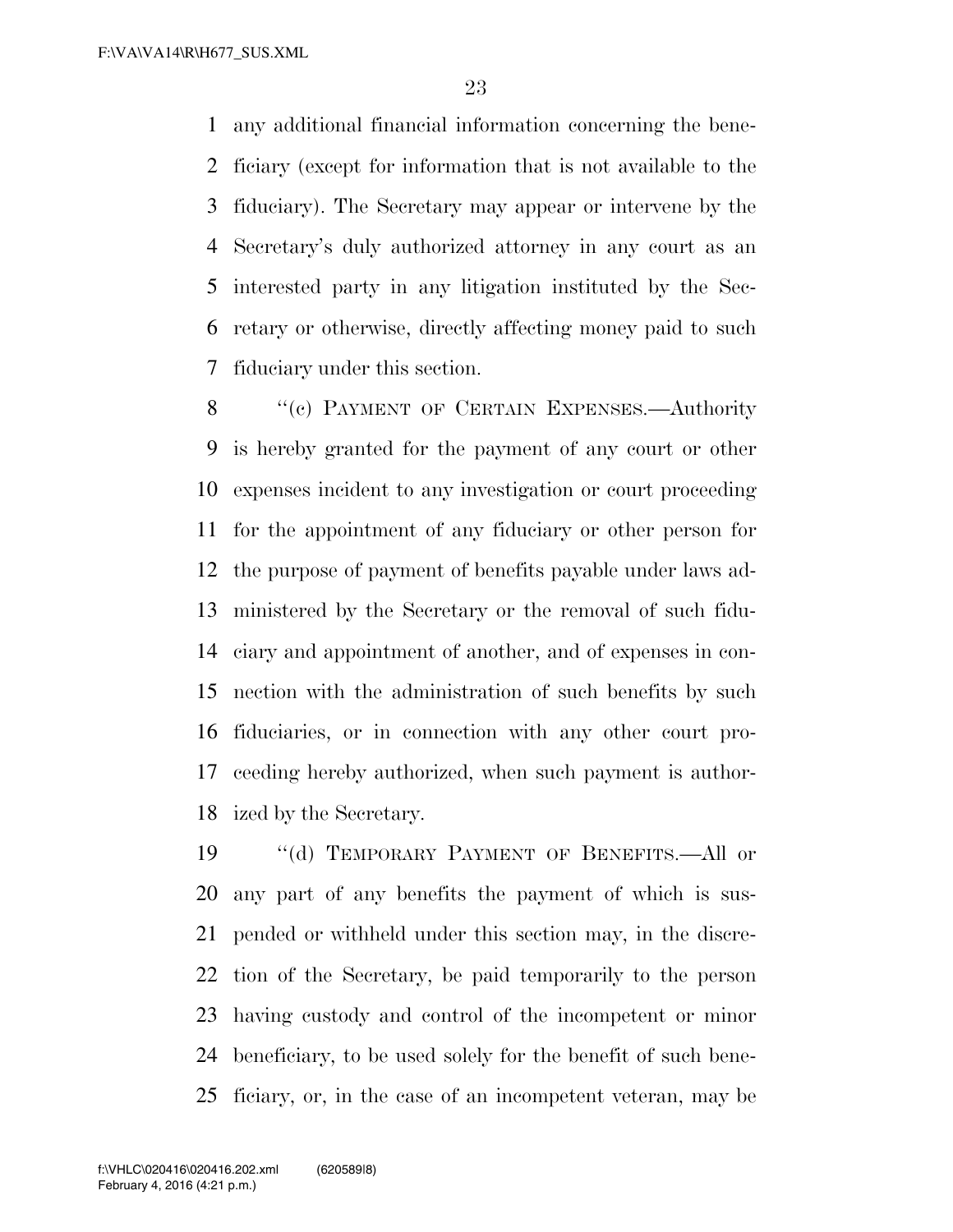apportioned to the dependent or dependents, if any, of such veteran. Any part not so paid and any funds of a mentally incompetent or insane veteran not paid to the chief officer of the institution in which such veteran is a patient nor apportioned to the veteran's dependent or de- pendents may be ordered held in the Treasury to the credit of such beneficiary. All funds so held shall be disbursed under the order and in the discretion of the Secretary for the benefit of such beneficiary or the beneficiary's depend- ents. Any balance remaining in such fund to the credit of any beneficiary may be paid to the beneficiary if the beneficiary recovers and is found competent, or if a minor, attains majority, or otherwise to the beneficiary's fidu- ciary, or, in the event of the beneficiary's death, to the beneficiary's personal representative, except as otherwise provided by law; however, payment will not be made to the beneficiary's personal representative if, under the law of the beneficiary's last legal residence, the beneficiary's estate would escheat to the State. In the event of the death of a mentally incompetent or insane veteran, all gratuitous benefits under laws administered by the Secretary depos- ited before or after August 7, 1959, in the personal funds of patient's trust fund on account of such veteran shall not be paid to the personal representative of such veteran, but shall be paid to the following persons living at the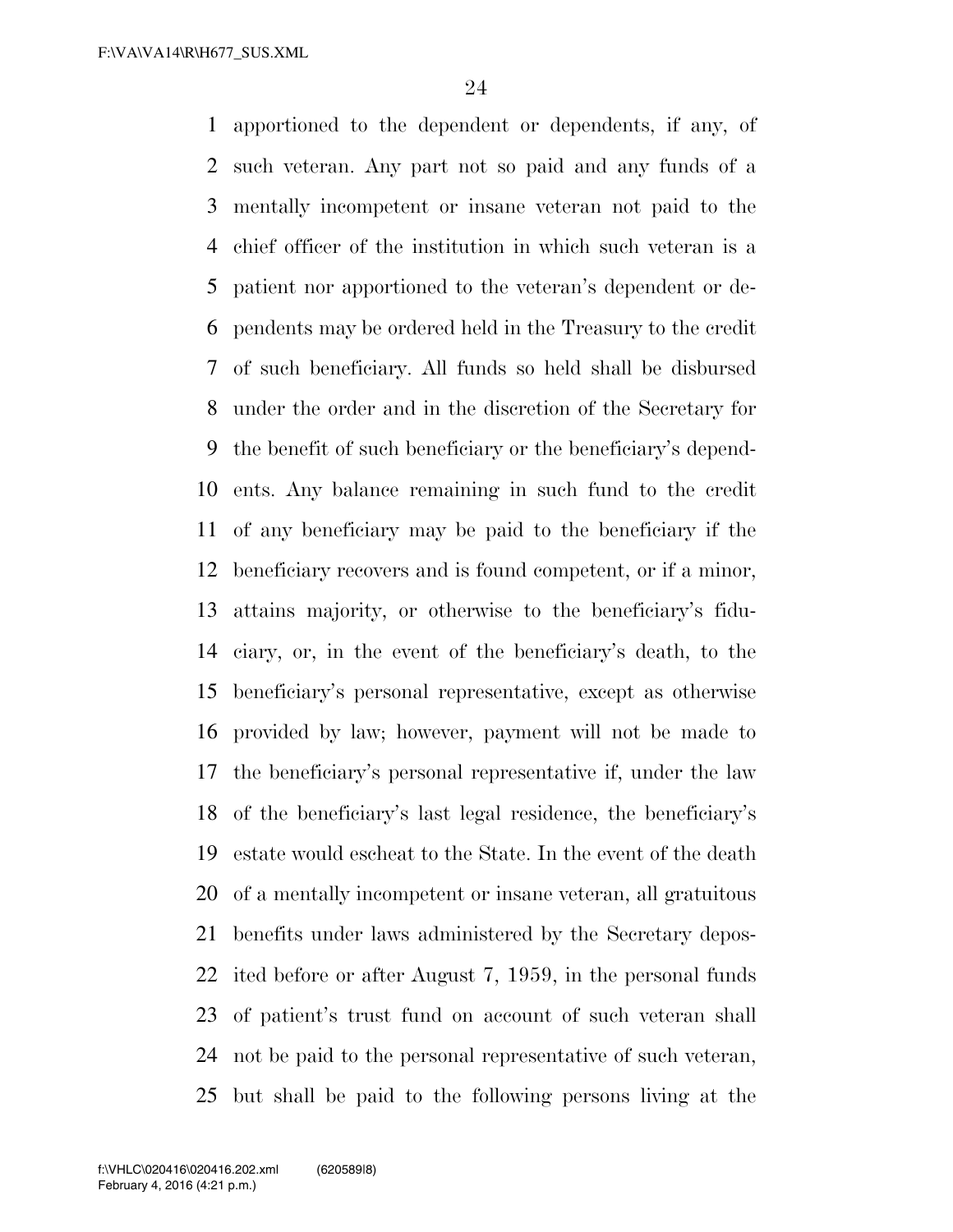time of settlement, and in the order named: The surviving spouse, the children (without regard to age or marital sta- tus) in equal parts, and the dependent parents of such veteran, in equal parts. If any balance remains, such bal- ance shall be deposited to the credit of the applicable cur- rent appropriation; except that there may be paid only so much of such balance as may be necessary to reimburse a person (other than a political subdivision of the United States) who bore the expenses of last sickness or burial of the veteran for such expenses. No payment shall be made under the two preceding sentences of this subsection unless claim therefor is filed with the Secretary within five years after the death of the veteran, except that, if any person so entitled under said two sentences is under legal disability at the time of death of the veteran, such five- year period of limitation shall run from the termination or removal of the legal disability.

 ''(e) ESCHEATMENT.—Any funds in the hands of a fiduciary appointed by a State court or the Secretary de- rived from benefits payable under laws administered by the Secretary, which under the law of the State wherein the beneficiary had last legal residence would escheat to the State, shall escheat to the United States and shall be returned by such fiduciary, or by the personal representa-tive of the deceased beneficiary, less legal expenses of any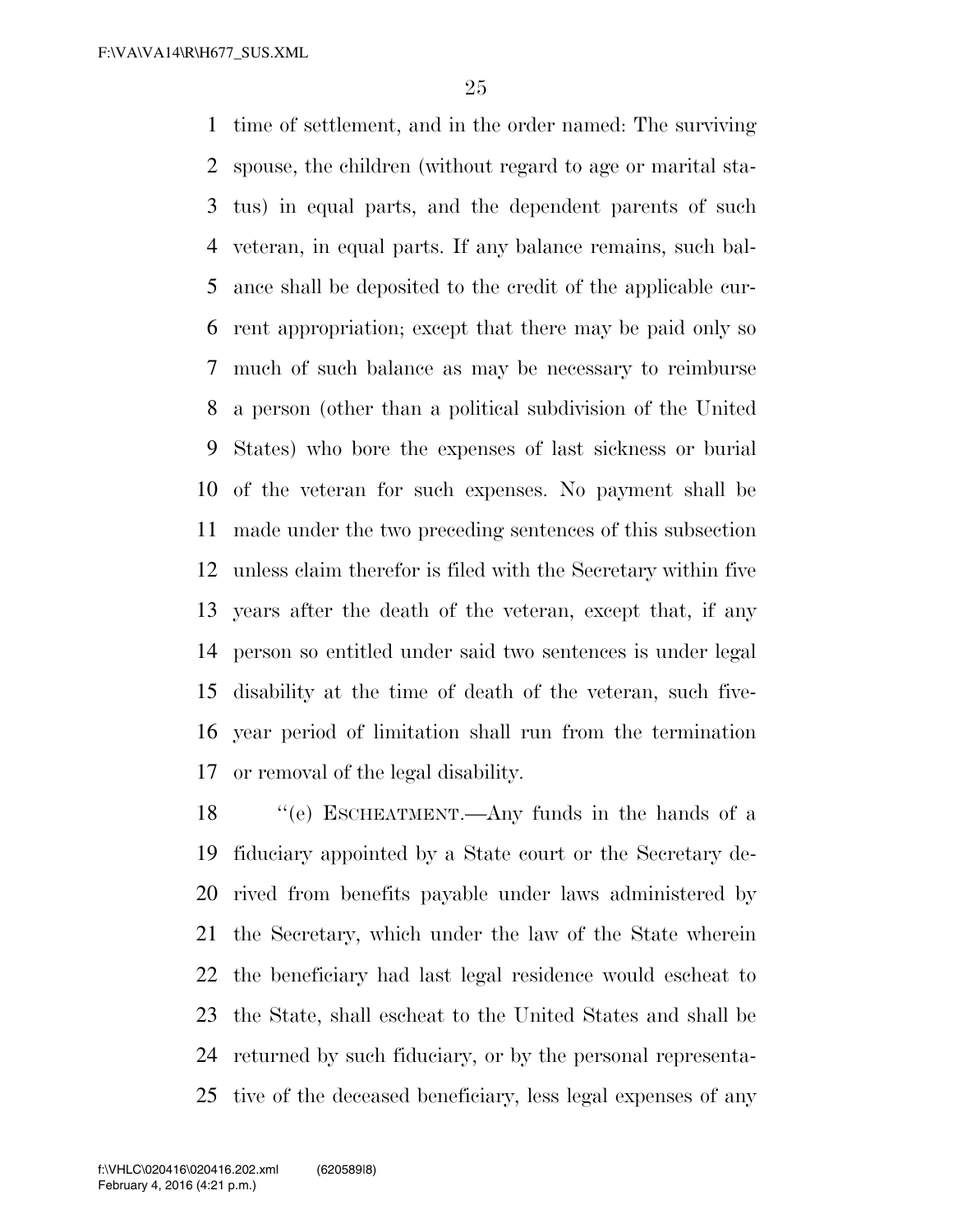administration necessary to determine that an escheat is in order, to the Department, and shall be deposited to the credit of the applicable revolving fund, trust fund, or ap-propriation.

 ''(f) ASSISTANCE.—The Secretary shall provide to a fiduciary appointed under section 5502 of this title mate- rials and tools to assist the fiduciary in carrying out the responsibilities of the fiduciary under this chapter, includ-ing—

10  $\frac{10}{10}$  handbooks, brochures, or other written material that explain the responsibilities of a fidu-ciary under this chapter;

 ''(2) tools located on an Internet website, in- cluding forms to submit to the Secretary required information; and

''(3) assistance provided by telephone.''.

 (2) CLERICAL AMENDMENT.—The table of sec- tions at the beginning of chapter 55 of title 38, United States Code, is amended by inserting after the item relating to section 5502 the following new item:

''5502A. Supervision of fiduciaries.''.

 (c) DEFINITION OF FIDUCIARY.—Section 5506 of title 38, United States Code, is amended—

 (1) by striking ''For purposes'' and inserting 25  $\%$  (a) For purposes"; and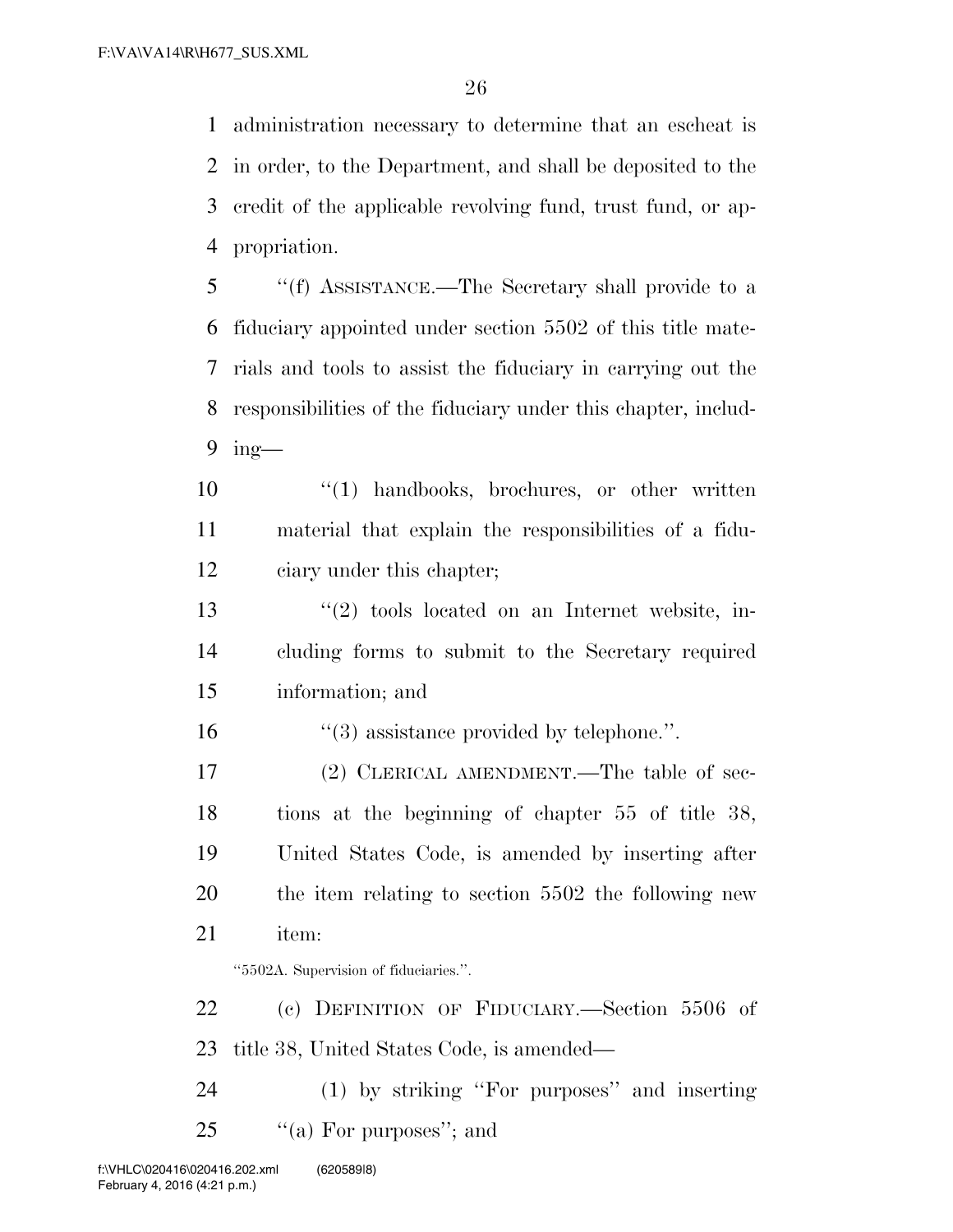| $\mathbf{1}$   | $(2)$ by adding at the end the following new sub-             |
|----------------|---------------------------------------------------------------|
| $\overline{2}$ | section:                                                      |
| 3              | $\lq\lq(b)(1)$ For purposes of subsection (a), the term 'per- |
| $\overline{4}$ | son' includes any—                                            |
| 5              | "(A) State or local government agency whose                   |
| 6              | mission is to carry out income maintenance, social            |
| 7              | service, or health care-related activities;                   |
| 8              | "(B) any State or local government agency with                |
| 9              | fiduciary responsibilities; or                                |
| 10             | "(C) any nonprofit social service agency that                 |
| 11             | the Secretary determines—                                     |
| 12             | "(i) regularly provides services as a fidu-                   |
| 13             | ciary concurrently to five or more individuals;               |
| 14             | and                                                           |
| 15             | "(ii) is not a creditor of any such indi-                     |
| 16             | vidual.                                                       |
| 17             | $\lq(2)$ The Secretary shall maintain a list of State or      |
| 18             | local agencies and nonprofit social service agencies under    |
| 19             | paragraph (1) that are qualified to act as a fiduciary        |
| 20             | under this chapter. In maintaining such list, the Secretary   |
| 21             | may consult the lists maintained under section $807(h)$ of    |
| 22             | the Social Security Act $(42 \text{ U.S.C. } 1007(h))$ .".    |
| 23             | (d) QUALIFICATIONS.—Section 5507 of title 38,                 |
| 24             | United States Code, is amended to read as follows:            |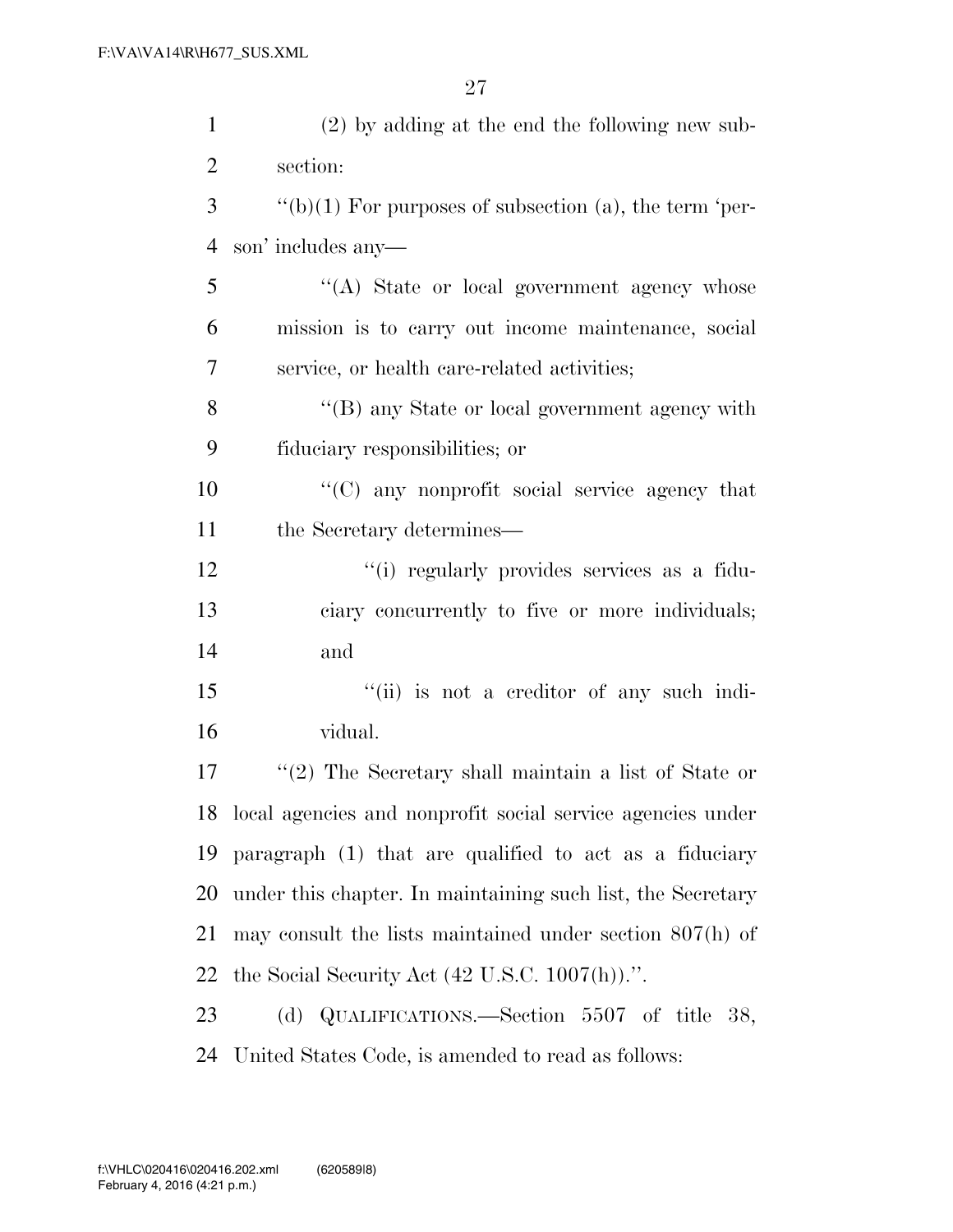**''§ 5507. Inquiry, investigations, and qualification of fiduciaries** 

 ''(a) INVESTIGATION.—Any certification of a person for payment of benefits of a beneficiary to that person as such beneficiary's fiduciary under section 5502 of this title shall be made on the basis of—

 $7 \t\t\t\t\t''(1)$  an inquiry or investigation by the Sec- retary of the fitness of that person to serve as fidu- ciary for that beneficiary to be conducted in advance of such certification and in accordance with sub-section (b);

 ''(2) adequate evidence that certification of that person as fiduciary for that beneficiary is in the in- terest of such beneficiary (as determined by the Sec-retary under regulations);

 ''(3) adequate evidence that the person to serve as fiduciary protects the private information of a beneficiary in accordance with subsection (d)(1); and  $\frac{1}{2}$  (4) the furnishing of any bond that may be re-20 quired by the Secretary in accordance with sub-section (f).

22 "(b) ELEMENTS OF INVESTIGATION. -- (1) In con- ducting an inquiry or investigation of a proposed fiduciary under subsection (a)(1), the Secretary shall conduct—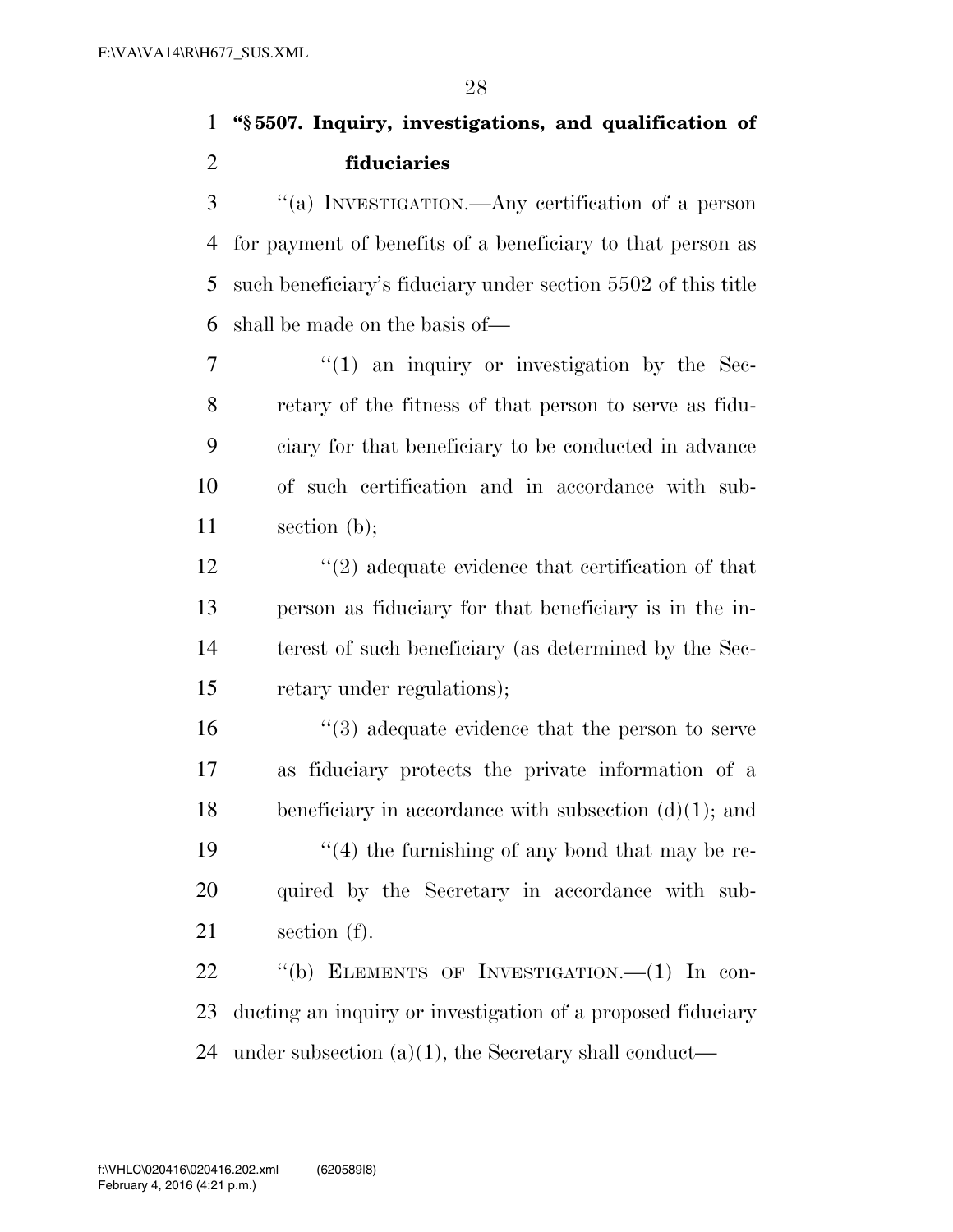| $\mathbf{1}$   | $\lq\lq$ a face-to-face interview with the proposed           |
|----------------|---------------------------------------------------------------|
| $\overline{2}$ | fiduciary by not later than 30 days after the date on         |
| 3              | which such inquiry or investigation begins; and               |
| $\overline{4}$ | "(B) a background check of the proposed fidu-                 |
| 5              | ciary to-                                                     |
| 6              | "(i) in accordance with paragraph $(2)$ , de-                 |
| 7              | termine whether the proposed fiduciary has                    |
| 8              | been convicted of a crime; and                                |
| 9              | "(ii) determine whether the proposed fidu-                    |
| 10             | ciary will serve the best interest of the bene-               |
| 11             | ficiary, including by conducting a credit check               |
| 12             | of the proposed fiduciary and checking the                    |
| 13             | records under paragraph (5).                                  |
| 14             | $"(2)$ The Secretary shall request information con-           |
| 15             | cerning whether that person has been convicted of any of-     |
| 16             | fense under Federal or State law. If that person has been     |
| 17             | convicted of such an offense, the Secretary may certify the   |
|                | 18 person as a fiduciary only if the Secretary finds that the |
| 19             | person is an appropriate person to act as fiduciary for the   |
| 20             | beneficiary concerned under the circumstances.                |
| 21             | "(3) The Secretary shall conduct the background               |
| 22             | check described in paragraph $(1)(B)$ —                       |
| 23             | "(A) each time a person is proposed to be a fi-               |
| 24             | duciary, regardless of whether the person is serving          |
| 25             | or has served as a fiduciary; and                             |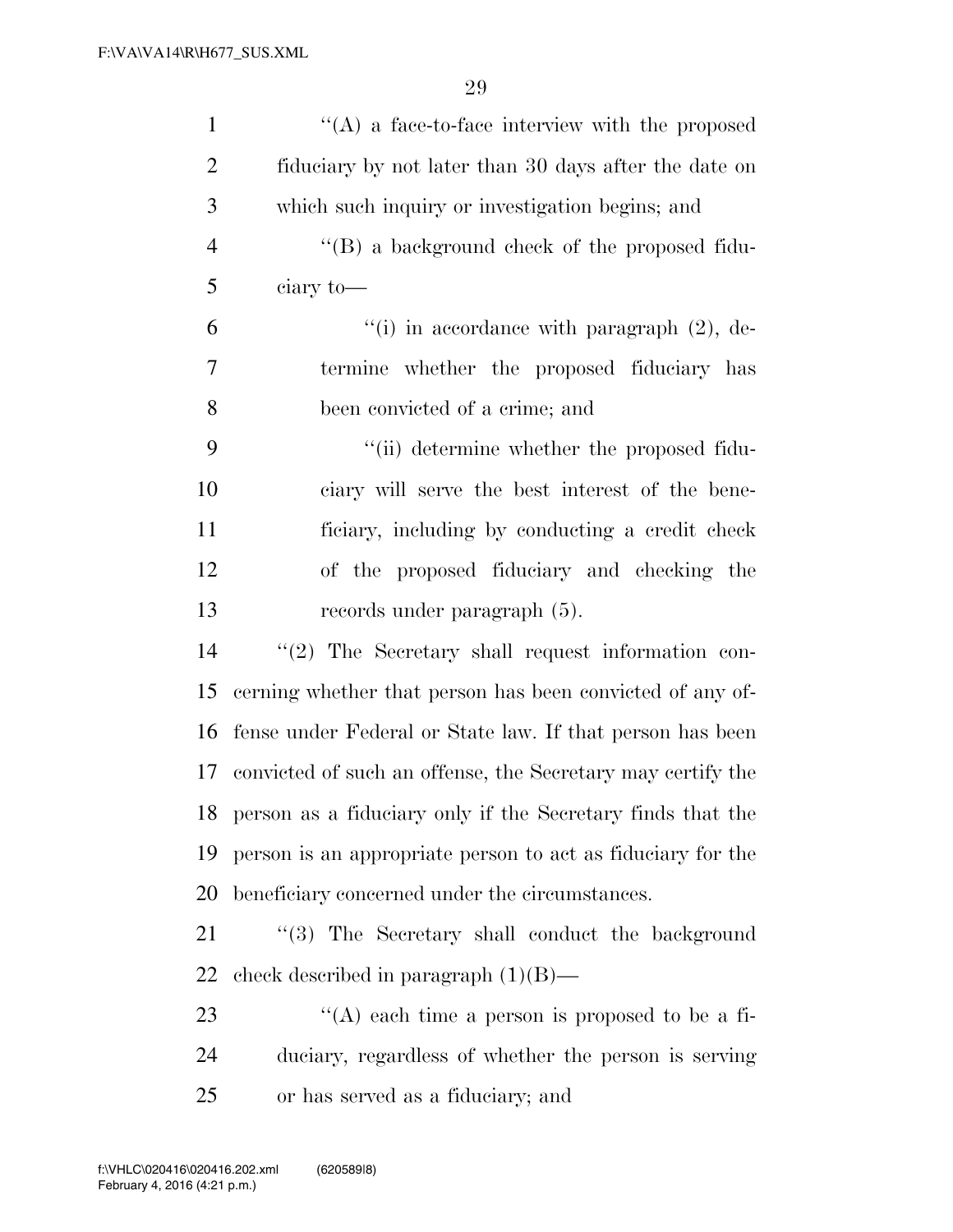1 ''(B) at no expense to the beneficiary.

 ''(4) Each proposed fiduciary shall disclose to the Secretary the number of beneficiaries that the fiduciary acts on behalf of.

 ''(5) The Secretary shall maintain records of any per-son who has—

 ''(A) previously served as a fiduciary; and 8 "(B) had such fiduciary status revoked by the Secretary.

 ''(6)(A) If a fiduciary appointed by the Secretary is convicted of a crime described in subparagraph (B), the Secretary shall notify the beneficiary of such conviction by not later than 14 days after the date on which the Sec-retary learns of such conviction.

 ''(B) A crime described in this subparagraph is a crime—

17 ''(i) for which the fiduciary is convicted while serving as a fiduciary for any person;

 ''(ii) that is not included in a report submitted by the fiduciary under section 5509(a) of this title; and

22 ''(iii) that the Secretary determines could affect the ability of the fiduciary to act on behalf of the beneficiary.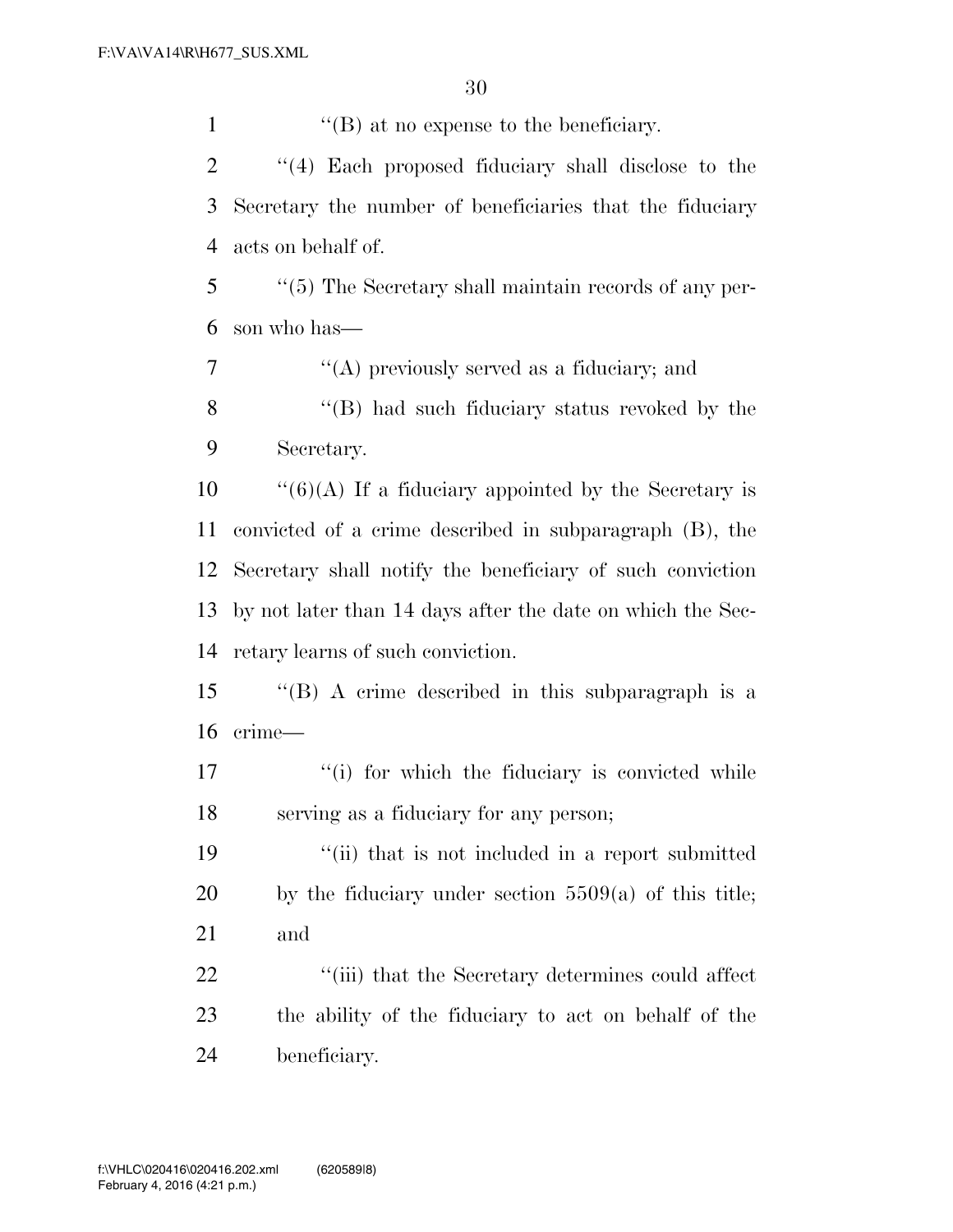1 "(c) INVESTIGATION OF CERTAIN PERSONS.—(1) In the case of a proposed fiduciary described in paragraph (2), the Secretary, in conducting an inquiry or investiga-4 tion under subsection  $(a)(1)$ , may carry out such inquiry or investigation on an expedited basis that may include giving priority to conducting such inquiry or investigation. Any such inquiry or investigation carried out on such an expedited basis shall be carried out under regulations pre-scribed for purposes of this section.

 ''(2) Paragraph (1) applies with respect to a proposed fiduciary who is—

12  $\langle (A)$  the parent (natural, adopted, or step-parent) of a beneficiary who is a minor;

 ''(B) the spouse or parent of an incompetent beneficiary;

 ''(C) a person who has been appointed a fidu- ciary of the beneficiary by a court of competent ju-risdiction;

 ''(D) being appointed to manage an estate where the annual amount of veterans benefits to be managed by the proposed fiduciary does not exceed 22 \$3,600, as adjusted pursuant to section 5312 of this title; or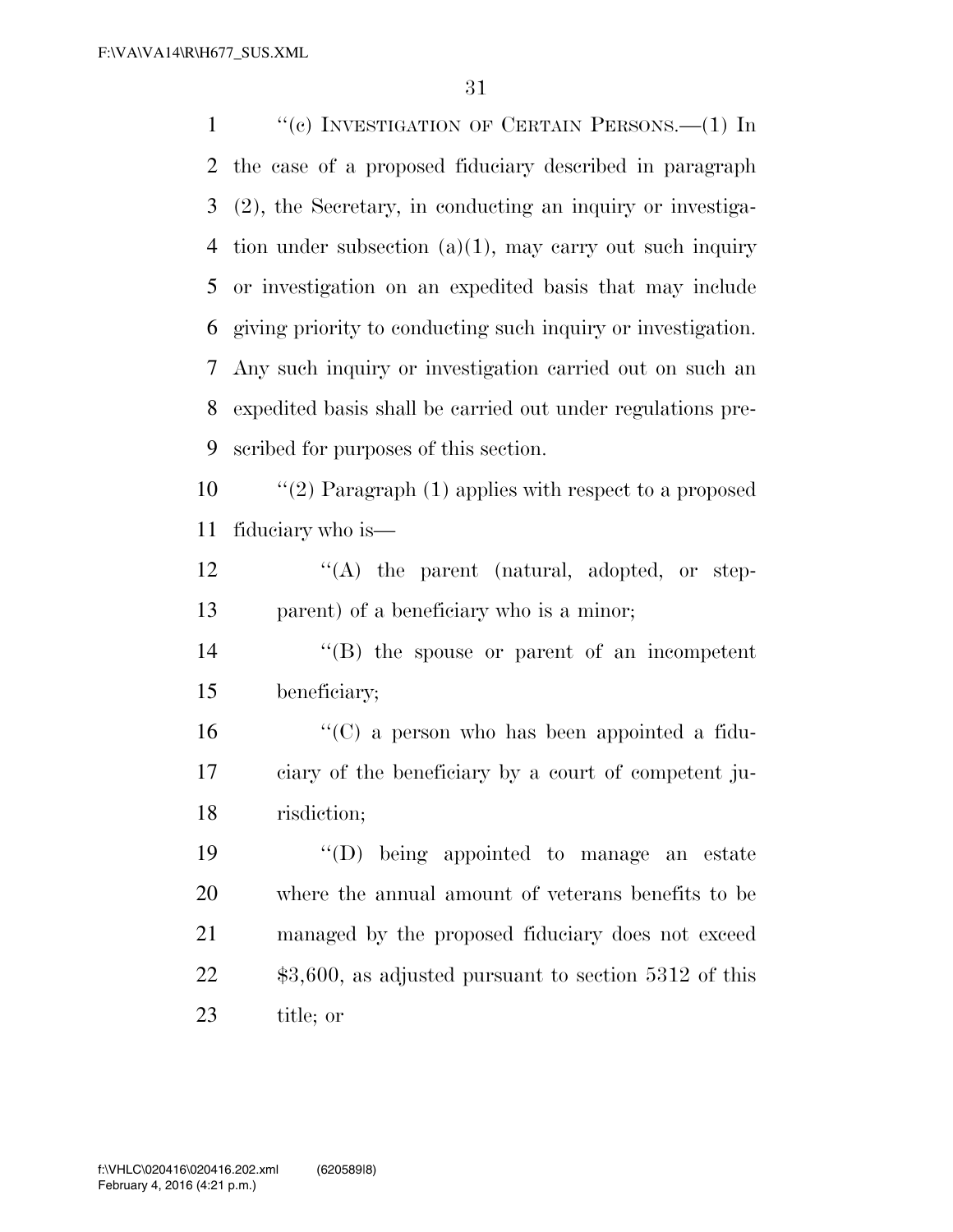| $\mathbf{1}$   | $f(E)$ a person who is authorized to act on be-             |
|----------------|-------------------------------------------------------------|
| $\overline{2}$ | half of the beneficiary under a durable power of at-        |
| 3              | torney.                                                     |
| $\overline{4}$ | "(d) PROTECTION OF PRIVATE INFORMATION.-- (1)               |
| 5              | A fiduciary shall take all reasonable precautions to-       |
| 6              | $\lq\lq$ protect the private information of a bene-         |
| 7              | ficiary, including personally identifiable information;     |
| 8              | and                                                         |
| 9              | "(B) securely conducts financial transactions.              |
| 10             | " $(2)$ A fiduciary shall notify the Secretary of any ac-   |
| 11             | tion of the fiduciary that compromises or potentially com-  |
| 12             | promises the private information of a beneficiary.          |
| 13             | "(e) POTENTIAL MISUSE OF FUNDS.— $(1)$ If the Sec-          |
| 14             | retary has reason to believe that a fiduciary may be mis-   |
| 15             | using all or part of the benefit of a beneficiary, the Sec- |
| 16             | retary shall—                                               |
| 17             | "(A) conduct a thorough investigation to deter-             |
| 18             | mine the veracity of such belief; and                       |
| 19             | "(B) if such veracity is established, transmit to           |
| 20             | the officials described in paragraph $(2)$ a report of      |
| 21             | such investigation.                                         |
| 22             | $\lq(2)$ The officials described in this paragraph are the  |
| 23             | following:                                                  |
| 24             | $\lq\lq$ The Attorney General.                              |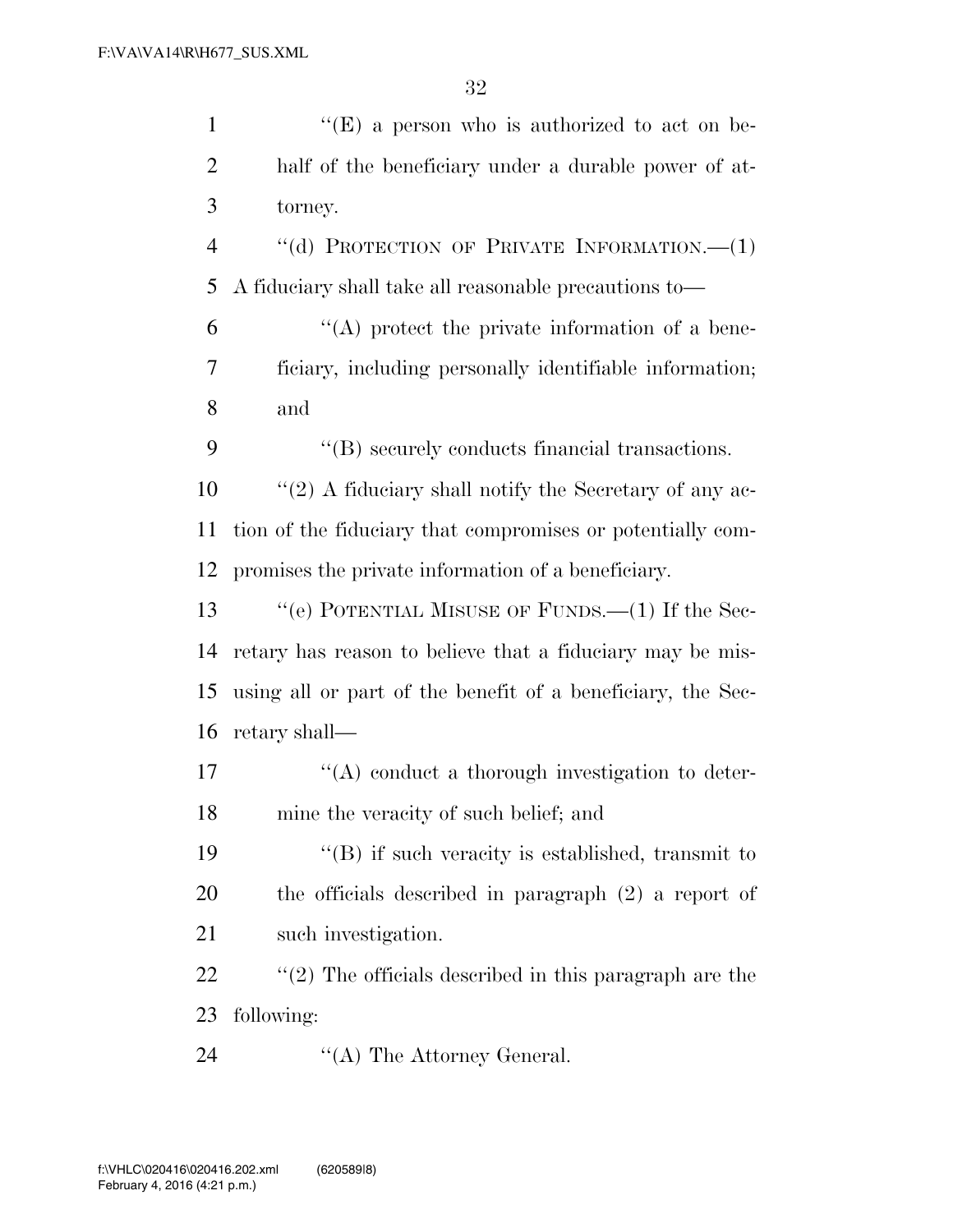| $\mathbf{1}$             | $\lq\lq$ (B) Each head of a Federal department or          |
|--------------------------|------------------------------------------------------------|
| $\overline{2}$           | agency that pays to a fiduciary or other person ben-       |
| 3                        | efits under any law administered by such depart-           |
| $\overline{4}$           | ment of agency for the use and benefit of a minor,         |
| 5                        | incompetent, or other beneficiary.                         |
| 6                        | "(f) BOND.—In determining whether a proposed fi-           |
| $\overline{\mathcal{L}}$ | duciary is required to furnish a bond under subsection     |
| 8                        | $(a)(4)$ , the Secretary shall consider—                   |
| 9                        | $\lq(1)$ the existence of any familial or other per-       |
| 10                       | sonal relationship between the proposed fiduciary          |
| 11                       | and the beneficiary; and                                   |
| 12                       | $\lq(2)$ the care the proposed fiduciary has taken         |
| 13                       | to protect the interests of the beneficiary.               |
| 14                       | "(g) LIST OF FIDUCIARIES.—Each regional office of          |
| 15                       | the Veterans Benefits Administration shall maintain a list |
| 16                       | of the following:                                          |
| 17                       | $\cdot\cdot(1)$ The name and contact information of each   |
| 18                       | fiduciary, including address, telephone number, and        |
| 19                       | email address.                                             |
| 20                       | $\lq(2)$ With respect to each fiduciary described in       |
| 21                       | paragraph $(1)$ —                                          |
| 22                       | $\lq\lq$ the date of the most recent back-                 |
| 23                       | ground check and credit check performed by the             |
| 24                       | Secretary under this section;                              |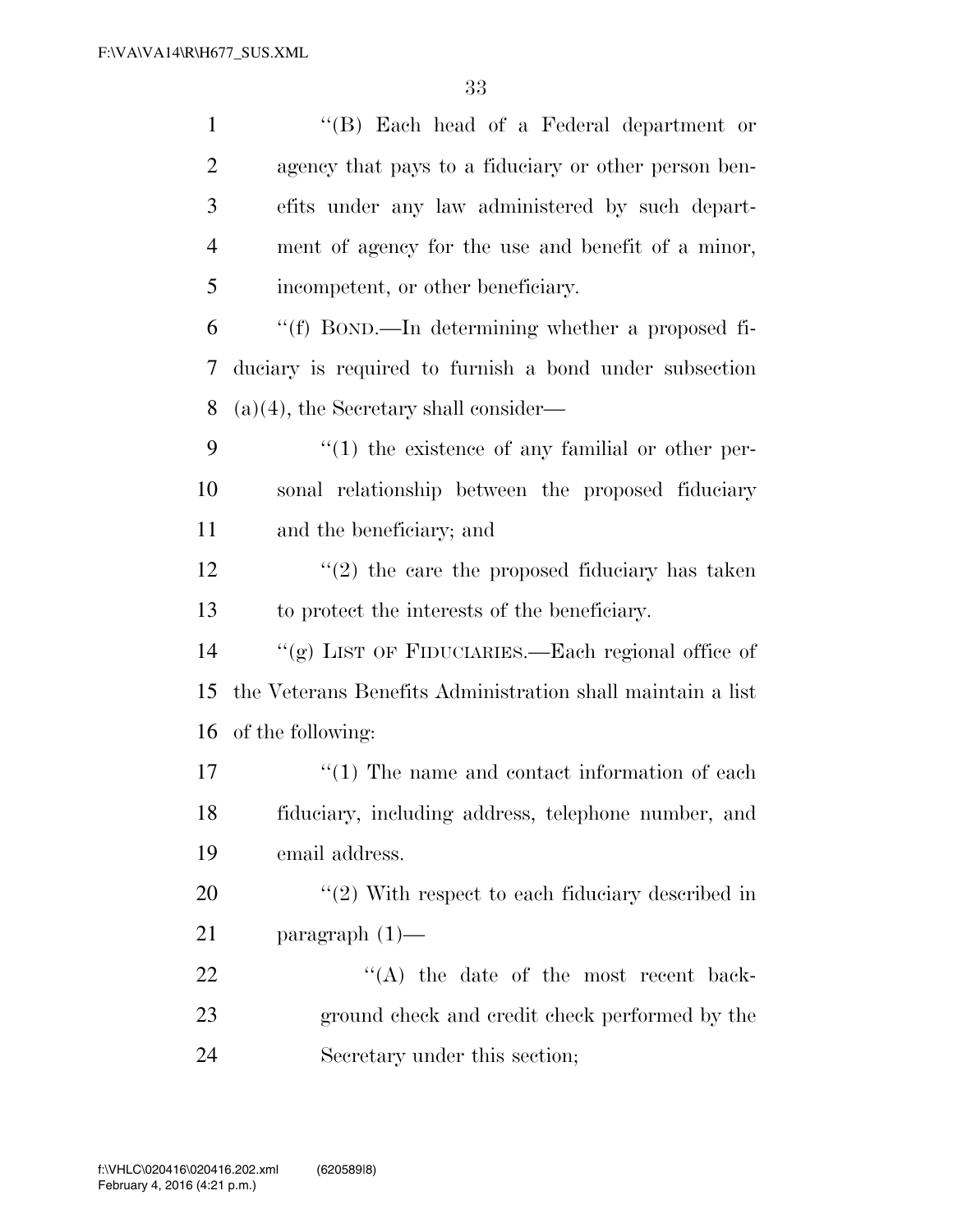| $\mathbf{1}$   | "(B) the date that any bond was paid                      |
|----------------|-----------------------------------------------------------|
| $\overline{2}$ | under this section;                                       |
| 3              | $\lq\lq$ (C) the name, address, and telephone             |
| $\overline{4}$ | number of each beneficiary the fiduciary acts on          |
| 5              | behalf of; and                                            |
| 6              | $\lq\lq$ the amount that the fiduciary con-               |
| 7              | trols with respect to each beneficiary described          |
| 8              | in subparagraph $(C)$ .".                                 |
| 9              | (e) ANNUAL RECEIPT OF PAYMENTS.—                          |
| 10             | (1) IN GENERAL.—Section 5509 of title 38,                 |
| 11             | United States Code, is amended—                           |
| 12             | $(A)$ in subsection $(a)$ —                               |
| 13             | (i) by striking "may require a fidu-                      |
| 14             | ciary to file a" and inserting "shall require             |
| 15             | a fiduciary to file an annual"; and                       |
| 16             | (ii) by adding at the end the following                   |
| 17             | new sentence: "The Secretary shall trans-                 |
| 18             | mit such annual report or accounting to                   |
| 19             | the beneficiary and any legal guardian of                 |
| 20             | such beneficiary.";                                       |
| 21             | (B) by adding at the end the following new                |
| 22             | subsections:                                              |
| 23             | "(c) MATTERS INCLUDED.—Except as provided by              |
| 24             | subsection (f), an annual report or accounting under sub- |
| 25             | section (a) shall include the following:                  |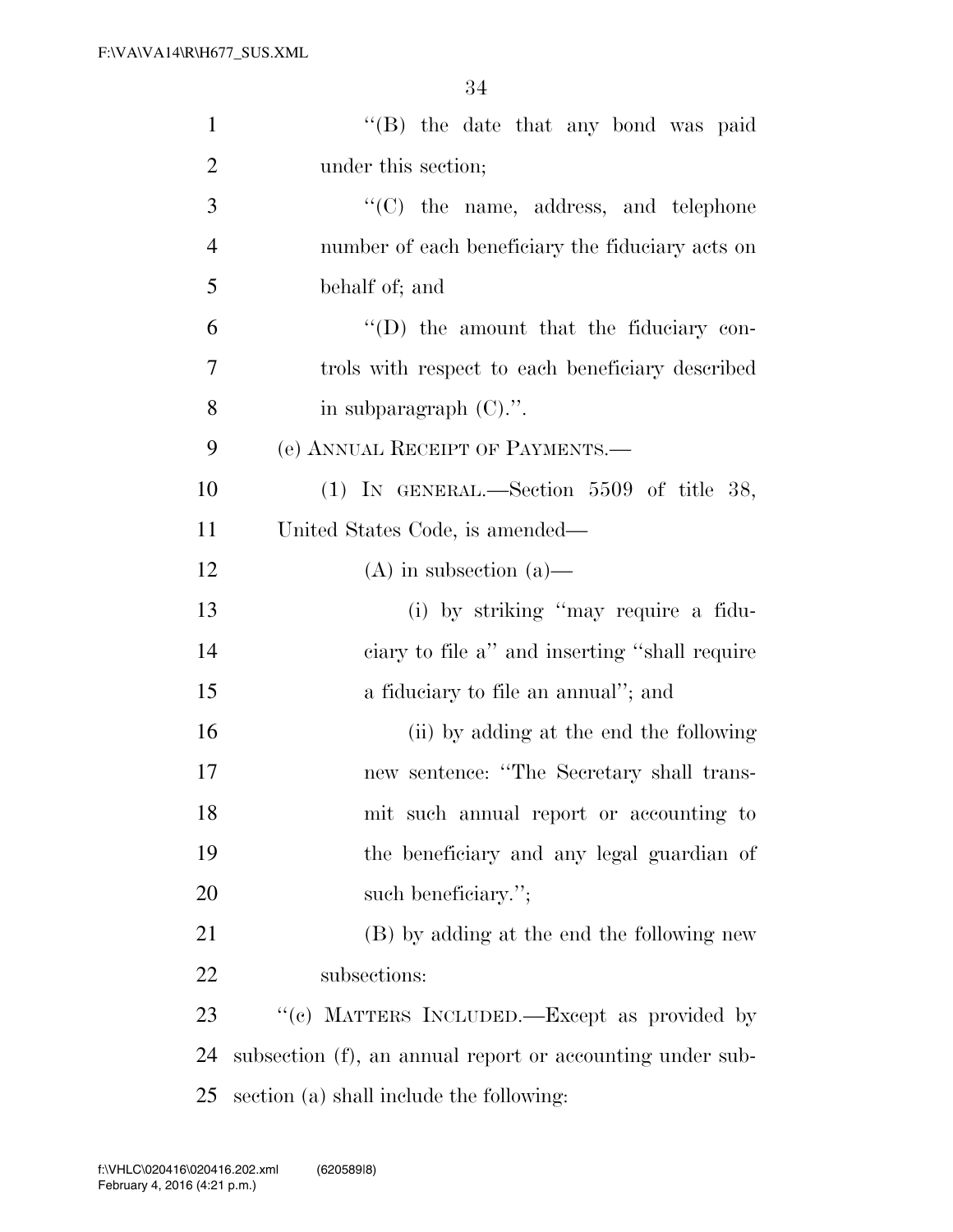| $\mathbf{1}$   | $\lq(1)$ For each beneficiary that a fiduciary acts     |
|----------------|---------------------------------------------------------|
| $\overline{2}$ | on behalf of—                                           |
| 3              | $\lq\lq$ the amount of the benefits of the ben-         |
| $\overline{4}$ | eficiary provided under any law administered by         |
| 5              | the Secretary accrued during the year, the              |
| 6              | amount spent, and the amount remaining; and             |
| 7              | $\lq\lq (B)$ if the fiduciary serves the beneficiary    |
| 8              | with respect to benefits not administered by the        |
| 9              | Secretary, an accounting of all sources of bene-        |
| 10             | fits or other income the fiduciary oversees for         |
| 11             | the beneficiary.                                        |
| 12             | $\lq(2)$ A list of events that occurred during the      |
| 13             | year covered by the report that could affect the abil-  |
| 14             | ity of the fiduciary to act on behalf of the bene-      |
| 15             | ficiary, including—                                     |
| 16             | $\lq\lq$ the fiduciary being convicted of any           |
| 17             | crime;                                                  |
| 18             | "(B) the fiduciary declaring bankruptcy;                |
| 19             | and                                                     |
| 20             | "(C) any judgments entered against the fi-              |
| 21             | duciary.                                                |
| 22             | "(d) RANDOM AUDITS.—The Secretary shall annu-           |
| 23             | ally conduct random audits of fiduciaries who receive a |
| 24             | commission pursuant to subsection $5502A(a)(1)$ of this |
| 25             | title.                                                  |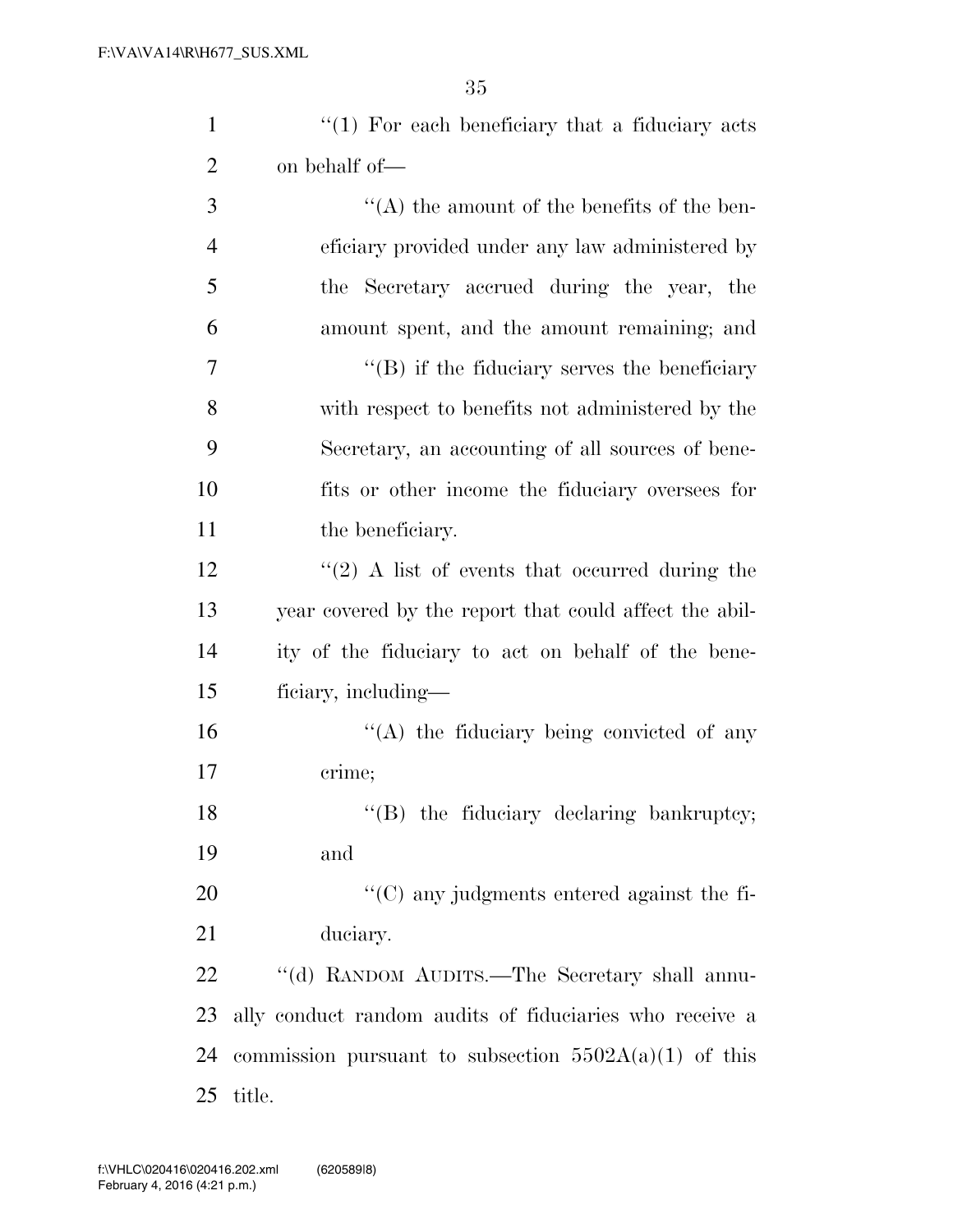''(e) STATUS OF FIDUCIARY.—If a fiduciary includes 2 in the annual report events described in subsection  $(c)(2)$ , the Secretary may take appropriate action to adjust the status of the fiduciary as the Secretary determines appro- priate, including by revoking the fiduciary status of the fiduciary.

 ''(f) CAREGIVERS AND CERTAIN OTHER FIDU-8 CIARIES.— $(1)(A)$  In carrying out this section, the Sec- retary shall ensure that a caregiver fiduciary is required only to file an annual report or accounting under sub- section (a) with respect to the amount of the benefits of the beneficiary provided under any law administered by the Secretary—

14  $\qquad$   $\qquad$   $\qquad$   $\qquad$   $\qquad$   $\qquad$   $\qquad$   $\qquad$   $\qquad$   $\qquad$   $\qquad$   $\qquad$   $\qquad$   $\qquad$   $\qquad$   $\qquad$   $\qquad$   $\qquad$   $\qquad$   $\qquad$   $\qquad$   $\qquad$   $\qquad$   $\qquad$   $\qquad$   $\qquad$   $\qquad$   $\qquad$   $\qquad$   $\qquad$   $\qquad$   $\qquad$   $\qquad$   $\qquad$   $\qquad$   $\qquad$   $\$ 

15 "(I) food and housing for the beneficiary; and

17  $\text{``(II)}$  clothing, health-related expenses, recreation, and other personal items for the beneficiary; and

20  $\frac{1}{2}$  (ii) saved for the beneficiary.

21 "'(B) The Secretary shall coordinate with the Under Secretary for Benefits and the Under Secretary for Health to—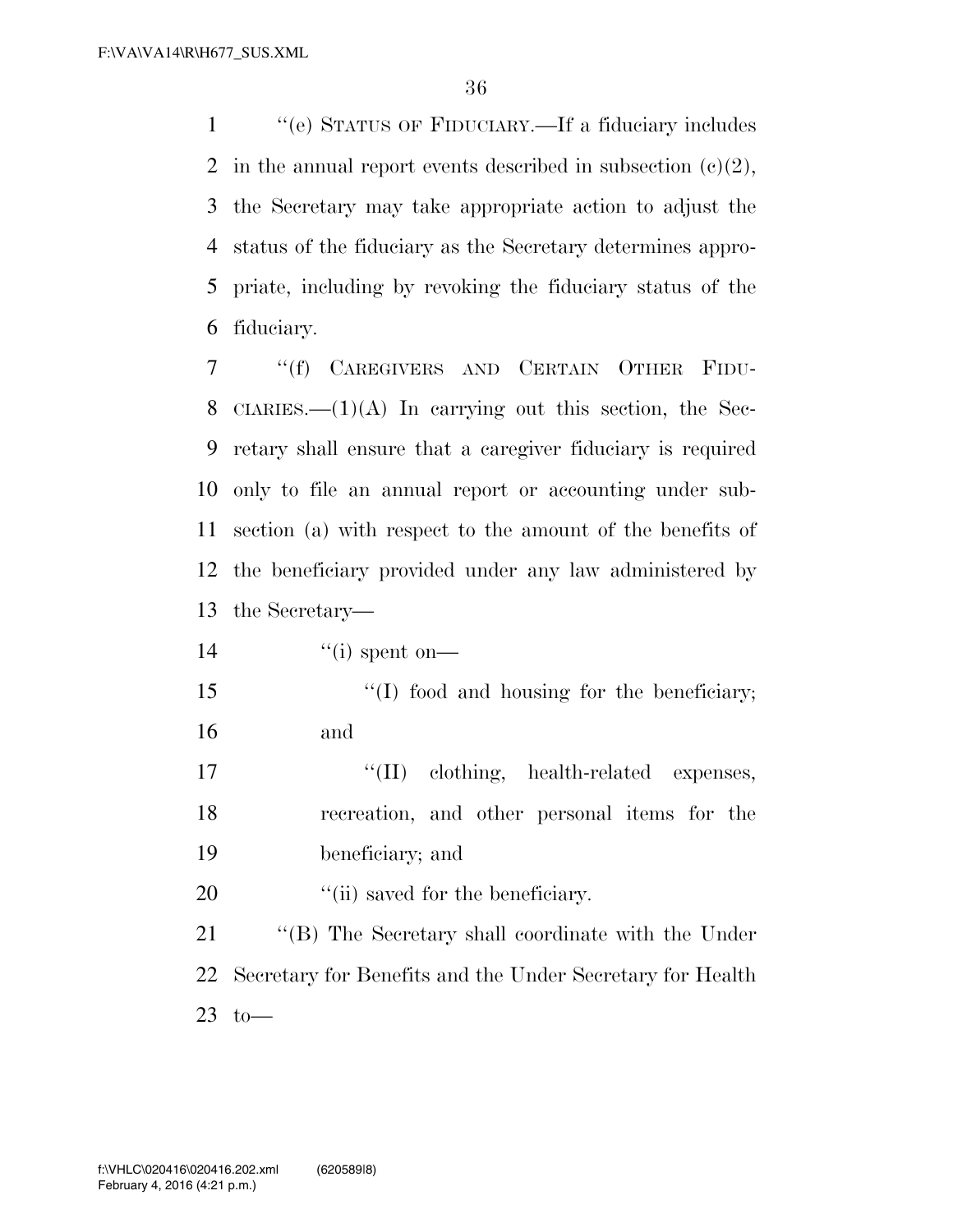| $\mathbf{1}$   | "(i) minimize the frequency with which employ-               |
|----------------|--------------------------------------------------------------|
| $\overline{2}$ | ees of the Department visit the home of a caregiver          |
| 3              | fiduciary and beneficiary; and                               |
| $\overline{4}$ | "(ii) limit the extent of supervision by such                |
| 5              | Under Secretaries with respect to such a fiduciary           |
| 6              | and beneficiary.                                             |
| 7              | $\lq\lq$ . In this paragraph, the term 'caregiver fiduciary' |
| 8              | means a fiduciary who-                                       |
| 9              | "(i) in addition to acting as a fiduciary for a              |
| 10             | beneficiary, is approved by the Secretary to be a            |
| 11             | provider of personal care services for the beneficiary       |
| 12             | under paragraph $(3)(A)(i)$ of section 1720G(a) of           |
| 13             | this title;                                                  |
| 14             | "(ii) in carrying out such care services to such             |
| 15             | beneficiary, has undergone not less than four home           |
| 16             | visits under paragraph $(9)(A)$ of such section; and         |
| 17             | "(iii) has not been required by the Secretary to             |
| 18             | take corrective action pursuant to paragraph $(9)(C)$        |
| 19             | of such section.                                             |
| 20             | $f'(2)$ In carrying out this section, the Secretary may      |
| 21             | adjust the matters required under an annual report or ac-    |
| 22             | counting under subsection (a) with respect to a fiduciary    |
| 23             | whom the Secretary determines to have effectively pro-       |
| 24             | tected the interests of the beneficiary over a sustained pe- |
| 25             | riod."; and                                                  |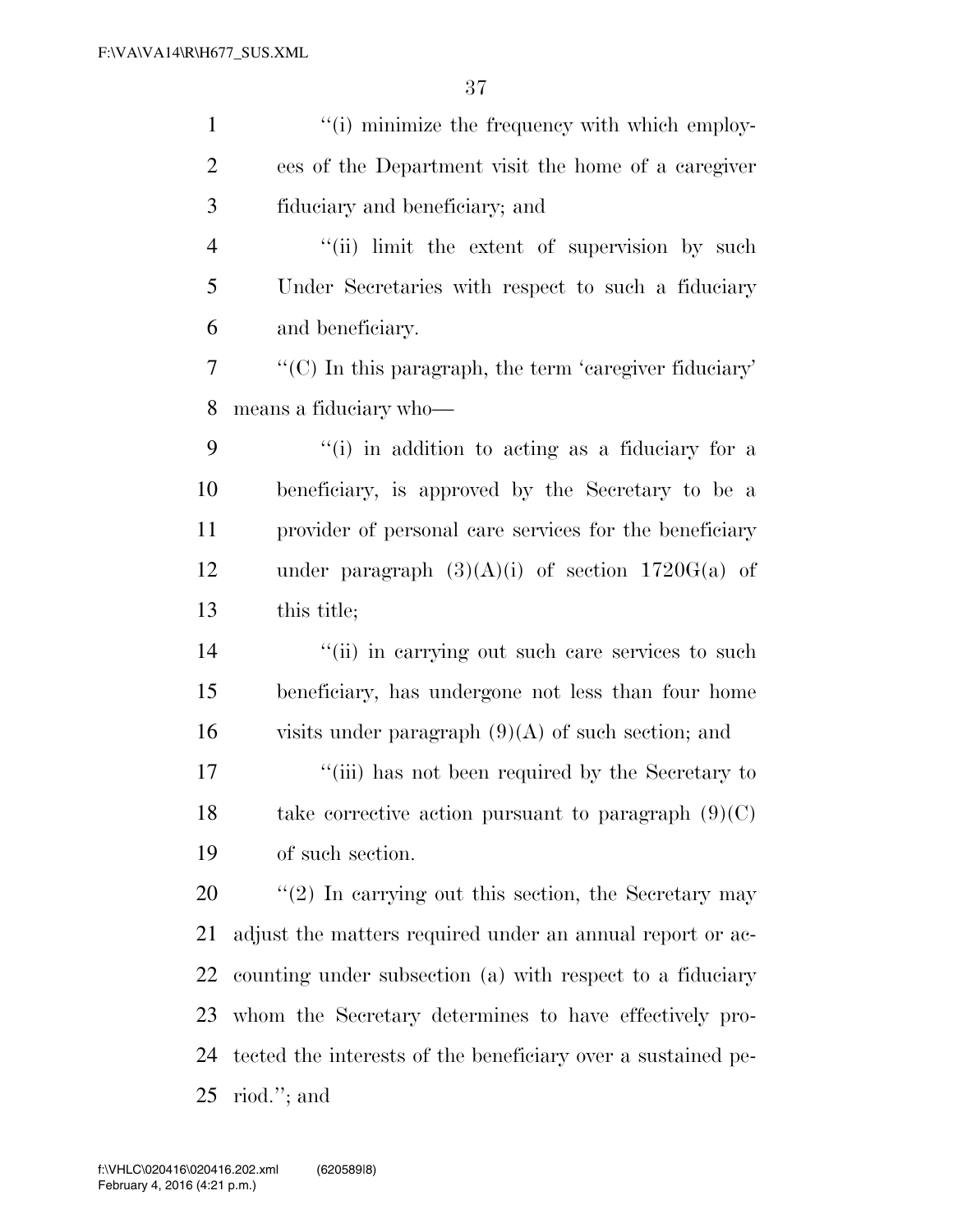(C) by striking the section heading and in- serting the following: ''**Annual reports and accountings of fiduciaries**''.

 (2) CLERICAL AMENDMENT.—The table of sec- tions at the beginning of chapter 55 of title 38, United States Code, is amended by striking the item relating to section 5509 and inserting the following new item:

''5509. Annual reports and accountings of fiduciaries.''.

 (f) REPAYMENT OF MISUSED BENEFITS.—Section 6107(a)(2)(C) of title 38, United States Code, is amended by inserting before the period the following: '', including by the Secretary not acting in accordance with section 5507 of this title''.

 (g) ANNUAL REPORTS.—Section 5510 of title 38, United States Code, is amended by striking ''The Sec- retary shall include in the Annual Benefits Report of the Veterans Benefits Administration or the Secretary's An- nual Performance and Accountability Report'' and insert- ing ''Not later than July 1 of each year, the Secretary shall submit to the Committees on Veterans' Affairs of the House of Representatives and the Senate a separate report containing''.

 (h) REPORT.—Not later than two years after the date of the enactment of this Act, the Secretary of Veterans Affairs shall submit to the Committee on Veterans' Affairs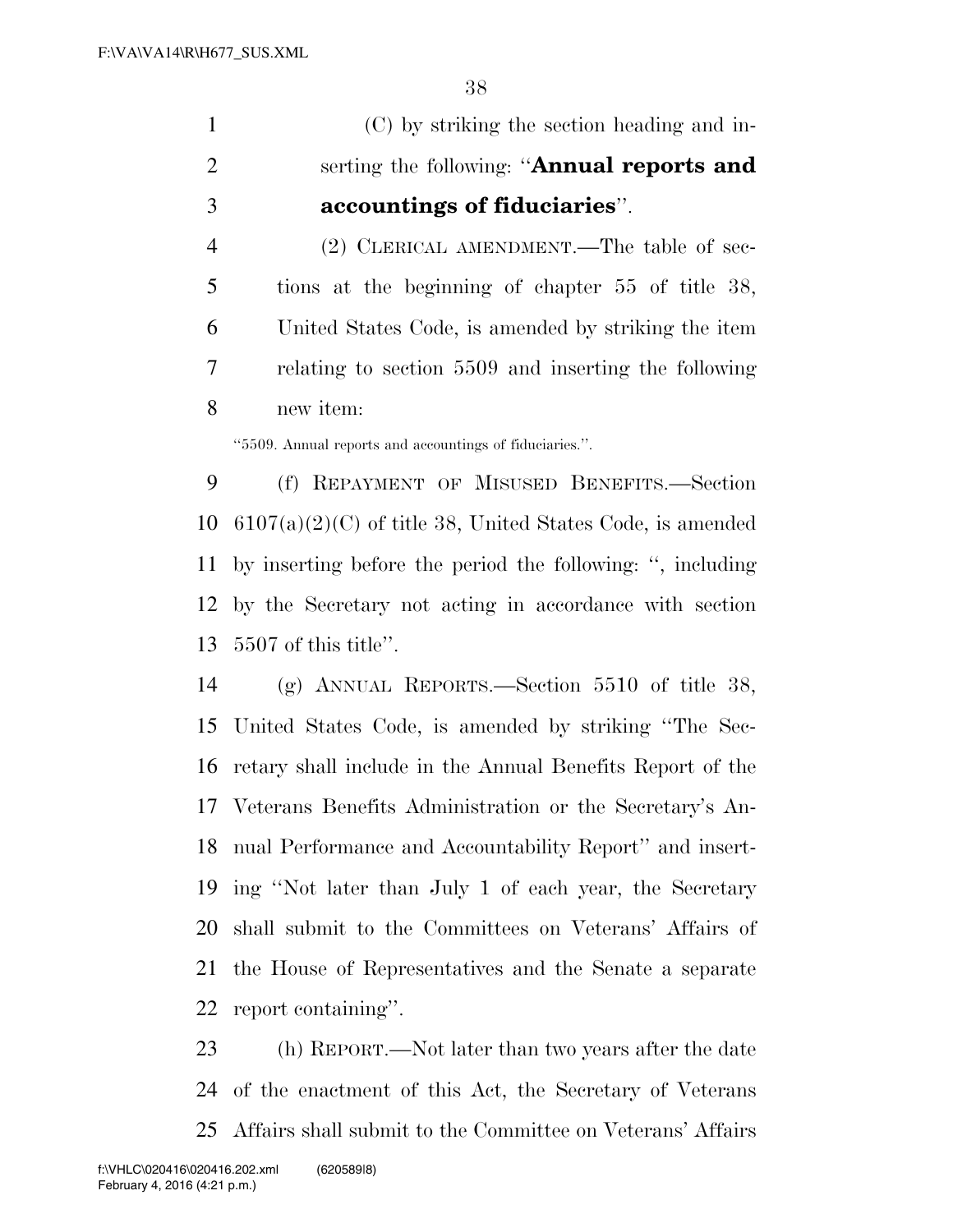of the Senate and the Committee on Veterans' Affairs of the House of Representatives a comprehensive report on the implementation of the amendments made by this Act, including—

- (1) detailed information on the establishment of new policies and procedures pursuant to such amendments and training provided on such policies and procedures; and
- (2) a discussion of whether the Secretary should provide fiduciaries with standardized finan-cial software to simplify reporting requirements.

 (i) EFFECTIVE DATE.—The amendments made by this section shall take effect on the date that is one year after the date of the enactment of this Act.

## **SEC. 10. BOARD OF VETERANS' APPEALS VIDEO HEARINGS.**

 Section 7107 of title 38, United States Code, is amended—

 (1) in subsection (d), by amending paragraph (1) to read as follows:

 $\frac{1}{20}$   $\frac{1}{20}$   $\frac{1}{20}$  Upon request for a hearing, the Board shall determine, for purposes of scheduling the hearing for the earliest possible date, whether a hearing before the Board will be held at its principal location or at a facility of the Department or other appropriate Federal facility located within the area served by a regional office of the Depart-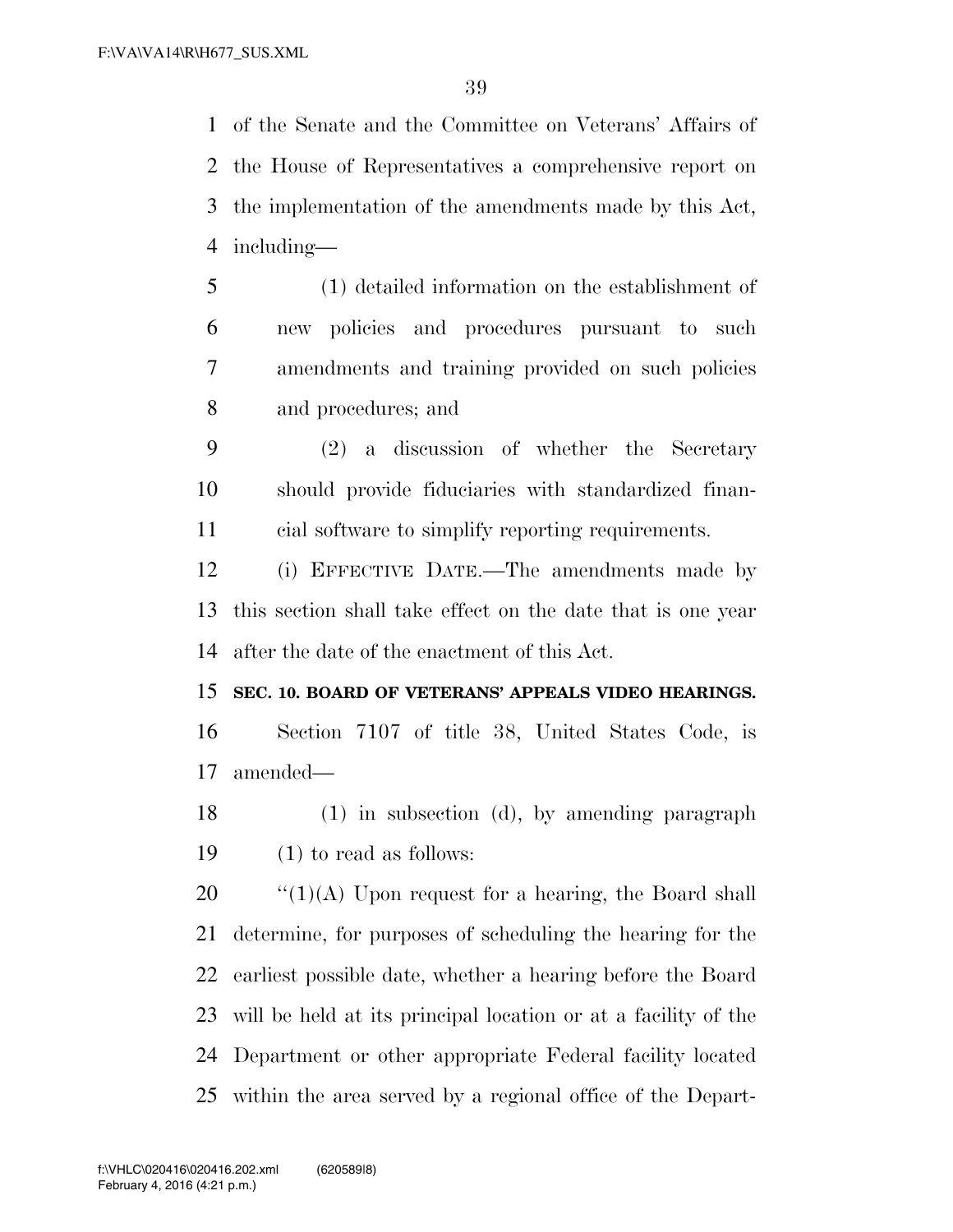ment. The Board shall also determine whether to provide a hearing through the use of the facilities and equipment described in subsection (e)(1) or by the appellant person-ally appearing before a Board member or panel.

 ''(B) The Board shall notify the appellant of the de- terminations of the location and type of hearing made under subparagraph (A). Upon notification, the appellant may request a different location or type of hearing as de- scribed in such subparagraph. If so requested, the Board shall grant such request and ensure that the hearing is scheduled at the earliest possible date without any undue delay or other prejudice to the appellant.''; and

 (2) in subsection (e), by amending paragraph (2) to read as follows:

 ''(2) Any hearing provided through the use of the fa- cilities and equipment described in paragraph (1) shall be conducted in the same manner as, and shall be considered the equivalent of, a personal hearing.''.

 **SEC. 11. IMPROVEMENTS TO AUTHORITY FOR PERFORM-ANCE OF MEDICAL DISABILITIES EXAMINA-**

## **TIONS BY CONTRACT PHYSICIANS.**

 (a) EXTENSION OF TEMPORARY AUTHORITY.—Sub- section (c) of section 704 of the Veterans Benefits Act of 2003 (38 U.S.C. 5101 note) is amended by striking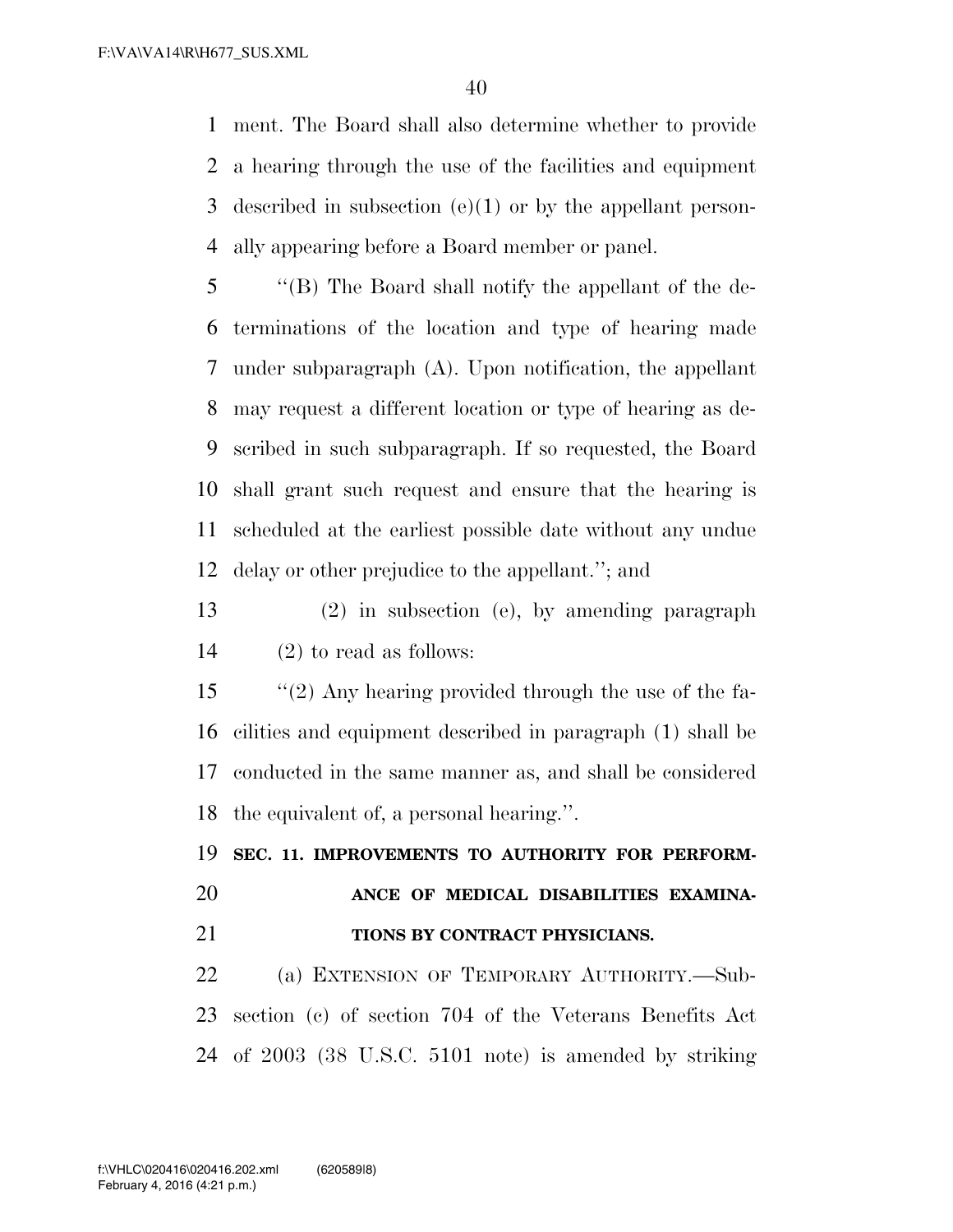|                | 1 "December 31, 2015" and inserting "December 31,      |
|----------------|--------------------------------------------------------|
| $\overline{2}$ | $2017$ ".                                              |
| 3              | (b) LICENSURE OF CONTRACT PHYSICIANS.                  |
| $\overline{4}$ | TEMPORARY AUTHORITY.—Such section<br>(1)               |
| 5              | 704 is further amended—                                |
| 6              | $(A)$ by redesignating subsection $(d)$ as sub-        |
| 7              | section (e); and                                       |
| 8              | (B) by inserting after subsection (c) the              |
| 9              | following new subsection (d):                          |
| 10             | "(d) LICENSURE OF CONTRACT PHYSICIANS.—                |
| 11             | "(1) IN GENERAL.—Notwithstanding any law               |
| 12             | regarding the licensure of physicians, a physician de- |
| 13             | scribed in paragraph (2) may conduct an examina-       |
| 14             | tion pursuant to a contract entered into under sub-    |
| 15             | section (b) at any location in any State, the District |
| 16             | of Columbia, or a Commonwealth, territory, or pos-     |
| 17             | session of the United States, so long as the examina-  |
| 18             | tion is within the scope of the authorized duties      |
| 19             | under such contract.                                   |
| 20             | "(2) PHYSICIAN DESCRIBED.—A physician de-              |
| 21             | scribed in this paragraph is a physician who-          |
| 22             | $\lq\lq$ has a current unrestricted license to         |
| 23             | practice the health care profession of the physi-      |
| 24             | cian;                                                  |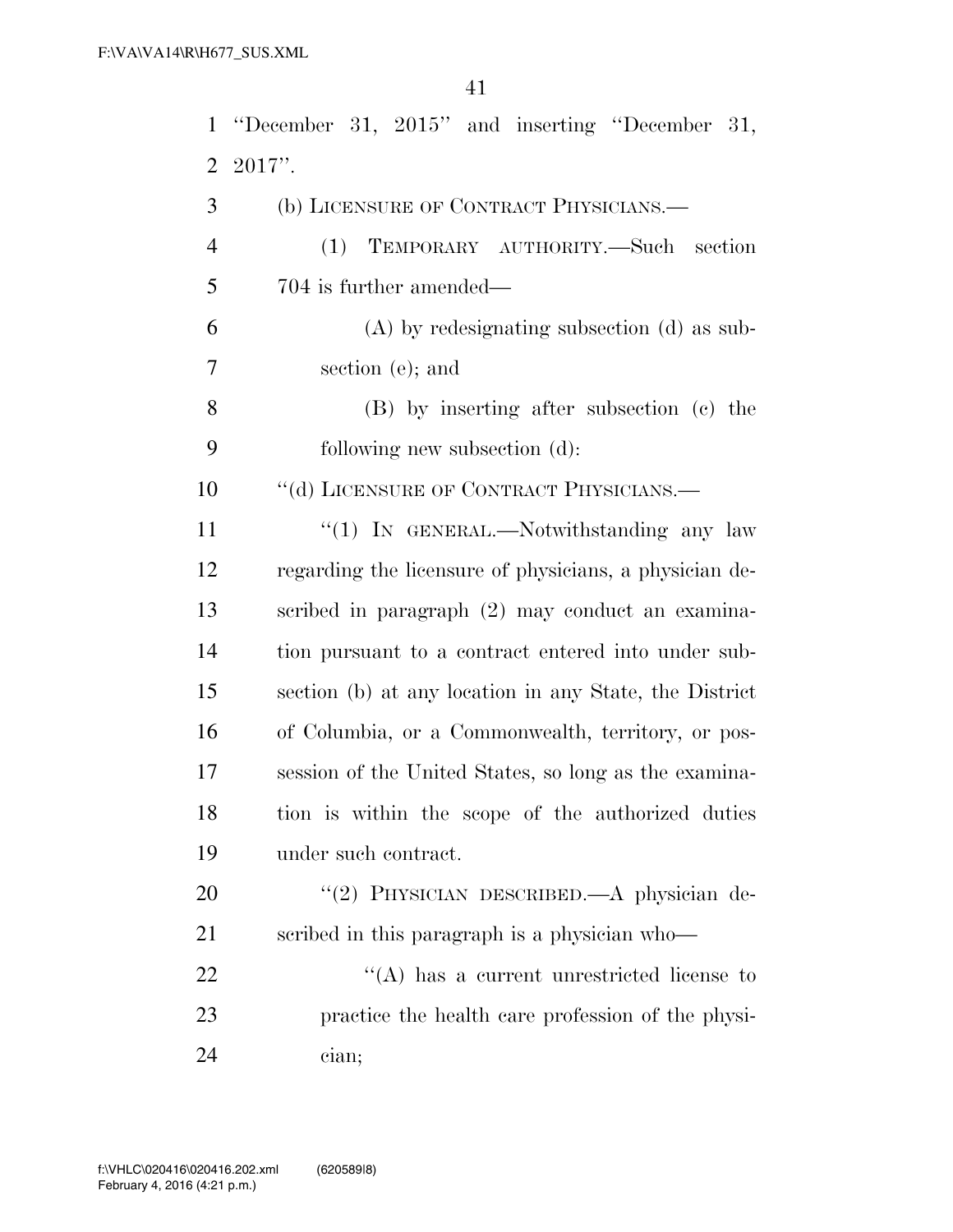| $\mathbf{1}$   | $\lq\lq (B)$ is not barred from practicing such        |
|----------------|--------------------------------------------------------|
| $\overline{2}$ | health care profession in any State, the District      |
| 3              | of Columbia, or a Commonwealth, territory, or          |
| $\overline{4}$ | possession of the United States; and                   |
| 5              | "(C) is performing authorized duties for               |
| 6              | the Department of Veterans Affairs pursuant to         |
| 7              | a contract entered into under subsection (b).".        |
| 8              | (2) PILOT PROGRAM.—Section 504 of the Vet-             |
| 9              | erans' Benefits Improvement Act of 1996 (38            |
| 10             | U.S.C. $5101$ note) is amended—                        |
| 11             | (A) by redesignating subsections (c) and               |
| 12             | (d) as subsections (d) and (e), respectively; and      |
| 13             | (B) by inserting after subsection (b) the              |
| 14             | following new subsection (c):                          |
| 15             | "(c) LICENSURE OF CONTRACT PHYSICIANS.-                |
| 16             | "(1) IN GENERAL.—Notwithstanding any law               |
| 17             | regarding the licensure of physicians, a physician de- |
| 18             | scribed in paragraph (2) may conduct an examina-       |
| 19             | tion pursuant to a contract entered into under sub-    |
| 20             | section (a) at any location in any State, the District |
| 21             | of Columbia, or a Commonwealth, territory, or pos-     |
| 22             | session of the United States, so long as the examina-  |
| 23             | tion is within the scope of the authorized duties      |
| 24             | under such contract.                                   |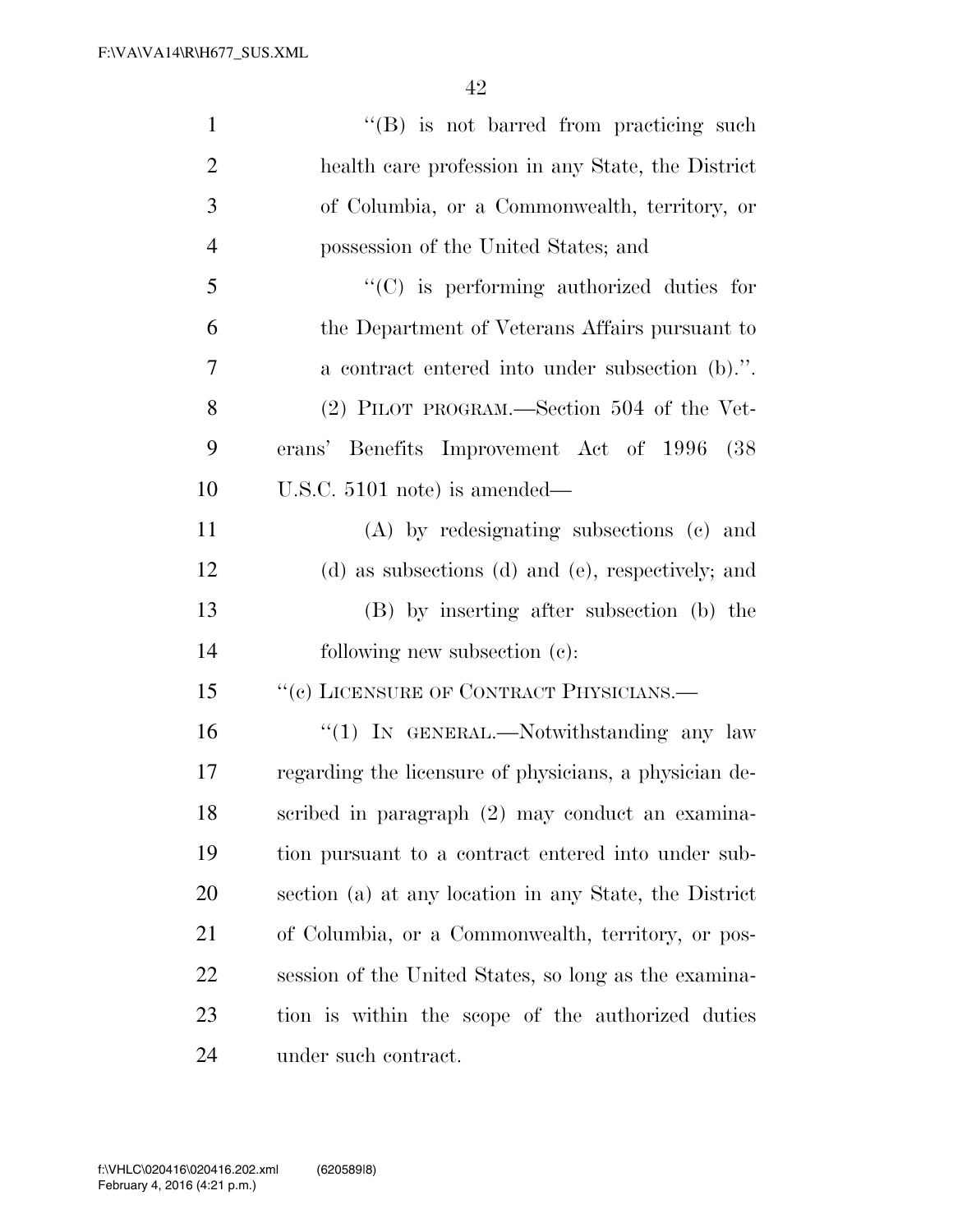| $\mathbf{1}$   | "(2) PHYSICIAN DESCRIBED.—A physician de-                  |
|----------------|------------------------------------------------------------|
| $\overline{2}$ | scribed in this paragraph is a physician who-              |
| 3              | $\lq\lq$ has a current unrestricted license to             |
| $\overline{4}$ | practice the health care profession of the physi-          |
| 5              | cian;                                                      |
| 6              | "(B) is not barred from practicing such                    |
| 7              | health care profession in any State, the District          |
| 8              | of Columbia, or a Commonwealth, territory, or              |
| 9              | possession of the United States; and                       |
| 10             | $\lq\lq$ (C) is performing authorized duties for           |
| 11             | the Department of Veterans Affairs pursuant to             |
| 12             | a contract entered into under subsection (a).".            |
| 13             | SEC. 12. PILOT PROGRAM ON FULLY DEVELOPED APPEALS.         |
| 14             | (a) IN GENERAL.—The Secretary of Veterans Affairs          |
| 15             | shall carry out a pilot program to provide the option of   |
| 16             | an alternative appeals process that shall more quickly de- |
| 17             | termine such appeals in accordance with this section.      |
| 18             | $(b)$ ELECTION.—                                           |
| 19             | (1) FILING.—In accordance with paragraph                   |
| 20             | $(2)$ , a claimant may elect to file a fully developed ap- |
| 21             | peal under the pilot program under subsection (a) by       |
| 22             | filing with the Secretary the following:                   |
| 23             | The notice of disagreement under<br>(A)                    |
|                |                                                            |
| 24             | chapter 71 of title 38, United States Code,                |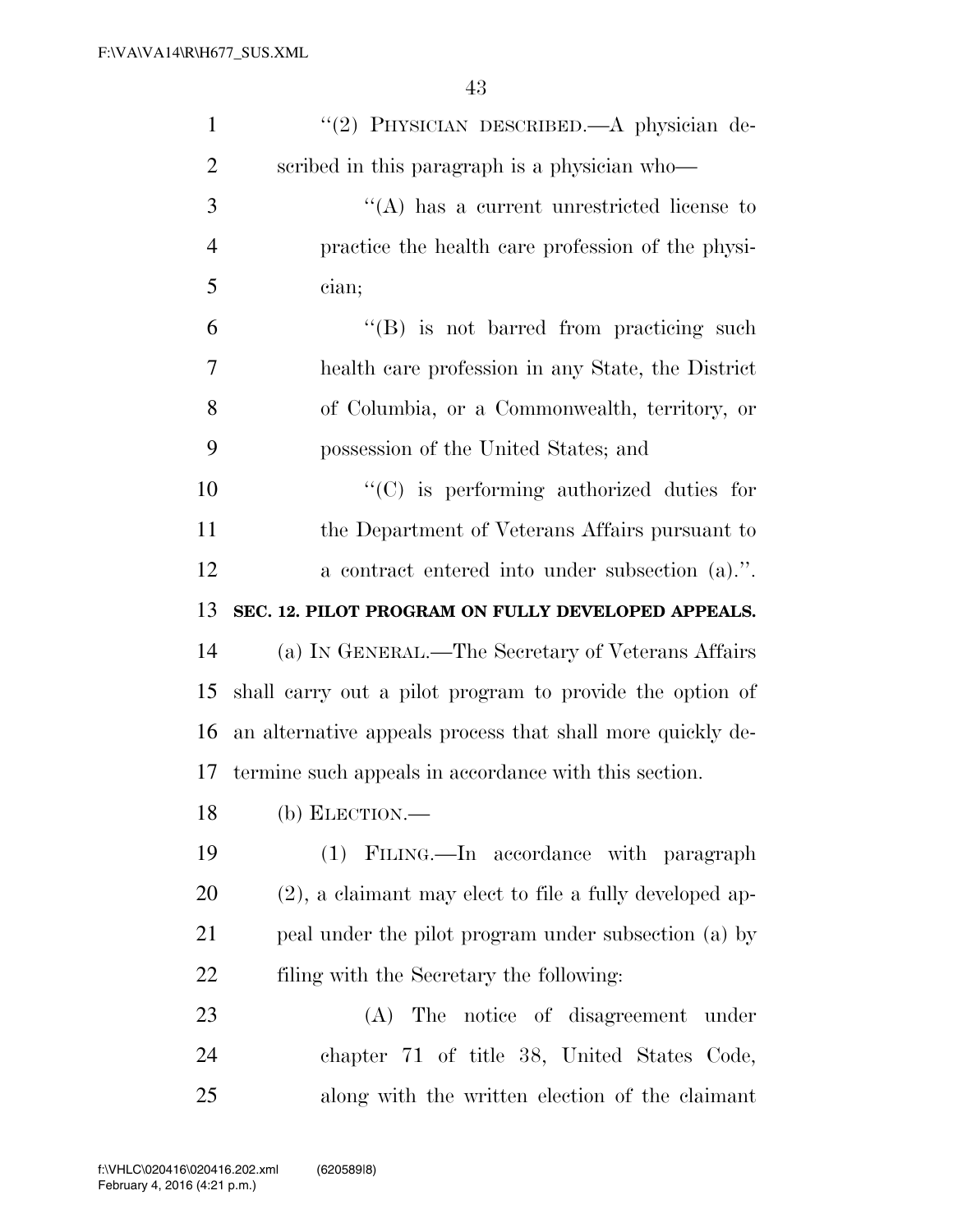| $\mathbf{1}$   | to have the appeal determined under the pilot      |
|----------------|----------------------------------------------------|
| $\overline{c}$ | program.                                           |
| $\mathfrak{Z}$ | (B) All evidence that the claimant believes        |
| $\overline{4}$ | is needed for the appeal as of the date of the     |
| 5              | filing.                                            |
| 6              | (C) A statement of the argument in sup-            |
| $\tau$         | port of the claim, if any.                         |
| 8              | $(2)$ TIMING.—A claimant shall make an election    |
| 9              | under paragraph (1) as part of the notice of dis-  |
| 10             | agreement filed by the claimant in accordance with |
| 11             | paragraph $(1)(A)$ .                               |
| 12             | $(3)$ REVERSION.—                                  |
| 13             | (A) At any time, a claimant who makes an           |
| 14             | election under paragraph $(1)$ may elect to revert |
| 15             | to the standard appeals process. Such a rever-     |
| 16             | sion shall be final.                               |
| 17             | (B) A claimant described in subparagraph           |
| 18             | $(A)$ , or a claimant who makes an election under  |
| 19             | paragraph (1) but is later determined to be in-    |
| 20             | eligible for the pilot program under subsection    |
| 21             | (a), shall revert to the standard appeals process  |
| 22             | without any penalty to the claimant other than     |
| 23             | the loss of the docket number associated with      |
| 24             | the fully developed appeal.                        |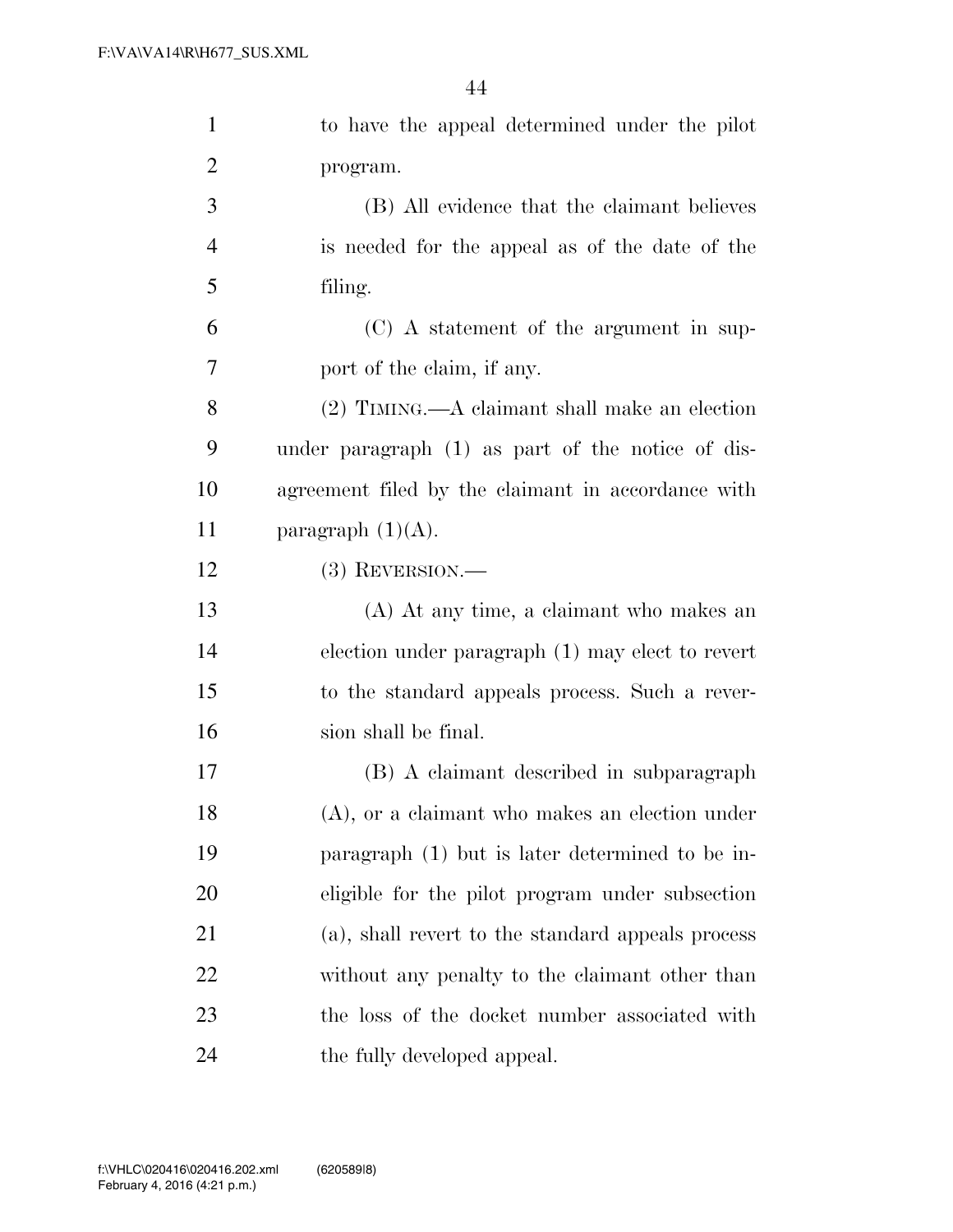| $\mathbf{1}$   | (4) OUTREACH.—In providing claimants with            |
|----------------|------------------------------------------------------|
| $\overline{2}$ | notices of the determination of a claim during the   |
| 3              | period in which the pilot program under subsection   |
| $\overline{4}$ | (a) is carried out, the Secretary shall conduct out- |
| 5              | reach as follows:                                    |
| 6              | (A) The Secretary shall provide to the               |
| 7              | claimant (and to the representative of record of     |
| 8              | the claimant, if any) information regarding—         |
| 9              | (i) the pilot program, including the                 |
| 10             | advantages and disadvantages of the pro-             |
| 11             | gram;                                                |
| 12             | (ii) how to make an election under                   |
| 13             | paragraph $(1)$ ;                                    |
| 14             | (iii) the limitation on the use of new               |
| 15             | evidence described in paragraph (3) of sub-          |
| 16             | section (c) and the development of infor-            |
| 17             | mation under paragraph (4) of such sub-              |
| 18             | section; and                                         |
| 19             | (iv) the ability of the claimant to seek             |
| 20             | advice and education regarding such proc-            |
| 21             | ess from veterans service organizations, at-         |
| 22             | torneys, and claims agents recognized                |
| 23             | under chapter 59 of title 38, United States          |
| 24             | Code.                                                |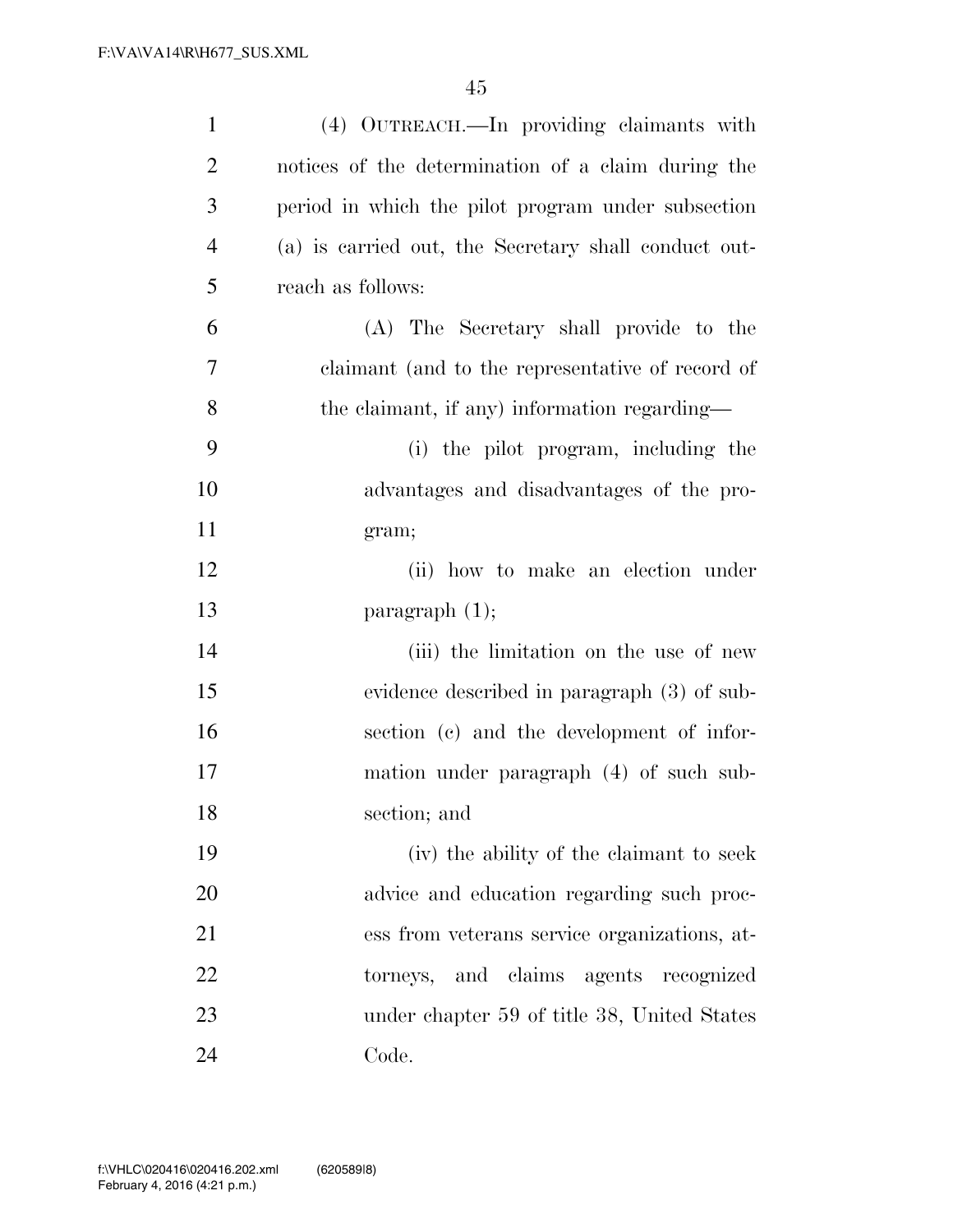| $\mathbf{1}$   | (B) The Secretary shall collaborate, part-        |
|----------------|---------------------------------------------------|
| $\overline{2}$ | ner with, and give weight to the advice of the    |
| 3              | three veterans service organizations with the     |
| $\overline{4}$ | most members to publish on the Internet           |
| 5              | website of the Department of Veterans Affairs     |
| 6              | an online tutorial explaining the advantages and  |
| $\overline{7}$ | disadvantages of the pilot program.               |
| 8              | (c) TREATMENT BY DEPARTMENT AND BOARD.—           |
| 9              | (1) PROCESS.—Upon the election of a claimant      |
| 10             | to file a fully developed appeal pursuant to sub- |
| 11             | section $(b)(1)$ , the Secretary shall—           |
| 12             | (A) not provide the claimant with a state-        |
| 13             | ment of the case nor require the claimant to file |
| 14             | a substantive appeal; and                         |
| 15             | (B) transfer jurisdiction over the fully de-      |
| 16             | veloped appeal directly to the Board of Vet-      |
| 17             | erans' Appeals.                                   |
| 18             | $(2)$ DOCKET.                                     |
| 19             | (A) The Board of Veterans' Appeals                |
| 20             | shall—                                            |
| 21             | (i) maintain fully developed appeals              |
| 22             | on a separate docket than standard ap-            |
| 23             | peals;                                            |
| 24             | (ii) decide fully developed appeals in            |
| 25             | the order that the fully developed appeals        |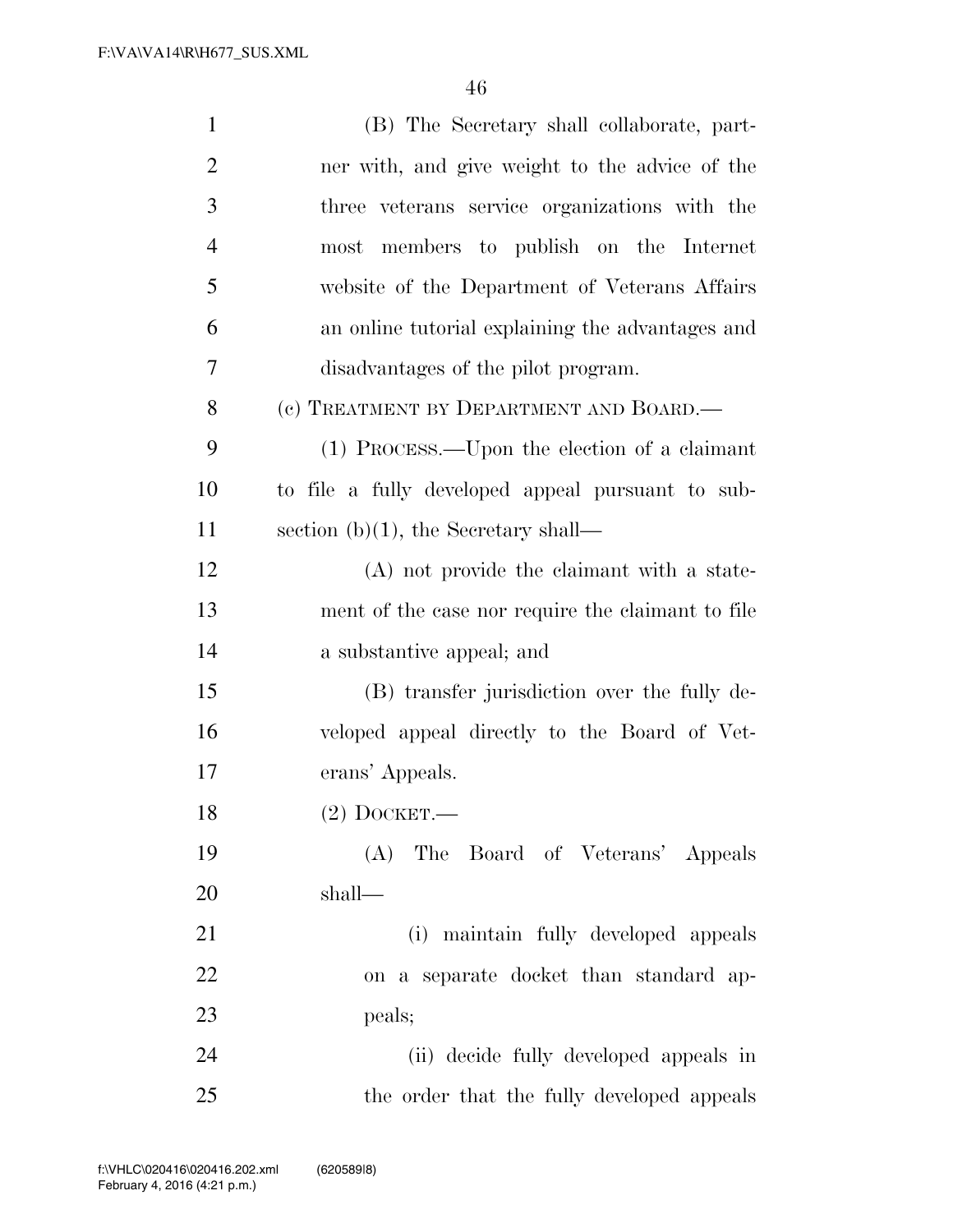| $\mathbf{1}$   | are received on the fully developed appeal        |
|----------------|---------------------------------------------------|
| $\overline{2}$ | docket;                                           |
| 3              | (iii) except as provided by subpara-              |
| $\overline{4}$ | graph (B), decide not more than one fully         |
| 5              | developed appeal for each four standard           |
| 6              | appeals decided; and                              |
| 7              | (iv) to the extent practicable, decide            |
| 8              | each fully developed appeal by the date           |
| 9              | that is one year following the date on            |
| 10             | which the claimant files the notice of dis-       |
| 11             | agreement.                                        |
| 12             | (B) Beginning one year after the date on          |
| 13             | which the pilot program under subsection (a)      |
| 14             | commences, the Board may adjust the number        |
| 15             | of standard appeals decided for each fully devel- |
| 16             | oped appeal under subparagraph $(A)(iii)$ if the  |
| 17             | Board determines that such adjustment is fair     |
| 18             | for both standard appeals and fully developed     |
| 19             | appeals.                                          |
| 20             | (3) LIMITATION ON USE OF NEW EVIDENCE.-           |
| 21             | (A) Except as provided by subparagraphs           |
| 22             | $(B)$ and $(C)$ —                                 |
| 23             | (i) a claimant may not submit or iden-            |
| 24             | tify to the Board of Veterans' Appeals any        |
| 25             | new evidence relating to a fully developed        |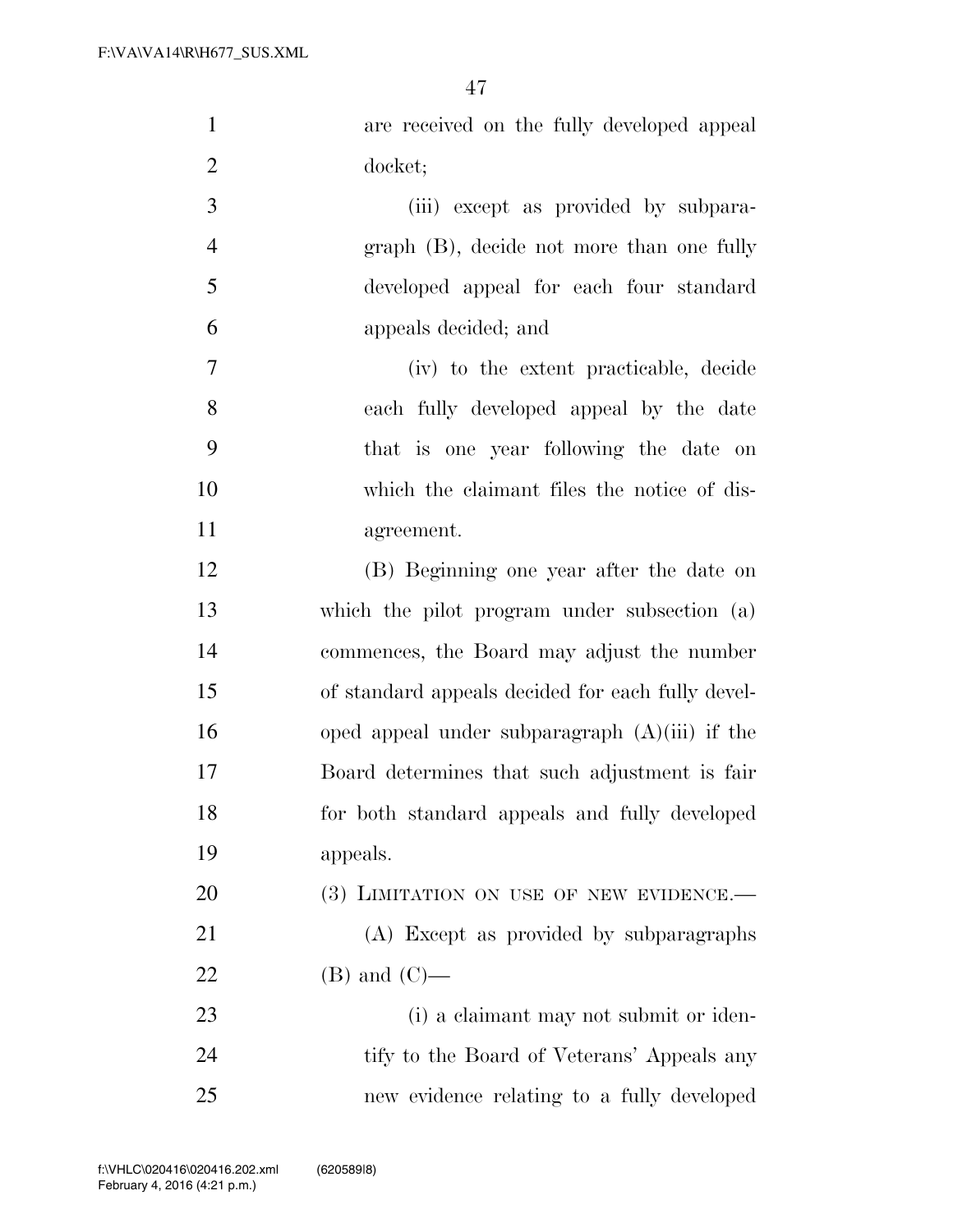| $\mathbf{1}$   | appeal after filing such appeal unless the         |
|----------------|----------------------------------------------------|
| $\overline{2}$ | claimant reverts to the standard appeals           |
| 3              | process pursuant to subsection $(b)(3)$ ; and      |
| $\overline{4}$ | (ii) if a claimant submits or identifies           |
| 5              | any such new evidence, such submission or          |
| 6              | identification shall be deemed to be an            |
| 7              | election to make such a reversion pursuant         |
| 8              | to subsection $(b)(3)$ .                           |
| 9              | (B) Subparagraph (A) shall not apply to            |
| 10             | evidence developed pursuant to paragraphs (4)      |
| 11             | and $(5)$ . The Board shall consider such evidence |
| 12             | in the first instance without consideration by     |
| 13             | the Veterans Benefits Administration.              |
| 14             | The representative of record of a<br>(C)           |
| 15             | claimant for appeals purposes, if any, shall be    |
| 16             | provided an opportunity to review the fully de-    |
| 17             | veloped appeal of the claimant and submit any      |
| 18             | additional arguments or evidence that the rep-     |
| 19             | resentative determines necessary during a pe-      |
| 20             | riod specified by the Board for purposes of this   |
| 21             | subparagraph.                                      |
| 22             | (4) PROHIBITION ON REMAND FOR ADDITIONAL           |
| 23             | DEVELOPMENT.—If the Board of Veterans' Appeals     |
| 24             | determines that a fully developed appeal requires  |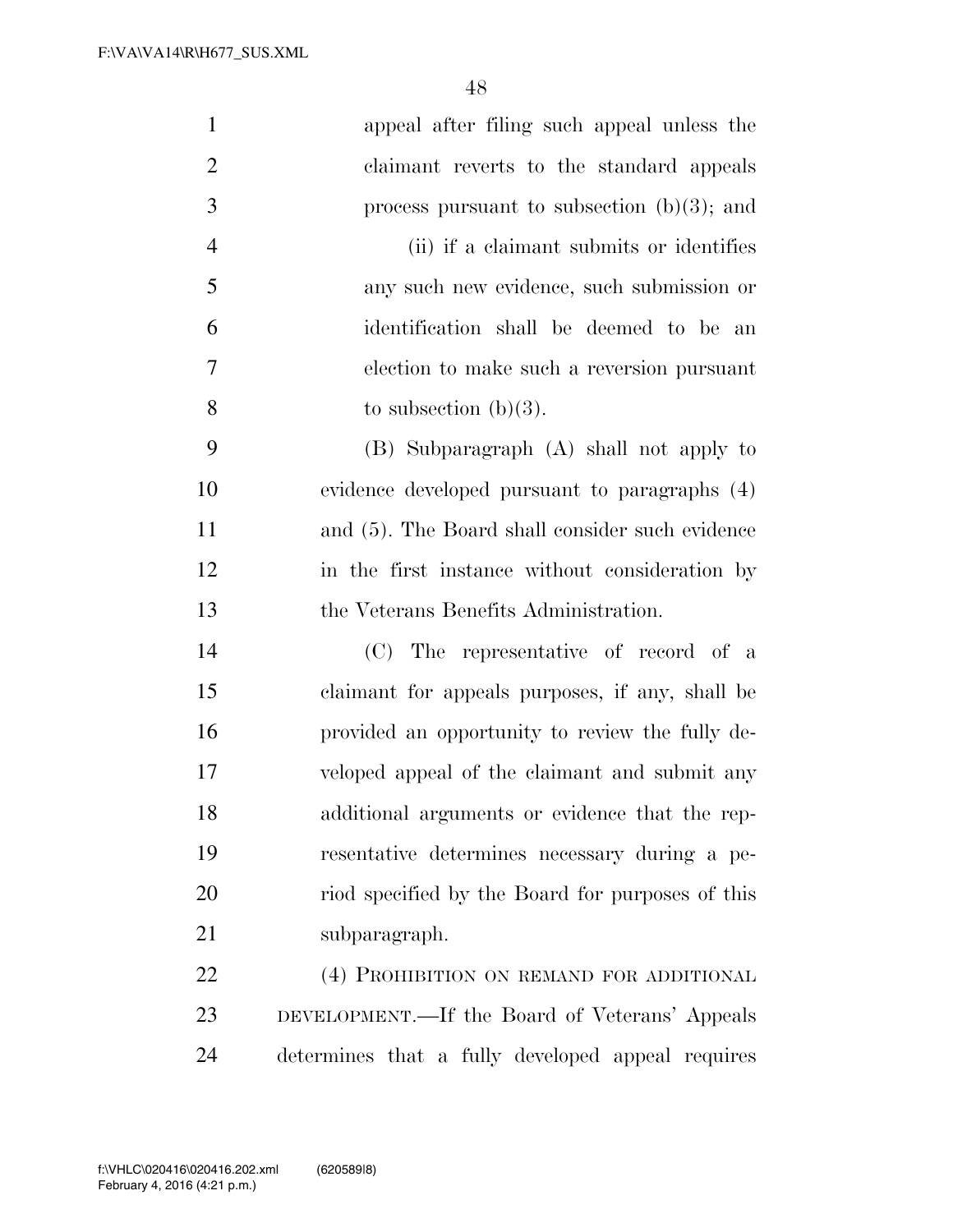| $\mathbf{1}$   | Federal records, independent medical opinions, or |
|----------------|---------------------------------------------------|
| $\overline{2}$ | new medical examinations, the Board shall—        |
| 3              | $(A)$ in accordance with paragraph $(5)$ , take   |
| $\overline{4}$ | such actions as may be necessary to develop       |
| 5              | such records, opinions, or examinations in ac-    |
| 6              | cordance with section 5103A of title 38, United   |
| $\tau$         | States Code;                                      |
| 8              | (B) retain jurisdiction of the fully devel-       |
| 9              | oped appeal without requiring a determination     |
| 10             | by the Veterans Benefits Administration based     |
| 11             | on such records, opinions, or examinations;       |
| 12             | (C) ensure the claimant, and the represent-       |
| 13             | ative of record of a claimant, if any, receives a |
| 14             | copy of such records, opinions, or examinations;  |
| 15             | and                                               |
| 16             | (D) provide the claimant a period of 90           |
| $17\,$         | days after the date of mailing such records,      |
| 18             | opinions, or examinations during which the        |
| 19             | claimant may provide the Board any additional     |
| 20             | evidence without requiring the claimant to make   |
| 21             | a reversion pursuant to subsection $(b)(3)$ .     |
| 22             | $(5)$ DEVELOPMENT UNIT.—                          |
| 23             | (A) The Board of Veterans' Appeals shall          |
| 24             | establish an office to develop Federal records,   |
| 25             | independent medical opinions, and new medical     |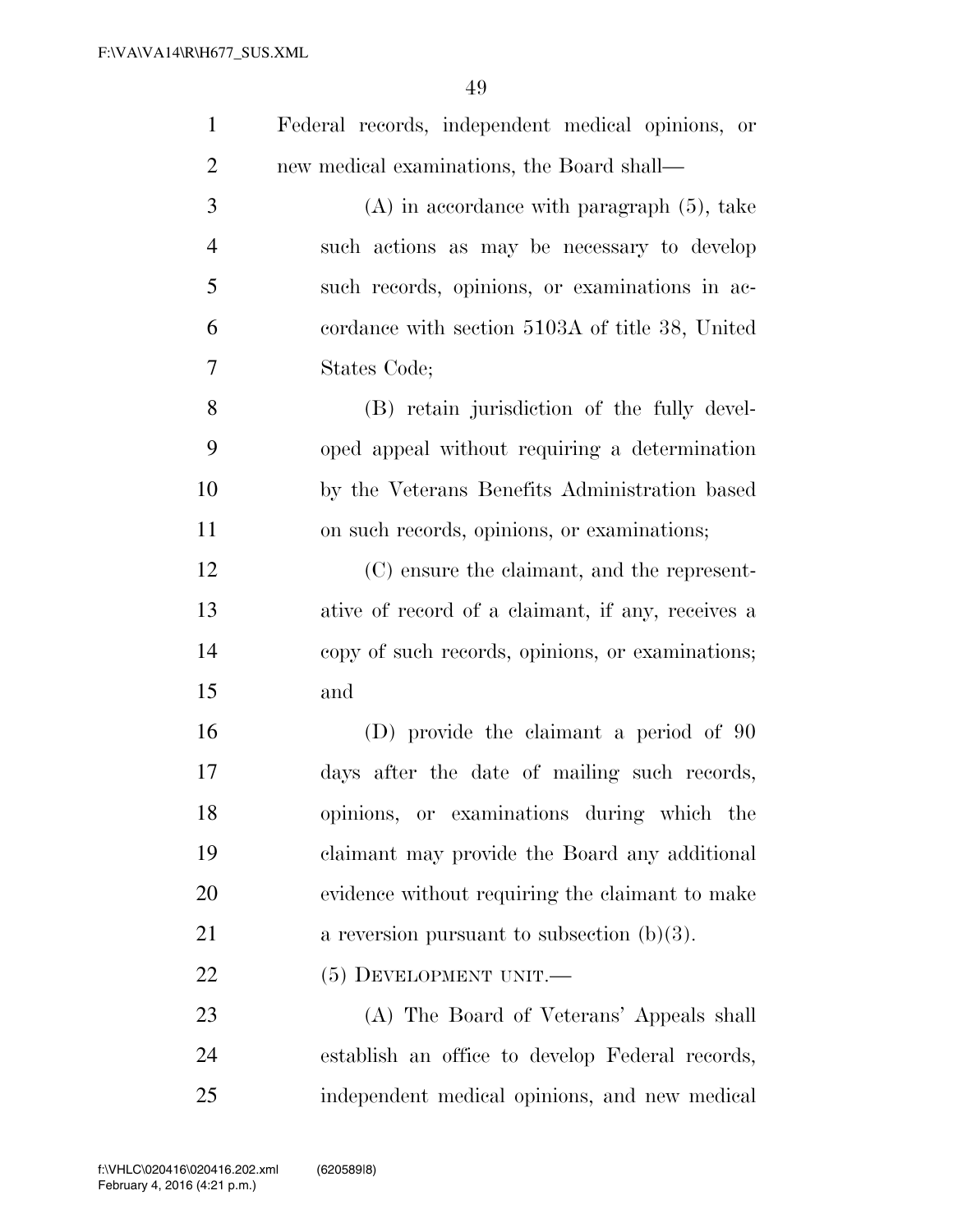| $\mathbf{1}$   | examinations pursuant to paragraph $(4)(A)$          |
|----------------|------------------------------------------------------|
| $\overline{2}$ | that the Board determines necessary to decide        |
| 3              | a fully developed appeal.                            |
| $\overline{4}$ | (B) The Secretary shall—                             |
| 5              | (i) ensure that the Veterans Benefits                |
| 6              | Administration cooperates with the Board             |
| $\overline{7}$ | of Veterans' Appeals in carrying out sub-            |
| 8              | paragraph $(A)$ ; and                                |
| 9              | (ii) transfer employees of the Veterans              |
| 10             | Benefits Administration who, prior to the            |
| 11             | enactment of this Act, were responsible for          |
| 12             | processing claims remanded by the Board              |
| 13             | of Veterans' Appeals to positions within             |
| 14             | the office of the Board established under            |
| 15             | subparagraph (A) in a number the Sec-                |
| 16             | retary determines sufficient to carry out            |
| 17             | such subparagraph.                                   |
| 18             | $(6)$ HEARINGS.—Notwithstanding section 7107         |
| 19             | of title 38, United States Code, the Secretary may   |
| 20             | not provide hearings with respect to fully developed |
| 21             | appeals. If a claimant requests to hold a hearing    |
| 22             | pursuant to such section 7107, such request shall be |
| 23             | deemed to be an election to revert to the standard   |
| 24             | appeals process pursuant to subsection $(b)(3)$ .    |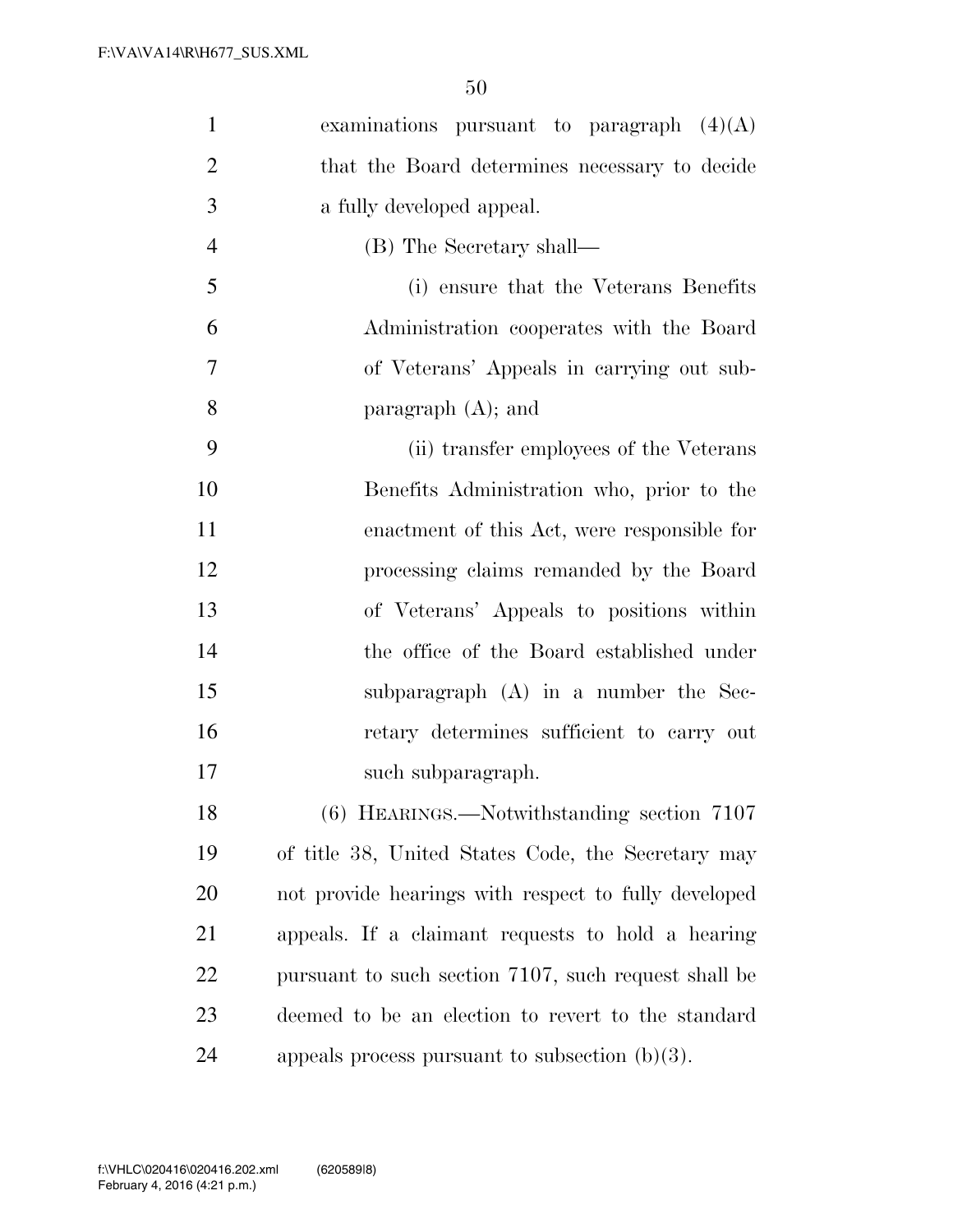(d) DURATION; APPLICATION.—The Secretary shall carry out the pilot program under subsection (a) for a five- year period beginning one year after the date of the enact- ment of this Act. This section shall apply only to fully developed appeals that are filed during such period.

 (e) REPORTS.—During each year in which the pilot program under subsection (a) is carried out, the Secretary shall submit to the Committees on Veterans' Affairs of the House of Representatives and the Senate a report on the pilot program. The first such report shall be submitted by not later than 180 days after the date on which the pilot program commences. Each report shall include the following:

- (1) For the period covered by the report—
- (A) the number of claimants who filed a fully developed appeal under the pilot program; (B) the average processing time for each such appeal, measured by each phase of the ap- peal, and, if the processing time for appeals ex- ceed one year, the reasons for such processing 21 time:

 (C) a summary of reasons for which the development of evidence was required under 24 subsection  $(e)(5)$ ;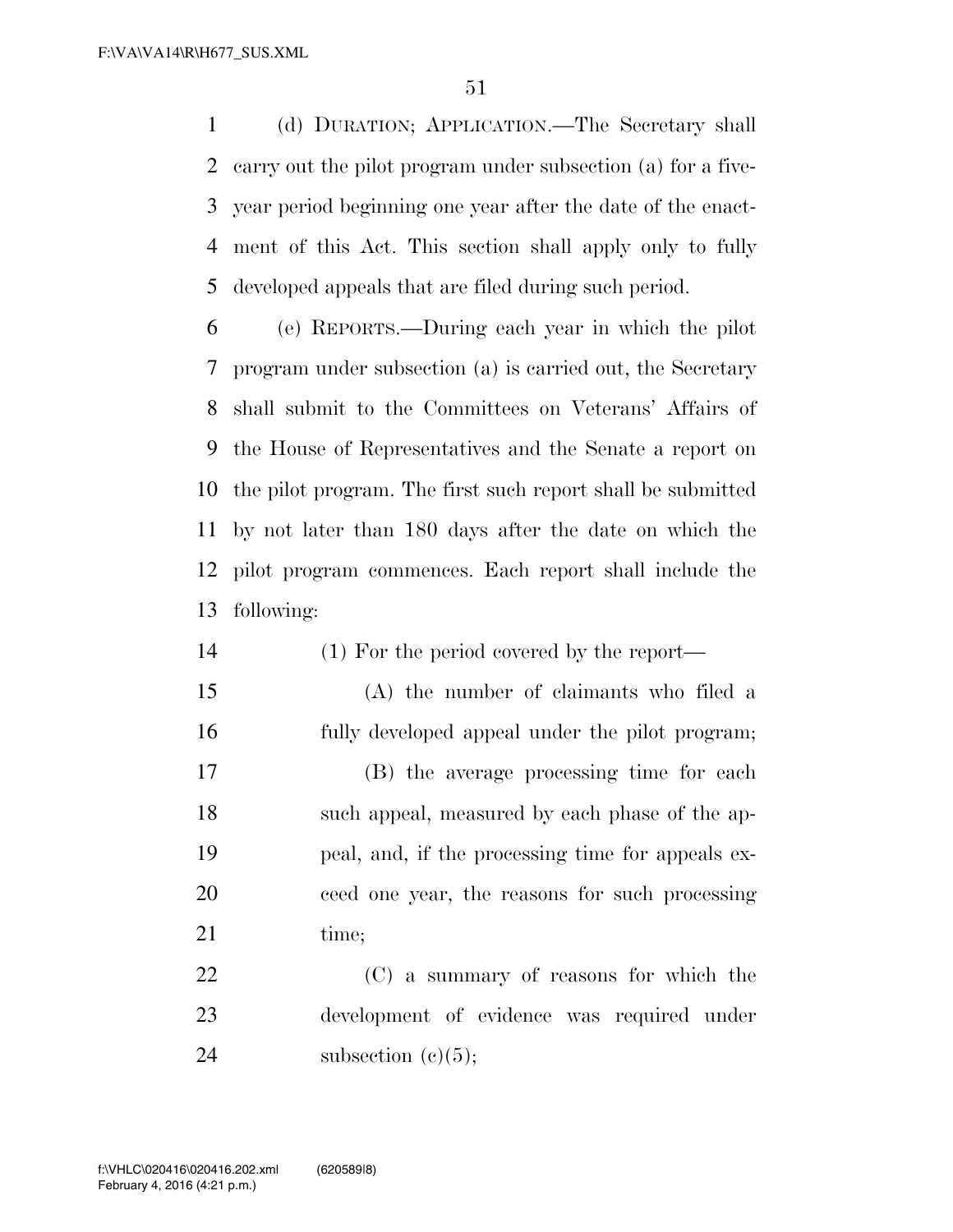| $\mathbf{1}$   | (D) the number of issues decided, listed by             |
|----------------|---------------------------------------------------------|
| $\overline{2}$ | the disposition of the issue;                           |
| 3              | (E) of the number identified in subpara-                |
| $\overline{4}$ | $graph$ (D), the number of issues for which evi-        |
| 5              | dence was not so developed, listed by the dis-          |
| 6              | position of the issue;                                  |
| 7              | (F) of the number of fully developed ap-                |
| 8              | peals decided by the Board of Veterans' Ap-             |
| 9              | peals, the number of cases from each agency of          |
| 10             | original jurisdiction, listed by the disposition of     |
| 11             | the issue;                                              |
| 12             | (G) the number of fully developed appeals               |
| 13             | appealed to the Court of Appeals for Veterans           |
| 14             | Claims, listed by the disposition of the case;          |
| 15             | (H) the number of reversions made under                 |
| 16             | subsection $(b)(3)$ ; and                               |
| 17             | (I) any reasons for why a claimant was de-              |
| 18             | termined to be ineligible to participate in the         |
| 19             | pilot program.                                          |
| 20             | $(2)$ A review, made in conjunction with veterans       |
| 21             | service organizations, of the efforts of the Secretary  |
| 22             | to provide clear rating decisions and improve dis-      |
| 23             | ability rating notification letters, including with re- |
| 24             | spect to-                                               |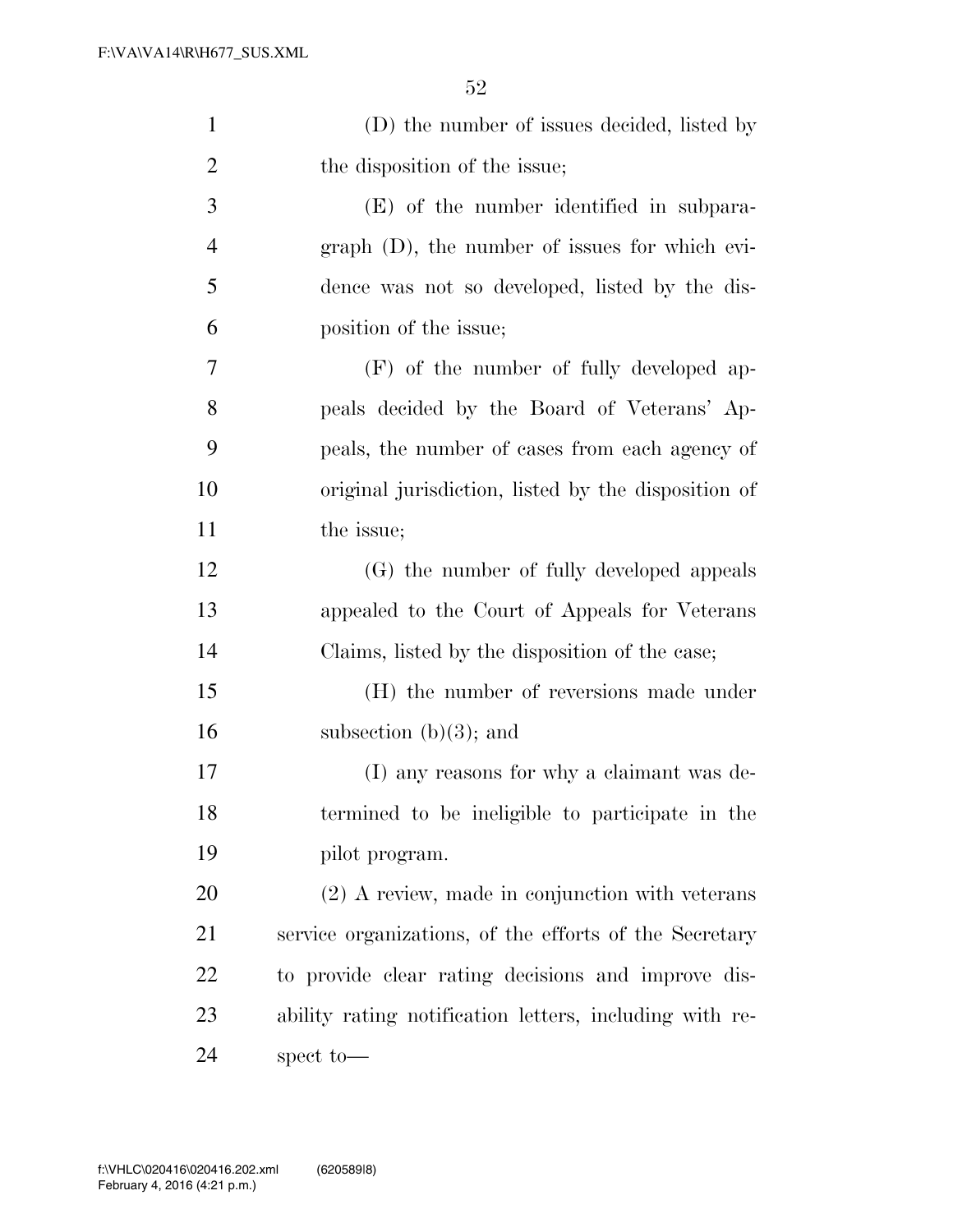| $\mathbf{1}$   | (A) the opinions of veterans service organi-                |
|----------------|-------------------------------------------------------------|
| $\overline{2}$ | zations regarding such efforts; and                         |
| 3              | (B) how the pilot program improves such                     |
| $\overline{4}$ | efforts.                                                    |
| 5              | $(3)$ A recommendation for any changes to im-               |
| 6              | prove the pilot program.                                    |
| 7              | (4) An assessment of the feasibility and advis-             |
| $8\,$          | ability of expanding the pilot program.                     |
| 9              | (f) REGULATIONS.—Not later than one day after the           |
| 10             | date of the enactment of this Act, the Secretary shall pub- |
| 11             | lish interim guidance on the pilot program under sub-       |
| 12             | section (a). Not later than 90 days after such date of en-  |
| 13             | actment, the Secretary shall prescribe regulations to carry |
| 14             | out such pilot program.                                     |
| 15             | $(g)$ DEFINITIONS.—In this section:                         |
| 16             | (1) The term "claimant" has the meaning given               |
| 17             | that term in section 5100 of title 38, United States        |
| 18             | Code.                                                       |
| 19             | $(2)$ The term "compensation" has the meaning               |
| 20             | given that term in section 101 of title 38, United          |
| 21             | States Code.                                                |
| 22             | (3) The term "fully developed appeal" means                 |
| 23             | an appeal of a claim for disability compensation that       |
| 24             | $is-$                                                       |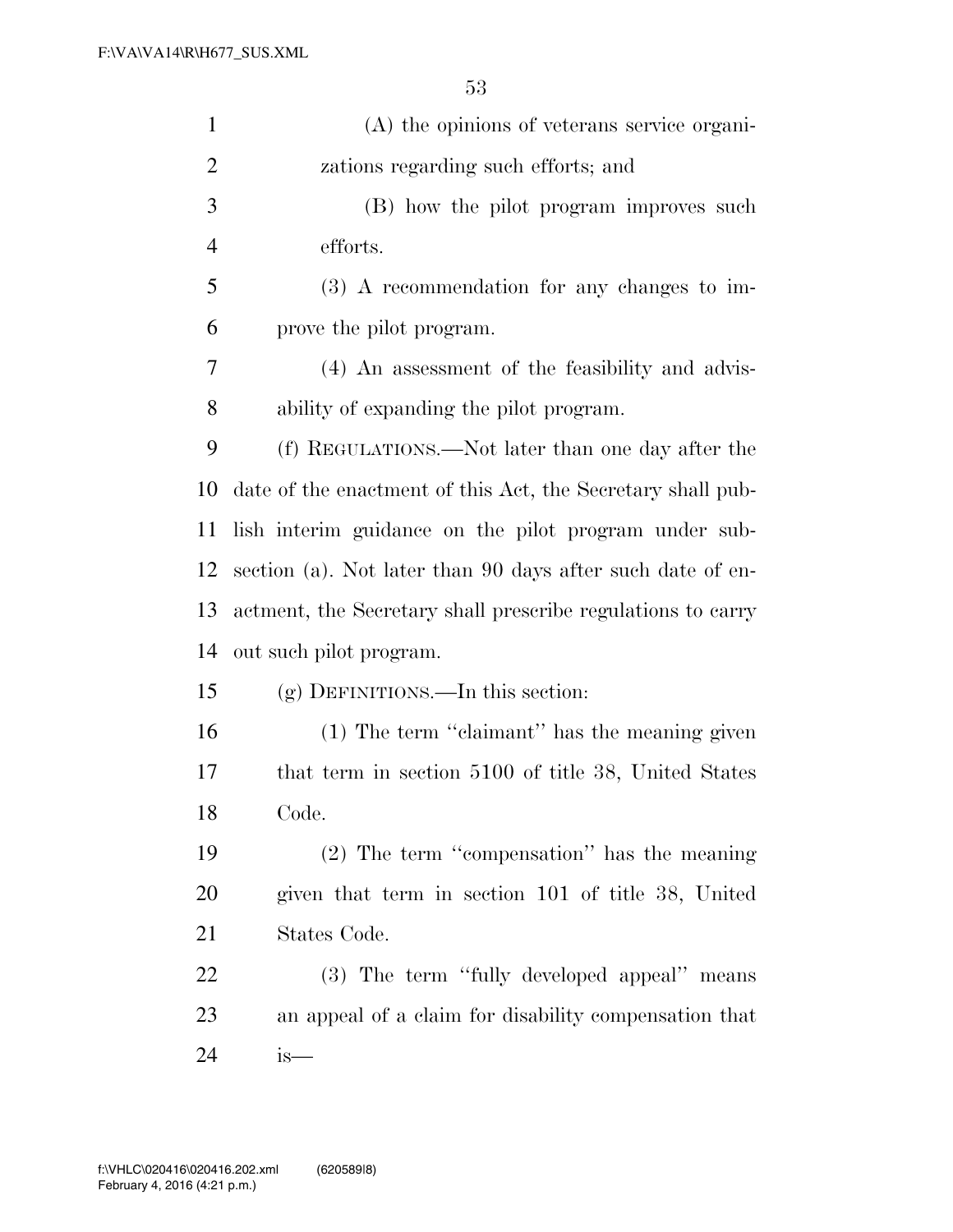| $\mathbf{1}$   | (A) filed by a claimant in accordance with                    |
|----------------|---------------------------------------------------------------|
| $\overline{2}$ | subsection $(b)(1)$ ; and                                     |
| 3              | (B) considered in accordance with this sec-                   |
| $\overline{4}$ | tion.                                                         |
| 5              | (4) The term "standard appeal" means an ap-                   |
| 6              | peal of a claim for disability compensation that is           |
| 7              | not a fully developed appeal.                                 |
| 8              | SEC. 13. DEADLINE FOR CERTIFICATION OF APPEALS                |
| 9              | FORMS BY REGIONAL OFFICES OF THE DE-                          |
| 10             | PARTMENT OF VETERANS AFFAIRS.                                 |
| 11             | The Secretary of Veterans Affairs shall take such             |
| 12             | steps as may be necessary to ensure that when a regional      |
| 13             | office of the Department of Veterans Affairs receives a       |
| 14             | form known as "VA Form 9, Appeal to Board of Veterans"        |
| 15             | Appeals", or any successor form, submitted by a veteran       |
| 16             | to appeal a decision relating to a claim, the regional office |
| 17             | certifies such form by not later than one year after the      |
| 18             | date of the receipt of the form.                              |
| 19             | SEC. 14. EVALUATION OF BACKLOG OF DISABILITY CLAIMS           |
| 20             | AND APPEALS OF CLAIMS OF DEPARTMENT                           |
| 21             | OF VETERANS AFFAIRS.                                          |
| 22             | (a) IN GENERAL.—There is established a commission             |
| 23             | or task force to evaluate the backlog of claims within the    |
| 24             | Department of Veterans Affairs and the appeals process        |
| 25             | of claims.                                                    |
|                |                                                               |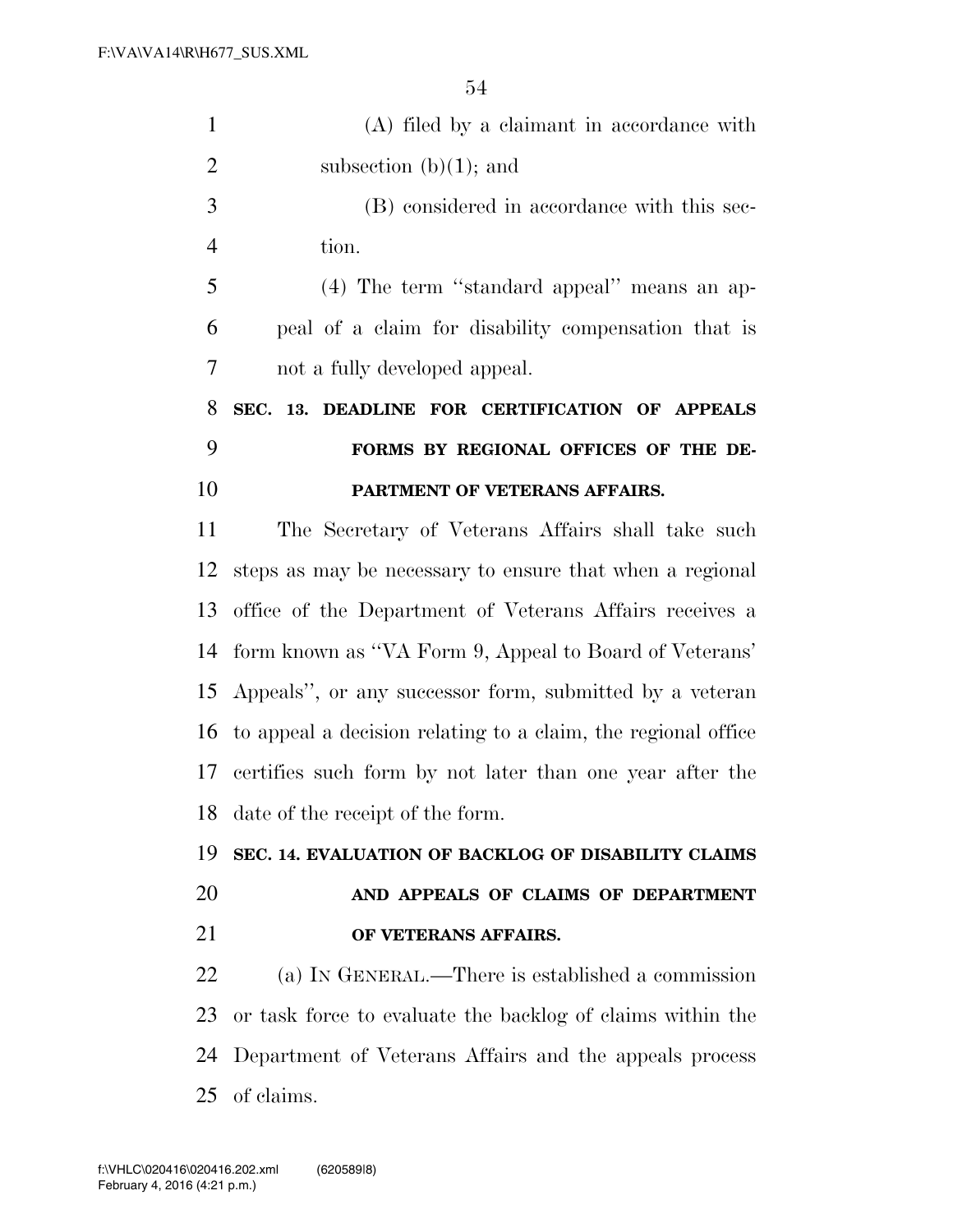(b) STUDIES.—

2 (1) BACKLOG STUDY.—

 (A) IN GENERAL.—The Commission or Task Force, acting through the subcommittee 5 described in subsection  $(d)(2)(A)$ , shall carry out a study on the backlog of claims, including the current process the Secretary of Veterans Affairs uses to evaluate claims and appeals and the laws and regulations applicable to such claims and appeals. Such study shall be a com- prehensive evaluation and assessment of the backlog of claims, an analysis of possible im- provements to the procedures used to process such claims, and any related issues that the Commission or Task Force considers relevant.

 (B) MATTERS INCLUDED.—In carrying out the study under subparagraph (A), the Com- mission or Task Force shall examine the fol-lowing:

 (i) The backlog of claims, including 21 an analysis of —

 (I) the most effective means to 23 quickly and accurately resolve all claims pending as of the date of the study; and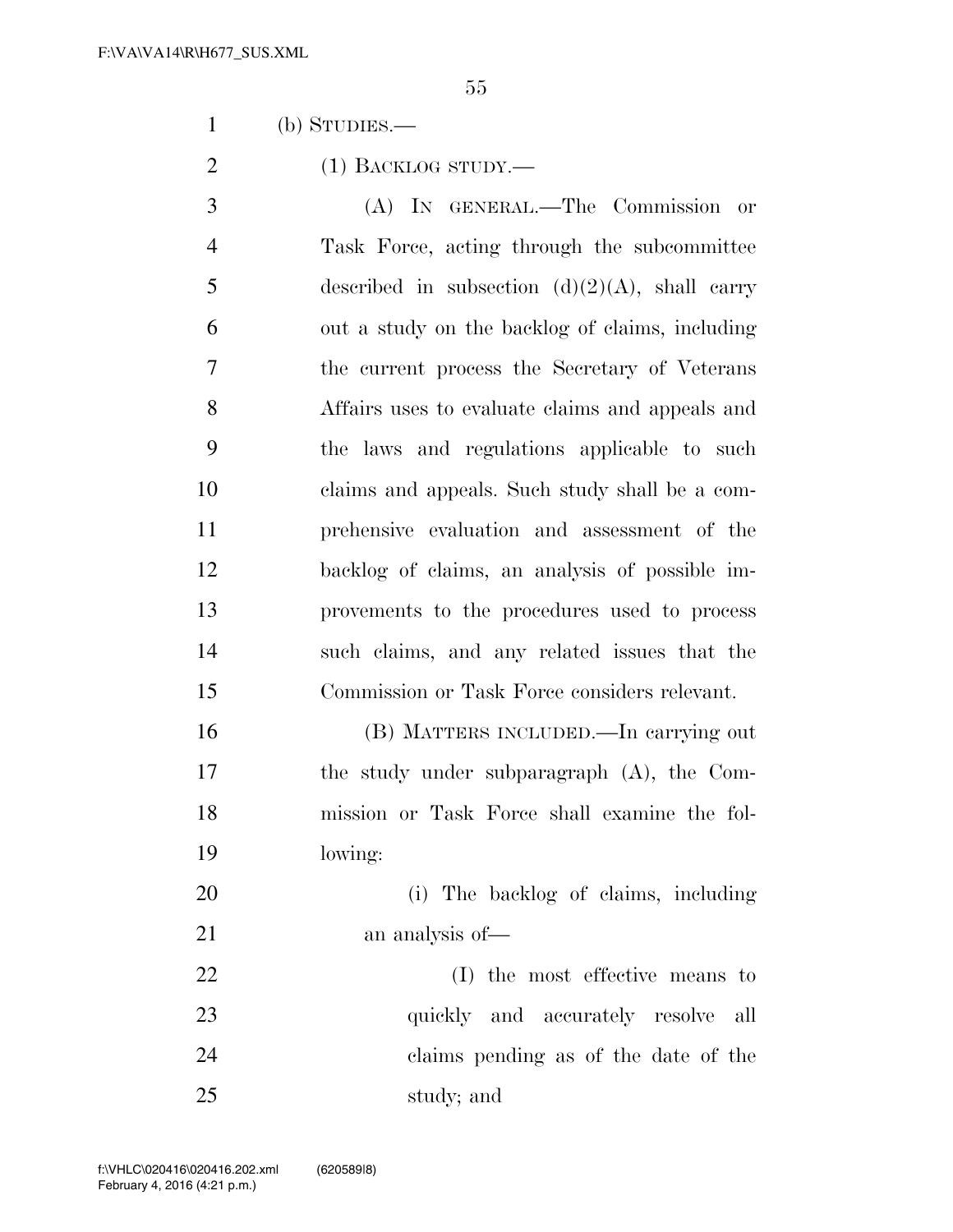| $\mathbf{1}$   | (II) with respect to the Depart-                  |
|----------------|---------------------------------------------------|
| $\overline{2}$ | ment, the annual funding, number of               |
| 3              | full-time employees, workload manage-             |
| $\overline{4}$ | ment practices, and the progress, as              |
| 5              | of the date of the study, of the stra-            |
| 6              | tegic plan.                                       |
| 7              | (ii) Possible improvements to the                 |
| 8              | claims process, including an evaluation and       |
| 9              | recommendations with respect to whether           |
| 10             | substantive and structural changes to the         |
| 11             | overall claims process are required.              |
| 12             | (iii) In carrying out the evaluation              |
| 13             | and recommendations under subparagraph            |
| 14             | $(B)$ , an examination of —                       |
| 15             | (I) options that make no major                    |
| 16             | substantive changes to the claims                 |
| 17             | process;                                          |
| 18             | (II) options that maintain the                    |
| 19             | process but make minor changes; and               |
| 20             | (III) options that make broad                     |
| 21             | changes to the process.                           |
| 22             | (2) APPEALS PROCESS STUDY.—                       |
| 23             | (A) IN GENERAL.—The Commission or                 |
| 24             | Task Force, acting through the subcommittee       |
| 25             | described in subsection $(d)(2)(B)$ , shall carry |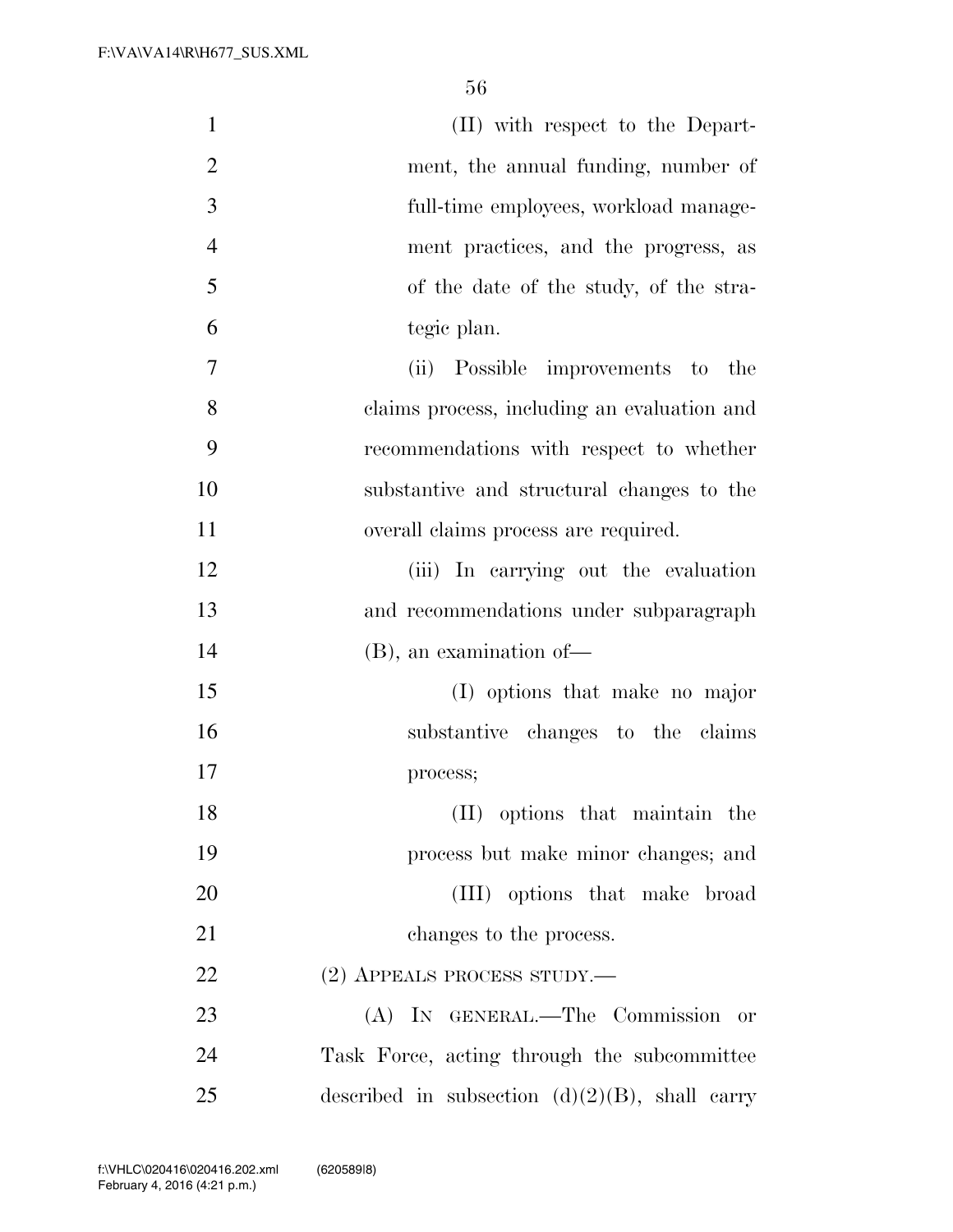| $\mathbf{1}$   | out a study on the anticipated increase of ap-   |
|----------------|--------------------------------------------------|
| $\overline{2}$ | peals of claims, including the current appeals   |
| 3              | process and the laws and regulations applicable  |
| $\overline{4}$ | to such appeals. Such study shall be a com-      |
| 5              | prehensive evaluation and assessment of such     |
| 6              | anticipated increase of appeals claims, an anal- |
| $\overline{7}$ | ysis of possible improvements to the procedures  |
| 8              | used to process such appeals, and any related    |
| 9              | issues that the Commission or Task Force con-    |
| 10             | siders relevant.                                 |
| 11             | (B) MATTERS INCLUDED.—In carrying out            |
| 12             | the study under subparagraph (A), the Com-       |
| 13             | mission or Task Force shall examine the fol-     |
| 14             | lowing:                                          |
| 15             | (i) The anticipated surge in appeals of          |
| 16             | claims, including an analysis of—                |
| 17             | (I) the most effective means to                  |
| 18             | quickly and accurately resolve pending           |
| 19             | appeals and future appeals;                      |
| 20             | (II) with respect to both the                    |
| 21             | Board and the Court of Appeals for               |
| 22             | Veterans Claims, the annual funding,             |
| 23             | number of full-time employees, work-             |
| 24             | load management practices, and the               |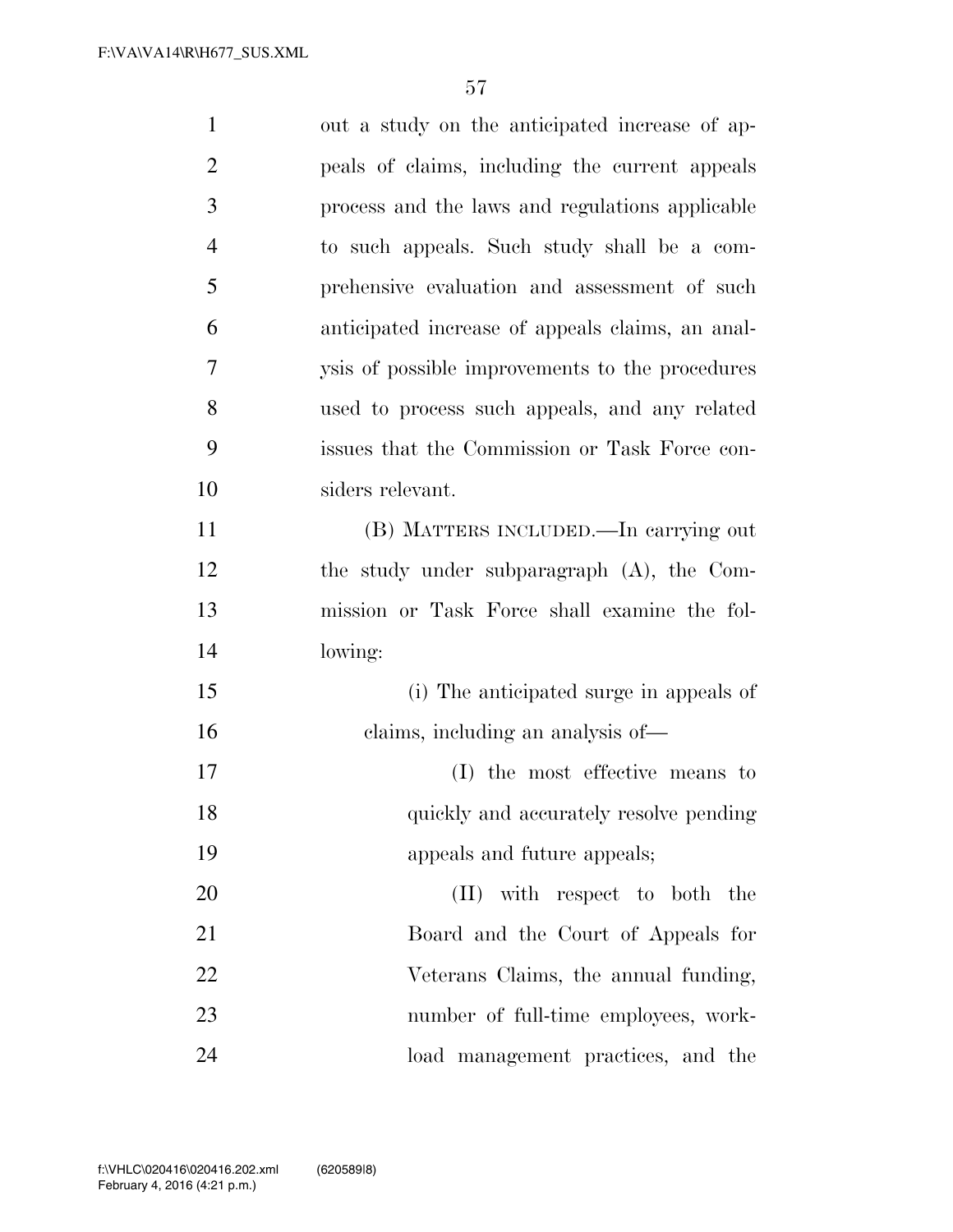| $\mathbf{1}$   | progress, as of the date of the study,     |
|----------------|--------------------------------------------|
| $\overline{2}$ | of the strategic plan; and                 |
| 3              | (III) the efficiency, effectiveness,       |
| $\overline{4}$ | and utility of the Veterans Benefits       |
| 5              | Management System with respect to          |
| 6              | appeals operations, including an iden-     |
| 7              | tification of key changes that may         |
| 8              | need to be implemented to such sys-        |
| 9              | tem.                                       |
| 10             | (ii) Possible improvements to the ap-      |
| 11             | peals process, including an evaluation and |
| 12             | recommendations with respect to whether    |
| 13             | substantive and structural changes to the  |
| 14             | overall appeals process are required.      |
| 15             | (iii) In carrying out the evaluation       |
| 16             | and recommendations under clause (ii), an  |
| 17             | examination of-                            |
| 18             | (I) options that make no major             |
| 19             | substantive changes to the appeals         |
| 20             | process;                                   |
| 21             | (II) options that maintain the             |
| 22             | process but make minor changes;            |
| 23             | (III) options that make broad              |
| 24             | changes to the process;                    |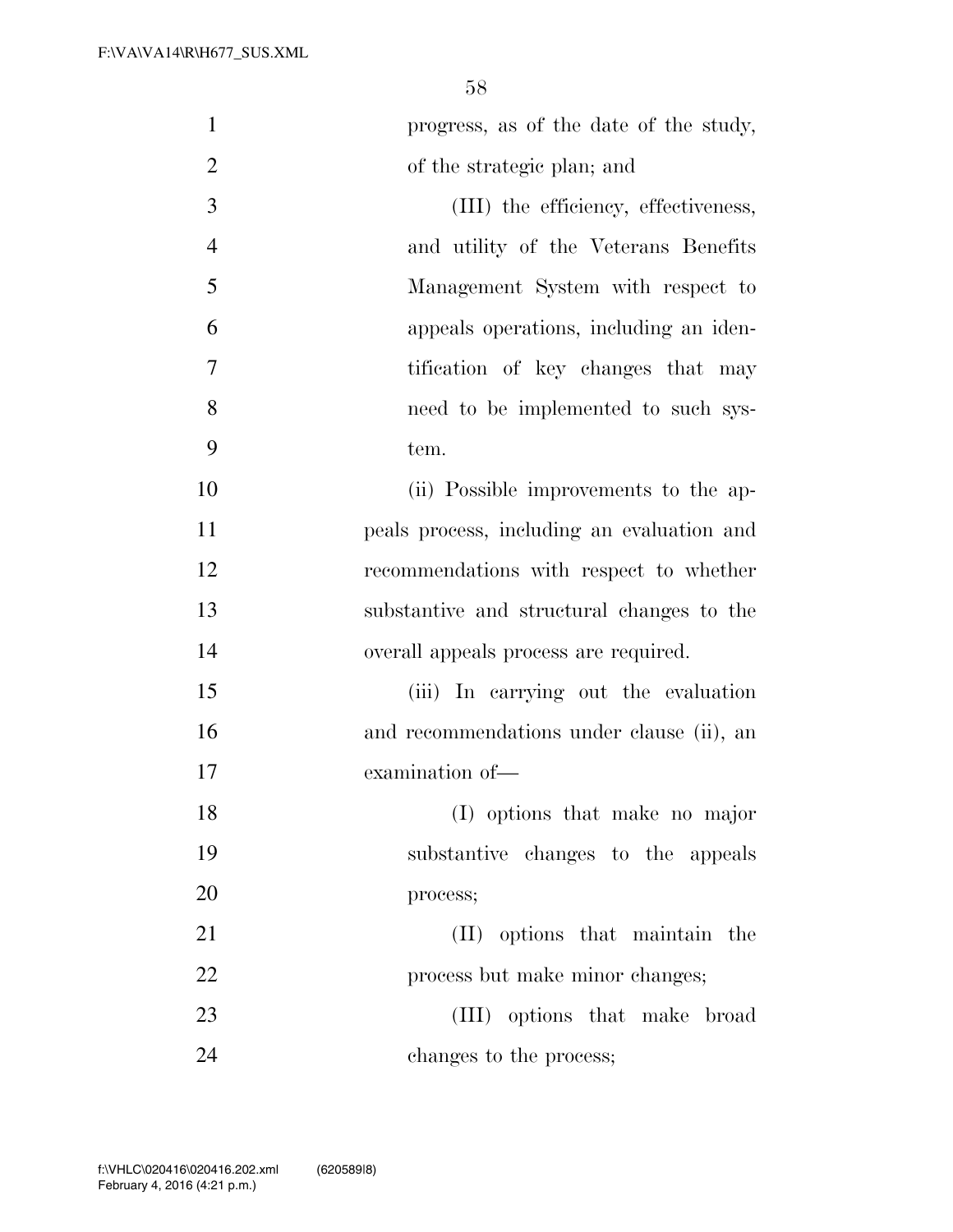| $\mathbf{1}$   | (IV) the necessity of the multi-           |
|----------------|--------------------------------------------|
| $\overline{2}$ | tiered levels of appeals at the regional   |
| 3              | office level, including filing a notice of |
| $\overline{4}$ | disagreement, receipt of a statement       |
| 5              | of the case, supplemental statement of     |
| 6              | the case (if applicable), and sub-         |
| 7              | stantive appeal (VA Form 9);               |
| 8              | (V) the role of the Board and the          |
| 9              | Appeals Management Center, includ-         |
| 10             | $ing$ —                                    |
| 11             | (aa) the effectiveness of the              |
| 12             | workload management of the                 |
| 13             | Board and the Center;                      |
| 14             | (bb) whether the Board and                 |
| 15             | Center should be regionalized or           |
| 16             | maintain the centralized struc-            |
| 17             | ture in the District of Columbia;          |
| 18             | (cc) whether Board members                 |
| 19             | should be required to pass the             |
| 20             | administrative law judges certifi-         |
| 21             | cation examination; and                    |
| 22             | (dd) whether the Board                     |
| 23             | should continue to require<br>– de         |
| 24             | novo review of appeals; and                |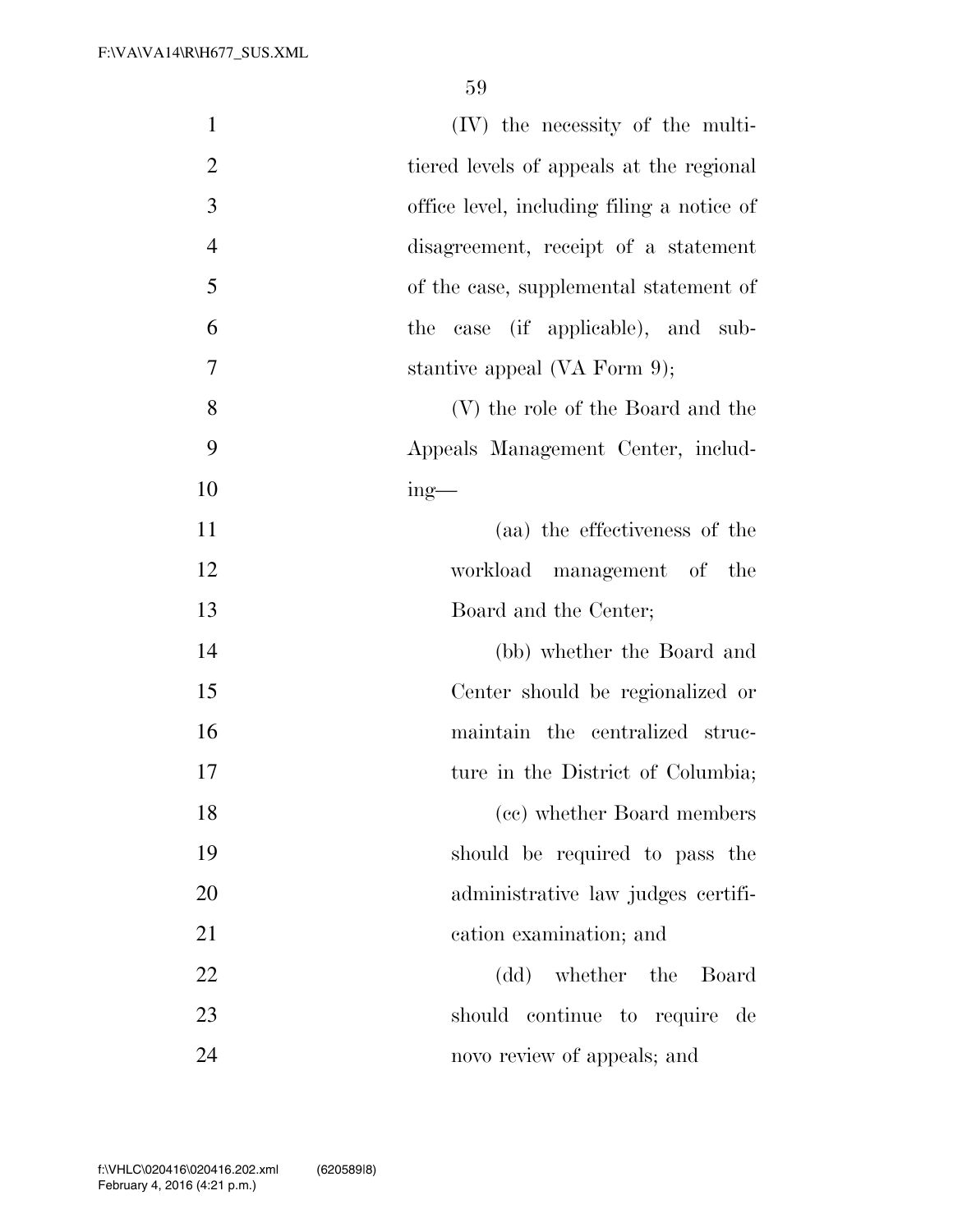| $\mathbf{1}$   | (VI) the role of the Court of Ap-  |
|----------------|------------------------------------|
| $\overline{2}$ | peals for Veterans Claims and the  |
| 3              | United States Court of Appeals for |
| $\overline{4}$ | the Federal Circuit, including-    |
| 5              | (aa) the continued effective-      |
| 6              | ness and necessity of a multi-     |
| $\overline{7}$ | tiered structure of judicial re-   |
| 8              | view;                              |
| 9              | (bb) whether the Court of          |
| 10             | Appeals for Veterans Claims        |
| 11             | should have Article I or Article   |
| 12             | III status;                        |
| 13             | (cc) expansion of either the       |
| 14             | Court of Appeals for Veterans      |
| 15             | Claims or the United States        |
| 16             | Court of Appeals for the Federal   |
| 17             | Circuit jurisdiction, including by |
| 18             | allowing such courts to hear class |
| 19             | action lawsuits with respect to    |
| 20             | claims; and                        |
| 21             | (dd) the possibility of ex-        |
| 22             | panding judicial review of claims  |
| 23             | to all Federal circuit courts of   |
| 24             | appeals or allowing judicial re-   |
| 25             | view beyond the Court of Appeals   |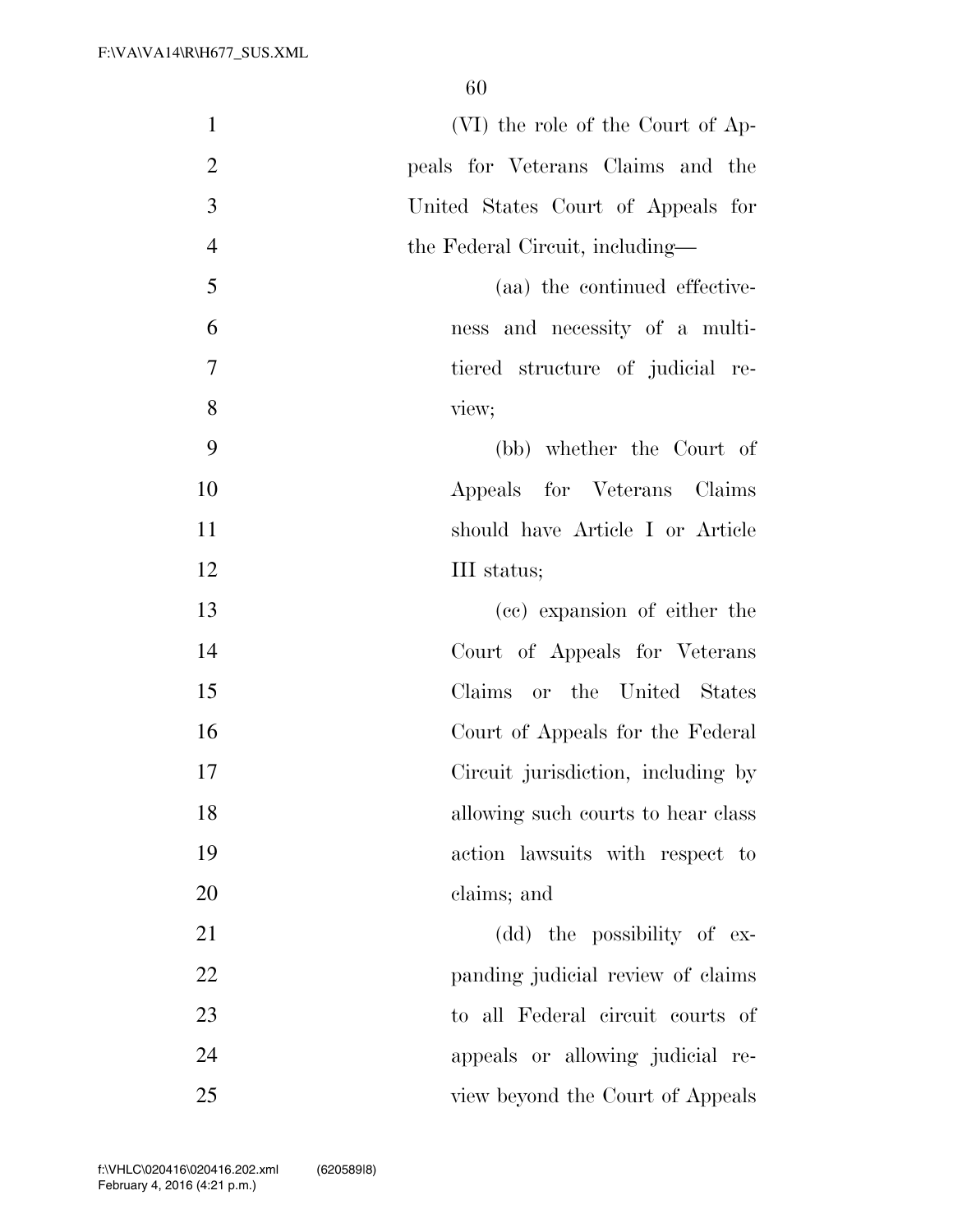| $\mathbf{1}$   | for Veterans Claims only by the                      |
|----------------|------------------------------------------------------|
| $\overline{2}$ | Supreme Court.                                       |
| 3              | (3) CONSIDERATION.—In carrying out the stud-         |
| $\overline{4}$ | ies under paragraph $(1)(A)$ and $(2)(A)$ and making |
| 5              | any recommendations under this section, the Com-     |
| 6              | mission or Task Force shall consider the following:  |
| 7              | (A) The interests of veterans, including             |
| 8              | with respect to accuracy, fairness, and trans-       |
| 9              | parency in the claims process of the Depart-         |
| 10             | ment.                                                |
| 11             | (B) The values and requirements of the               |
| 12             | Constitution, including with respect to compli-      |
| 13             | ance with procedural and substantive due proc-       |
| 14             | ess.                                                 |
| 15             | (C) The public interest, including with re-          |
| 16             | spect to the responsible use of available re-        |
| 17             | sources.                                             |
| 18             | (D) With respect to the study conducted              |
| 19             | under paragraph $(1)(A)$ , the importance of the     |
| 20             | claimant friendly, nonadversarial nature of the      |
| 21             | claims process.                                      |
| 22             | (E) With respect to the study conducted              |
| 23             | under paragraph $(2)(A)$ , the importance of an      |
| 24             | appeals process that is efficient and easily un-     |
| 25             | derstandable by a claimant.                          |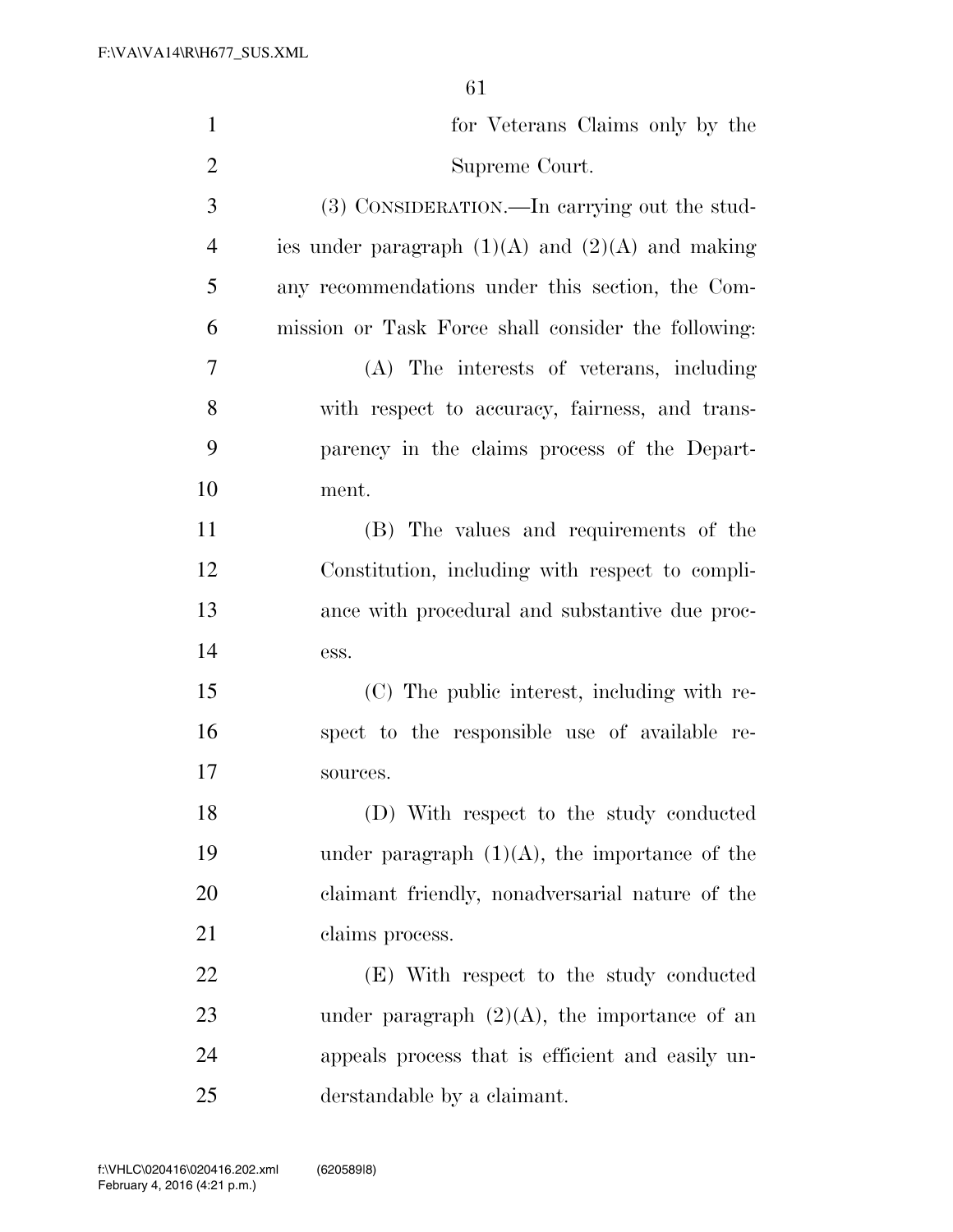| $\mathbf{1}$   | (4) ROLE OF SECRETARY, CHAIRMAN OF THE           |
|----------------|--------------------------------------------------|
| $\overline{2}$ | BOARD, AND CHIEF JUDGE.-                         |
| 3              | (A) INFORMATION.—In carrying out each            |
| $\overline{4}$ | study under paragraph $(1)(A)$ and $(2)(A)$ , at |
| 5              | times that the Commission or Task Force de-      |
| 6              | termines appropriate, the Commission or Task     |
| 7              | Force shall submit to the Secretary of Veterans  |
| 8              | Affairs, the Chairman of the Board, and the      |
| 9              | Chief Judge of the Court of Appeals for Vet-     |
| 10             | erans Claims, as the case may be, information    |
| 11             | with respect to remedies and solutions that the  |
| 12             | Commission or Task Force identifies pursuant     |
| 13             | to such a study.                                 |
| 14             | IMPLEMENTATION.—The Secretary,<br>(B)            |
| 15             | the Chairman of the Board, and the Chief         |
| 16             | Judge shall each—                                |

 (i) fully consider the remedies and so- lutions submitted to the Secretary, the Chairman, or the Chief Judge, as the case 20 may be, under subparagraph (A); 21 (ii) implement such remedies and so- lutions as the Secretary, the Chairman, or the Chief Judge, respectively, determines

appropriate; and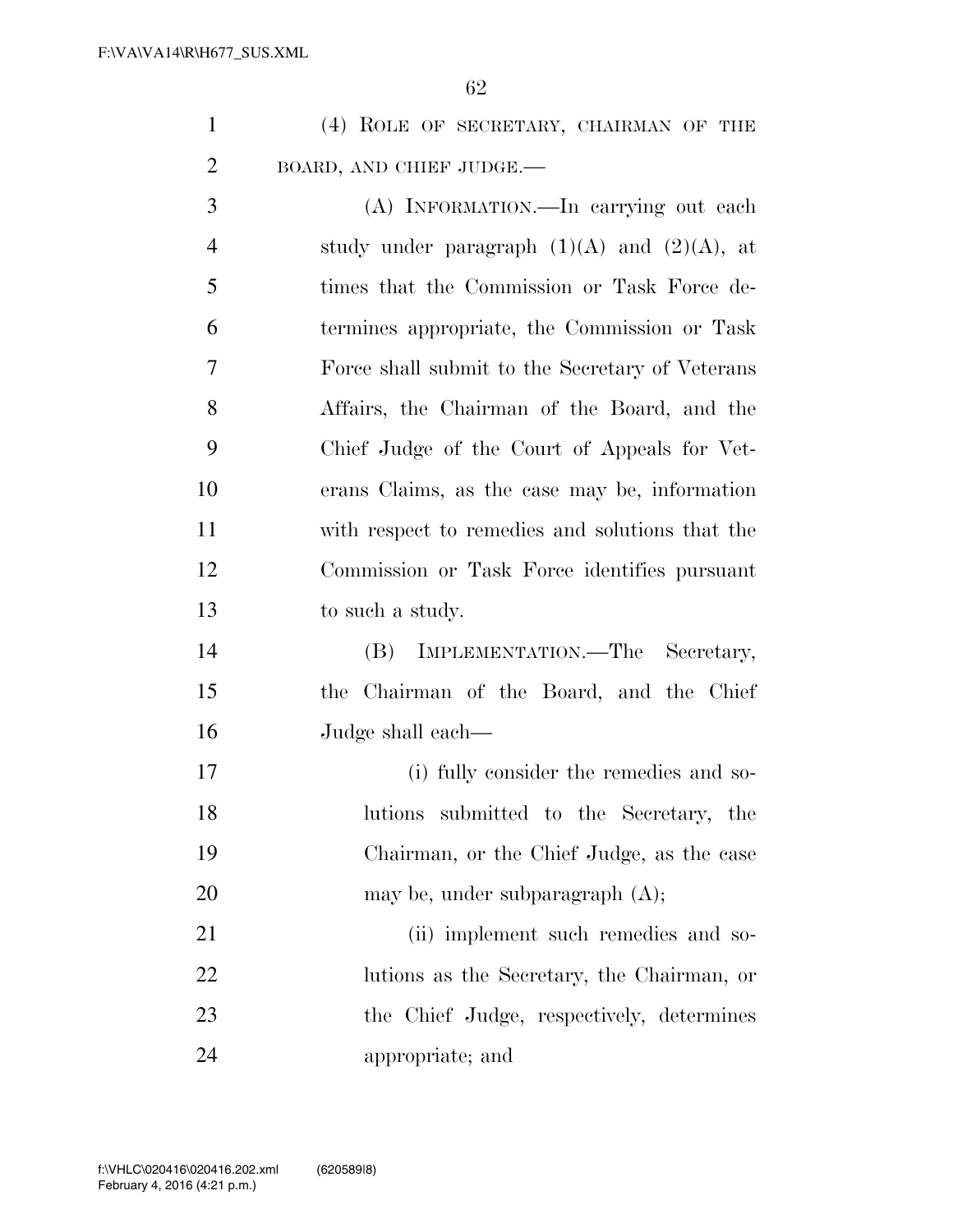| $\mathbf{1}$   | (iii) submit to Congress justification              |
|----------------|-----------------------------------------------------|
| 2              | for failing to implement any such remedy            |
| 3              | or solution.                                        |
| $\overline{4}$ | (C) PLAN.—The Commission or Task                    |
| 5              | Force shall submit to the Secretary, the Chair-     |
| 6              | man of the Board, and the Chief Judge a fea-        |
| 7              | sible, timely, and cost-effective plan to eliminate |
| 8              | the backlog of appeals of claims based on the       |
| 9              | remedies and solutions identified pursuant to       |
| 10             | the study under paragraph $(2)(A)$ and the in-      |
| 11             | formation submitted under subparagraph (A).         |
| 12             | (c) COMPREHENSIVE REPORTS.—                         |
| 13             | (1)<br>INITIAL COMPREHENSIVE REPORT.-Not            |
| 14             | later than 60 days after the date on which the Com- |
| 15             | mission or Task Force first meets, the Commission   |
| 16             | or Task Force shall submit to the President and     |
| 17             | Congress an initial comprehensive report on the     |
| 18             | studies<br>conducted under paragraphs $(1)(A)$ and  |
| 19             | $(2)(A)$ of subsection (b), including—              |
| 20             | (A) the findings of the causes of the back-         |
| 21             | log of claims;                                      |
| 22             | (B) a proposed plan to handle the antici-           |
| 23             | pated surge in appeals of claims; and               |
| 24             | (C) the level of cooperation the Commis-            |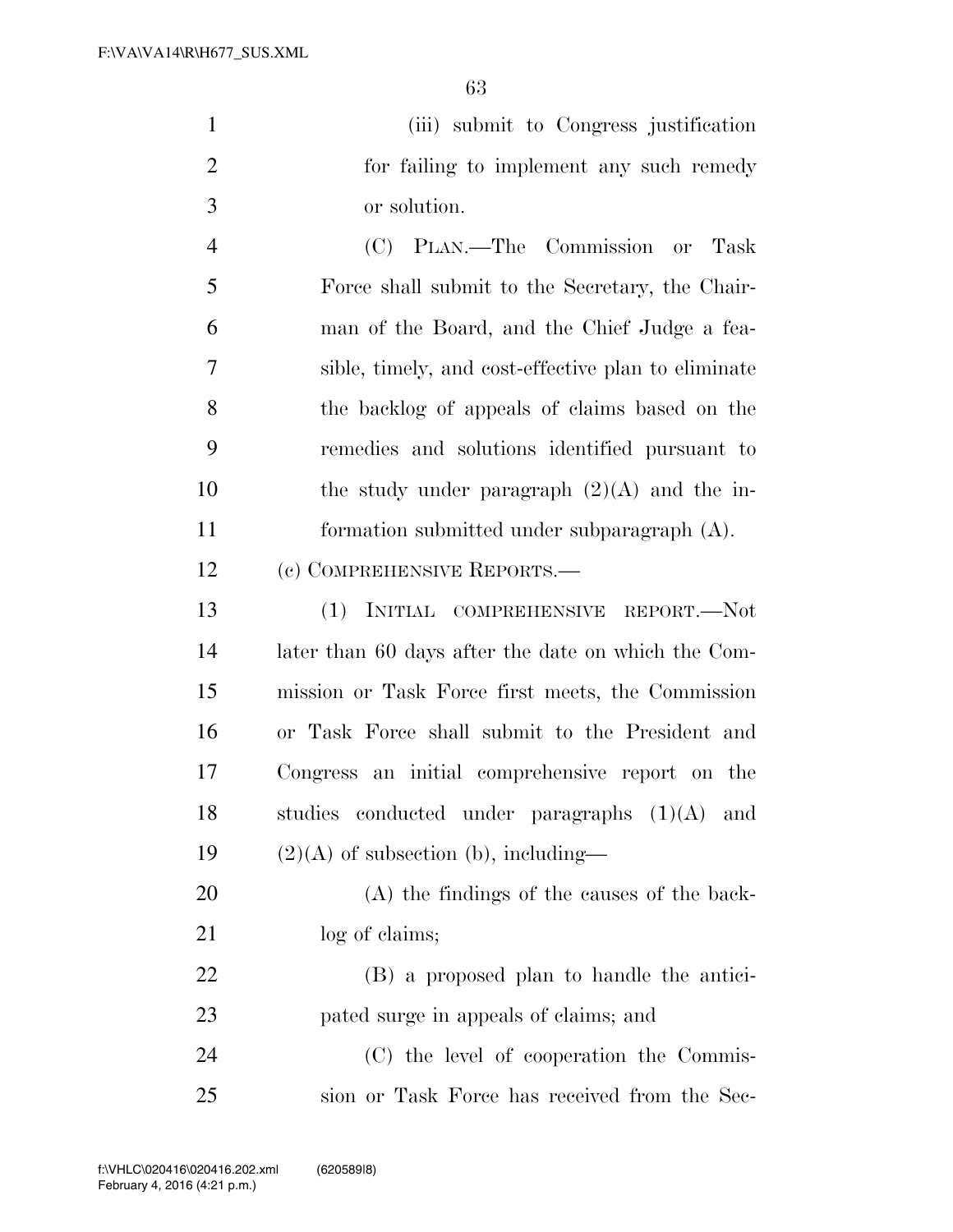| $\mathbf{1}$   | retary and the heads of other departments or        |
|----------------|-----------------------------------------------------|
| 2              | agencies of the Federal Government.                 |
| 3              | (2) INTERIM COMPREHENSIVE REPORTS.—Not              |
| $\overline{4}$ | later than 90 days after the date on which the Com- |
| 5              | mission or Task Force first meets, and each 30-day  |
| 6              | period thereafter ending on the date on which the   |
| 7              | Commission or Task Force submits the final com-     |
|                |                                                     |

 prehensive report under paragraph (3), the Commis- sion or Task Force shall submit to the President and Congress a comprehensive report on—

 (A) the progress of the Secretary with re- spect to implementing solutions to expedite the elimination of the backlog of claims pursuant to 14 subsection  $(b)(4)(B)(ii)$ ;

 (B) the progress of the Secretary, the Chairman of the Board, and the Chief Judge of the Court of Appeals for Veterans Claims with respect to implementing solutions to complete appeals of claims in a timely manner in a time-ly manner pursuant to such subsection; and

 (C) the level of cooperation the Commis- sion or Task Force has received from the Sec- retary and the heads of other departments or agencies of the Federal Government.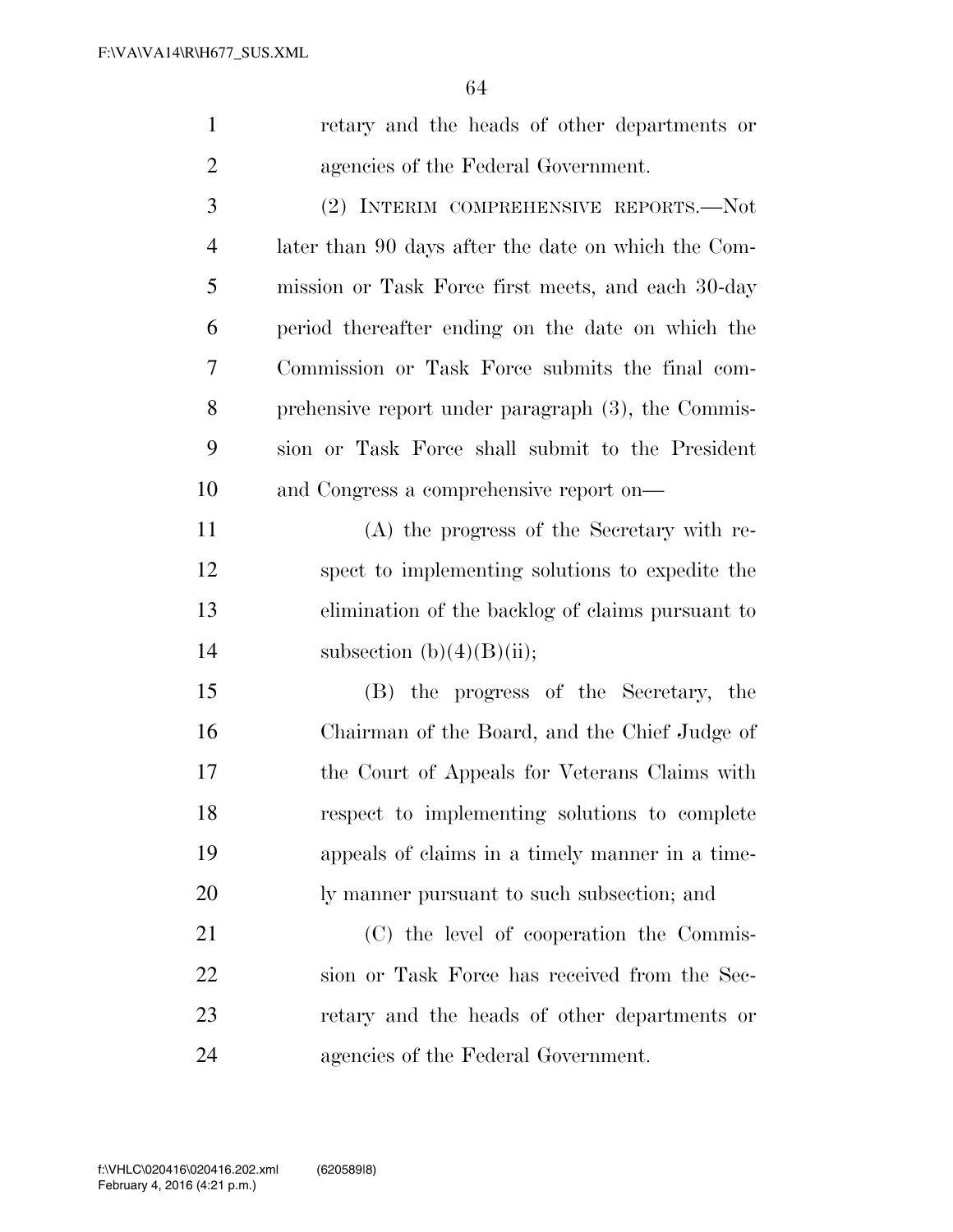| $\mathbf{1}$   | (3) FINAL COMPREHENSIVE REPORT.-Not               |
|----------------|---------------------------------------------------|
| $\overline{2}$ | later than 180 days after the date on which the   |
| 3              | Commission or Task Force first meets, the Commis- |
| $\overline{4}$ | sion or Task Force shall submit to the President  |
| 5              | and Congress a comprehensive report on the fol-   |
| 6              | lowing:                                           |
| 7              | (A) With respect to the study conducted           |
| 8              | under subsection $(b)(1)(A)$ —                    |
| 9              | (i) The findings, conclusions, and rec-           |
| 10             | ommendations of the Commission or Task            |
| 11             | Force with respect to the matters referred        |
| 12             | to in such subsection.                            |
| 13             | (ii) The recommendations of the Com-              |
| 14             | mission or Task Force for revising and im-        |
| 15             | proving the backlog of claims and the pro-        |
| 16             | endures used to process claims.                   |
| 17             | (iii) The progress of the Secretary               |
| 18             | with respect to implementing solutions to         |
| 19             | expedite the elimination of the backlog of        |
| 20             | claims pursuant to subsection $(b)(4)(B)(ii)$ .   |
| 21             | Other information<br>(iv)<br>and<br>rec-          |
| 22             | ommendations with respect to claims as            |
| 23             | the Commission or Task Force considers            |
| 24             | appropriate.                                      |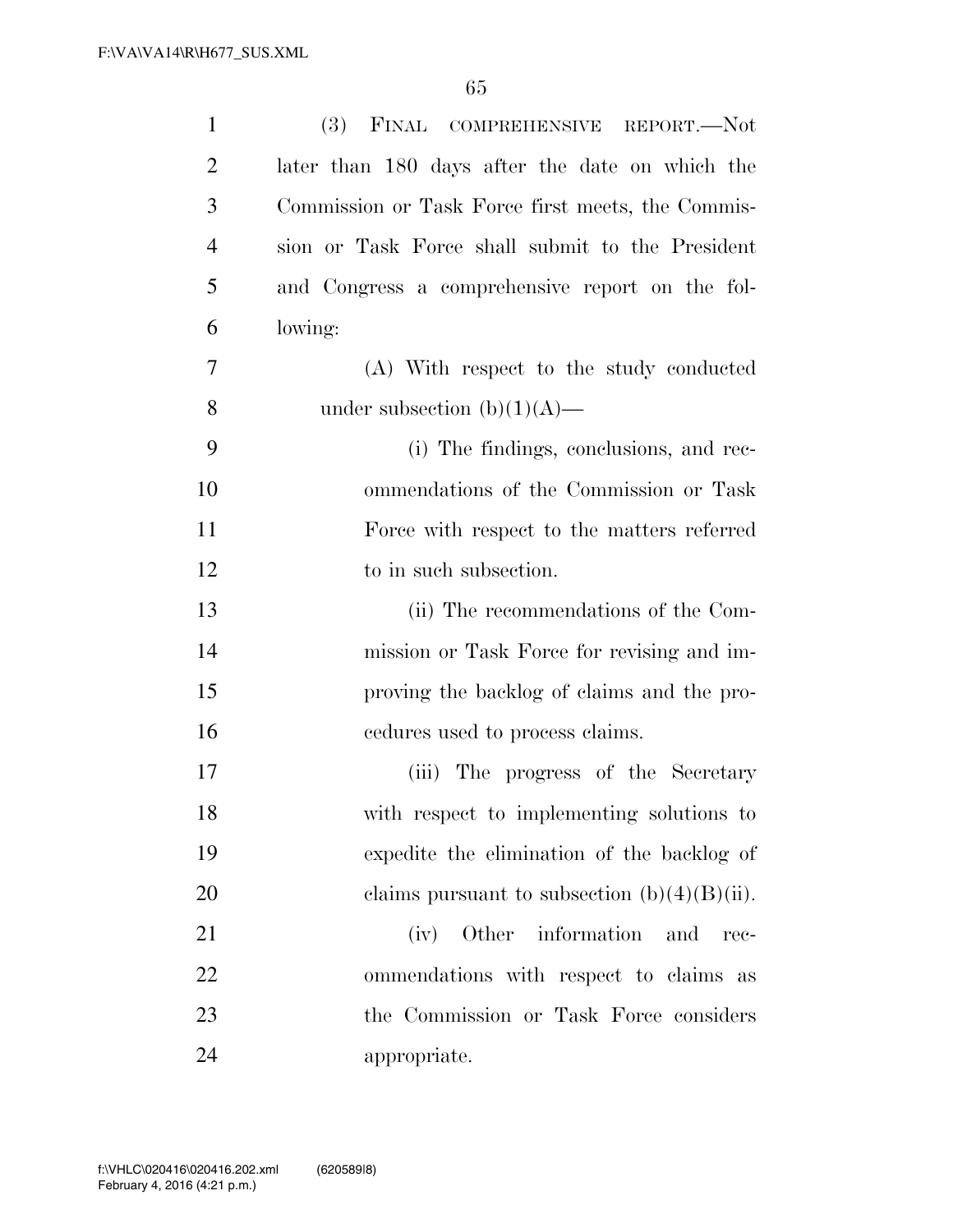| $\mathbf{1}$   | (B) With respect to the study conducted    |
|----------------|--------------------------------------------|
| $\overline{2}$ | under subsection $(b)(2)(A)$ —             |
| 3              | (i) The findings, conclusions, and rec-    |
| $\overline{4}$ | ommendations of the Commission or Task     |
| 5              | Force with respect to the matters referred |
| 6              | to in such subsection.                     |
| $\overline{7}$ | (ii) The recommendations of the Com-       |
| 8              | mission or Task Force for revising and im- |
| 9              | proving the appeals process;               |
| 10             | (iii) The information described in sub-    |
| 11             | section (b) $(4)(A)$ .                     |
| 12             | (iv) The feasible, timely, and cost ef-    |
| 13             | fective plan described in subsection       |
| 14             | (b)(4)(C).                                 |
| 15             | (v) The progress of the Secretary, the     |
| 16             | Chairman of the Board, and the Chief       |
| 17             | Judge of the Court of Appeals for Vet-     |
| 18             | erans Claims with respect to implementing  |
| 19             | solutions to provide timely appeals of     |
| 20             | claims.                                    |
| 21             | (vi) Other information and<br>rec-         |
| 22             | ommendations with respect to the appeals   |
| 23             | process as the Commission or Task Force    |
| 24             | considers appropriate.                     |
| 25             | (d) MEMBERSHIP.-                           |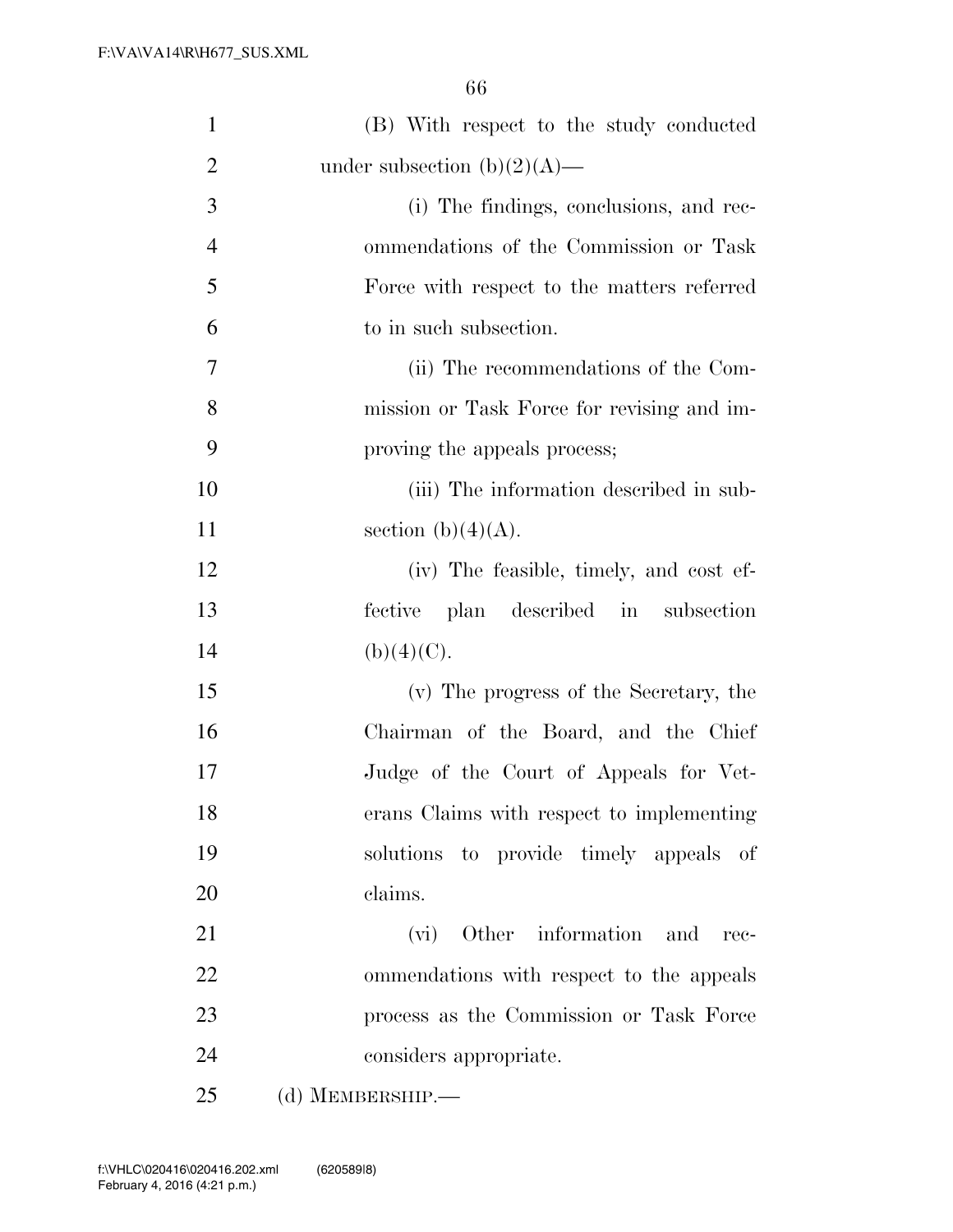| $\mathbf{1}$   | (1) NUMBER AND APPOINTMENT.—The Com-            |
|----------------|-------------------------------------------------|
| $\overline{2}$ | mission or Task Force shall be composed of 15   |
| 3              | members, appointed as follows:                  |
| $\overline{4}$ | (A) Two members appointed by the Speak-         |
| 5              | er of the House of Representatives, one of      |
| 6              | whom shall be designated to serve upon the      |
| 7              | Subcommittee on the Backlog of Claims and       |
| 8              | one of whom shall be designated to serve upon   |
| 9              | the Subcommittee on Appeals.                    |
| 10             | (B) Two members appointed by the minor-         |
| 11             | ity leader of the House of Representatives, one |
| 12             | of whom shall be designated to serve upon the   |
| 13             | Subcommittee on the Backlog of Claims and       |
| 14             | one of whom shall be designated to serve upon   |
| 15             | the Subcommittee on Appeals.                    |
| 16             | (C) Two members appointed by the major-         |
| 17             | ity leader of the Senate, one of whom shall be  |
| 18             | designated to serve upon the Subcommittee on    |
| 19             | the Backlog of Claims and one of whom shall     |
| 20             | be designated to serve upon the Subcommittee    |
| 21             | on Appeals.                                     |
| 22             | (D) Two members appointed by the minor-         |

 ity leader of the Senate, one of whom shall be designated to serve upon the Subcommittee on the Backlog of Claims and one of whom shall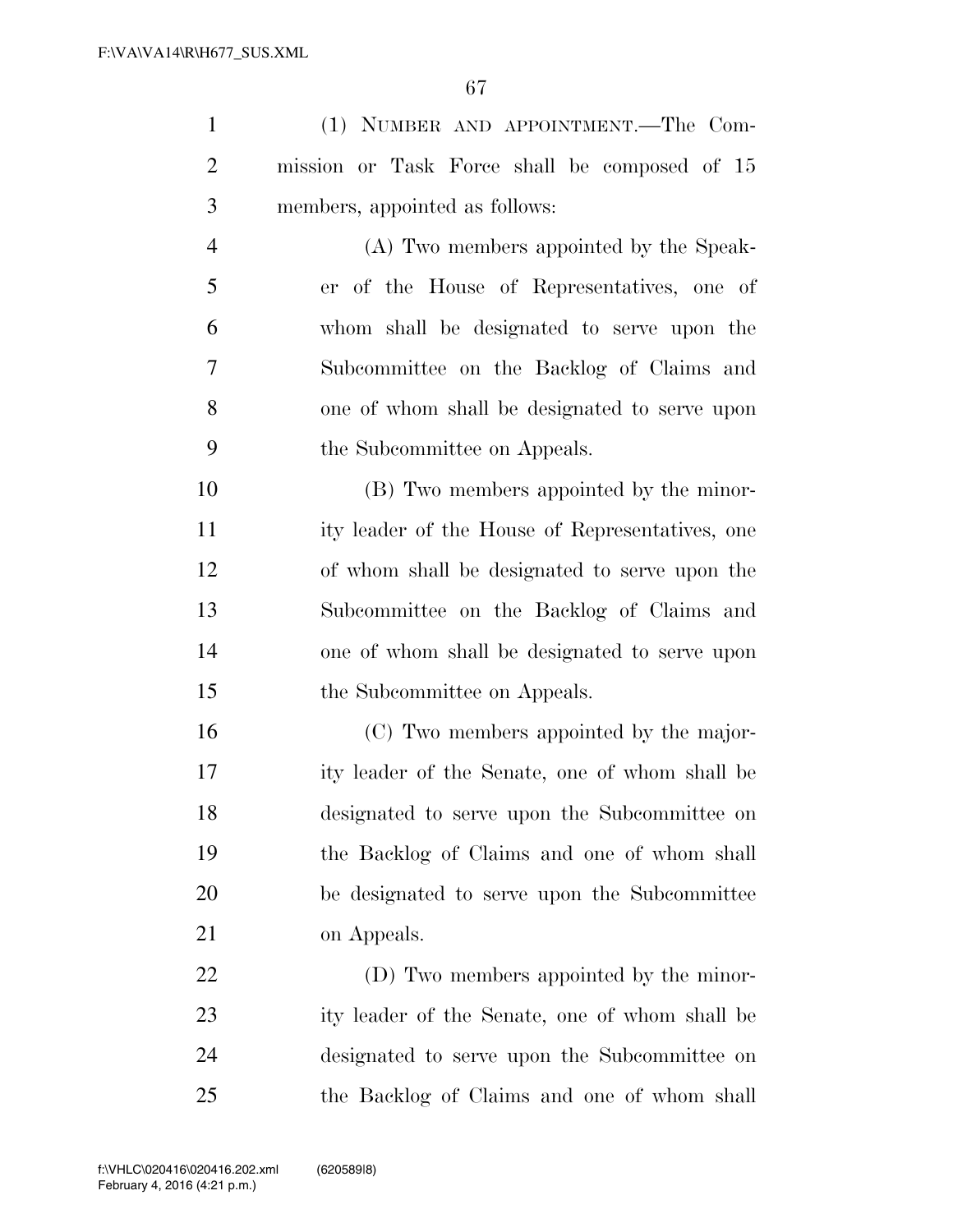be designated to serve upon the Subcommittee on Appeals.

 (E) Three members appointed by the President, two of whom shall be designated to serve upon the Subcommittee on the Backlog of Claims and one of whom shall be designated to serve upon the Subcommittee on Appeals.

 (F) One member appointed by the Sec- retary of Defense, whom shall be designated to serve upon the Subcommittee on the Backlog of Claims.

 (G) Two members appointed by the Sec- retary of Veterans Affairs, one of whom shall be designated to serve upon the Subcommittee on the Backlog of Claims and one of whom shall be designated to serve upon the Subcommittee on Appeals.

 (H) One member appointed by the Chief Judge of the Court of Appeals for Veterans Claims, whom shall be designated to serve upon 21 the Subcommittee on Appeals.

 (2) SUBCOMMITTEES.—The Commission or Task Force shall have two subcommittees as follows: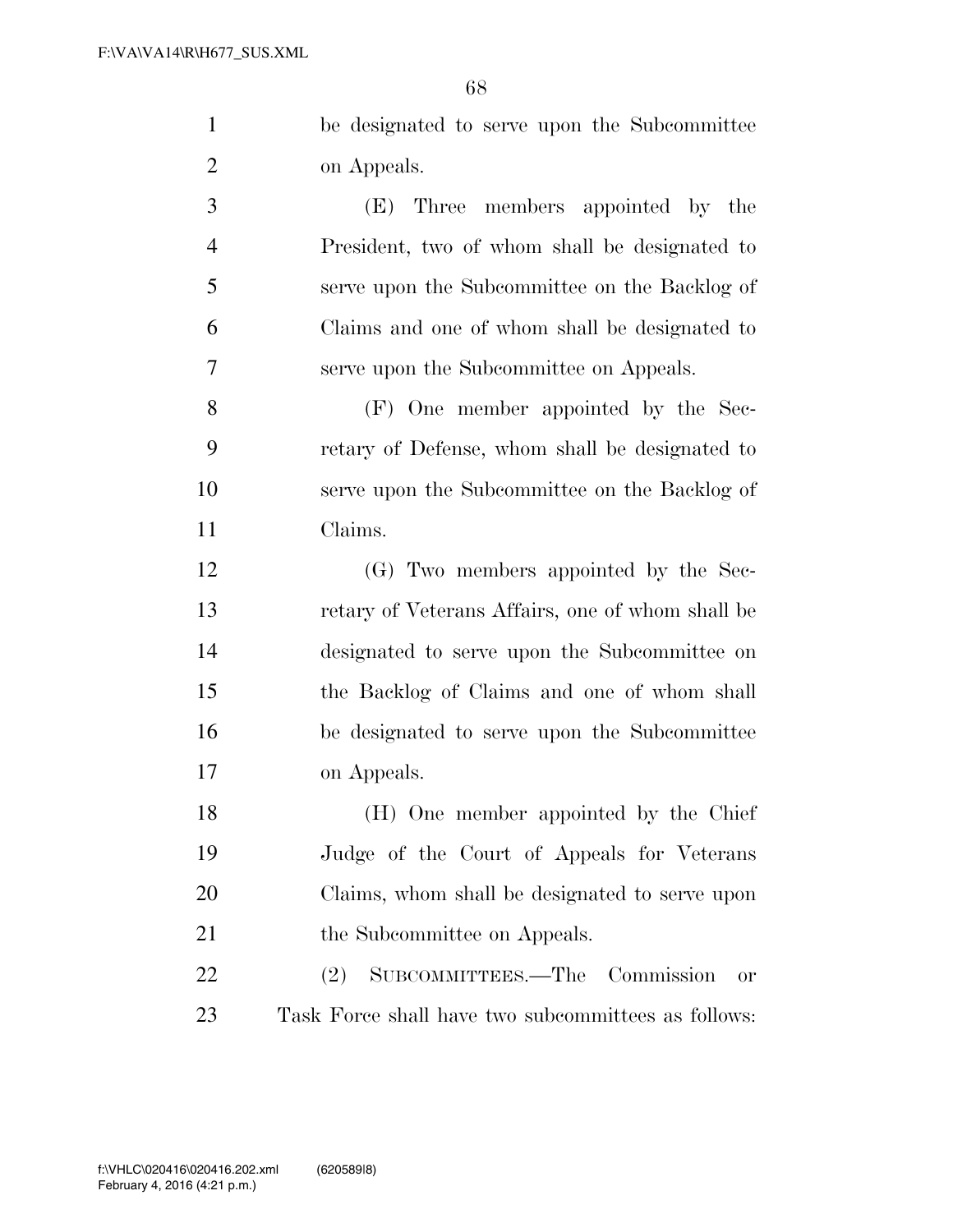| $\mathbf{1}$   | (A) A Subcommittee on the Backlog of                  |
|----------------|-------------------------------------------------------|
| $\overline{2}$ | Claims consisting of the eight members des-           |
| 3              | ignated in accordance with paragraph (1).             |
| $\overline{4}$ | (B) A Subcommittee on Appeals consisting              |
| 5              | of the seven members designated in accordance         |
| 6              | with paragraph $(1)$ .                                |
| 7              | (3) QUALIFICATIONS.—Each member appointed             |
| 8              | under paragraph (1) shall be appointed based on the   |
| 9              | experience of the member as a veteran or on the       |
| 10             | subject matter expertise or other relevant experience |
| 11             | of the member.                                        |
| 12             | $(4)$ ADVISORS.—                                      |
| 13             | (A) IN GENERAL.—In addition to the $15$               |
| 14             | members appointed under paragraph (1), the            |
| 15             | Commission or Task Force shall—                       |
| 16             | (i) have five nonvoting, nonmember                    |
| 17             | advisors, appointed by a majority of the              |
| 18             | Commission or Task Force, each from a                 |
| 19             | different organization that represents the            |
| 20             | interests of veterans; and                            |
| 21             | (ii) seek advice from experts from                    |
| 22             | nongovernmental organizations (including              |
| 23             | veterans service organizations and military           |
| 24             | organizations), the Internet technology in-           |
| 25             | dustry, and the insurance industry.                   |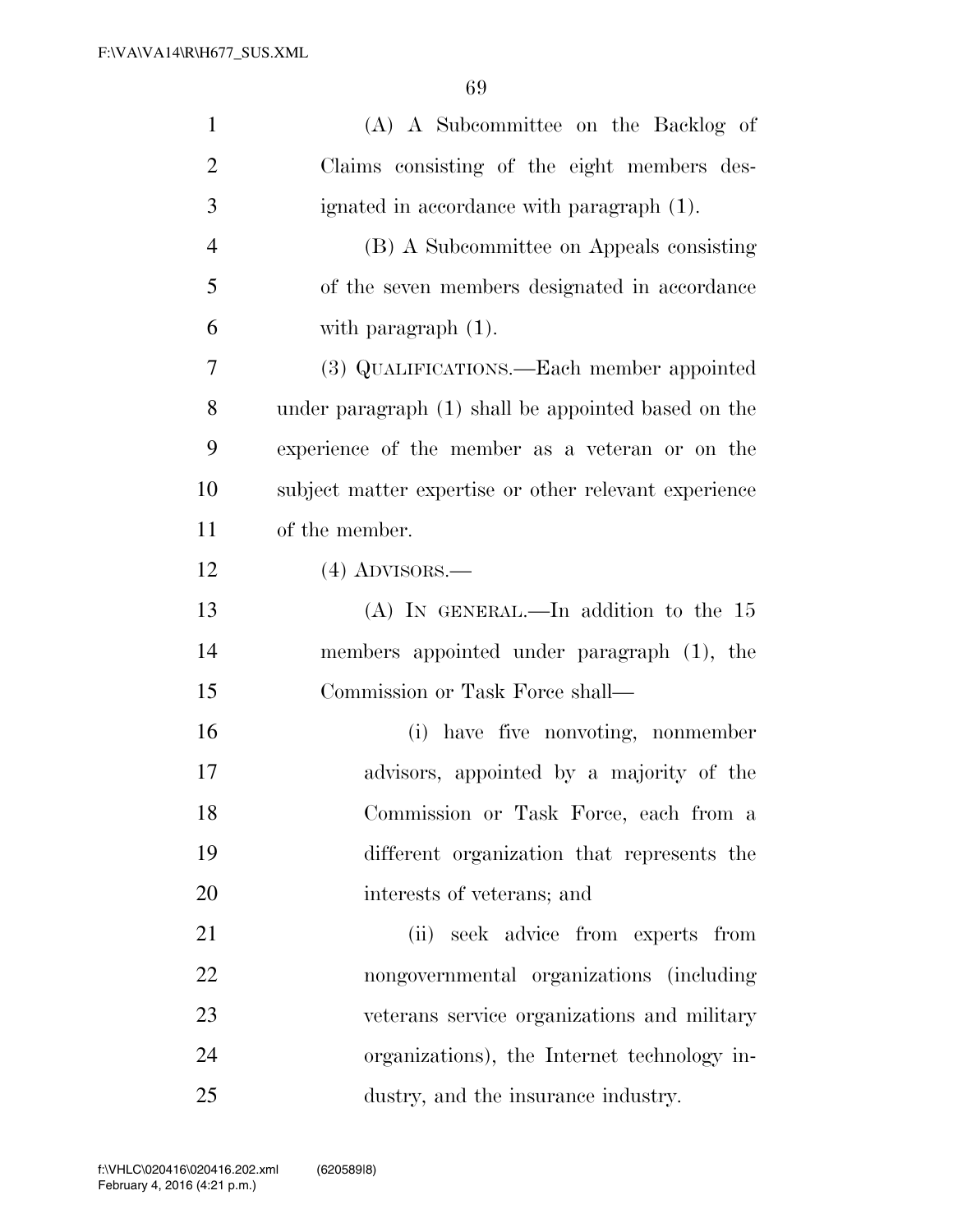(B) ADVICE.—Individuals described in clause (i) and (ii) of subparagraph (A) shall provide advice to both subcommittees described in paragraph (2).

 (5) CHAIRMAN.—The President shall designate a member of the Commission or Task Force who is appointed by the President and designated to serve upon the Subcommittee on the Backlog of Claims to serve as the chairman of the Commission or Task Force. The chairman may designate a member to serve as the chairman of the Subcommittee on the Backlog of Claims and a member to serve as the chairman of the Subcommittee on Appeals to chair such subcommittees as the designee of the chairman of the Commission or Task Force.

 (6) PERIOD OF APPOINTMENT.—Members of the Commission or Task Force shall be appointed 18 for the life of the Commission or Task Force. A va-cancy shall not affect its powers.

 (7) VACANCY.—A vacancy on the Commission or Task Force shall be filled in the manner in which 22 the original appointment was made.

 (8) APPOINTMENT DEADLINE.—The appoint- ment of members of the Commission or Task Force established in this section shall be made not later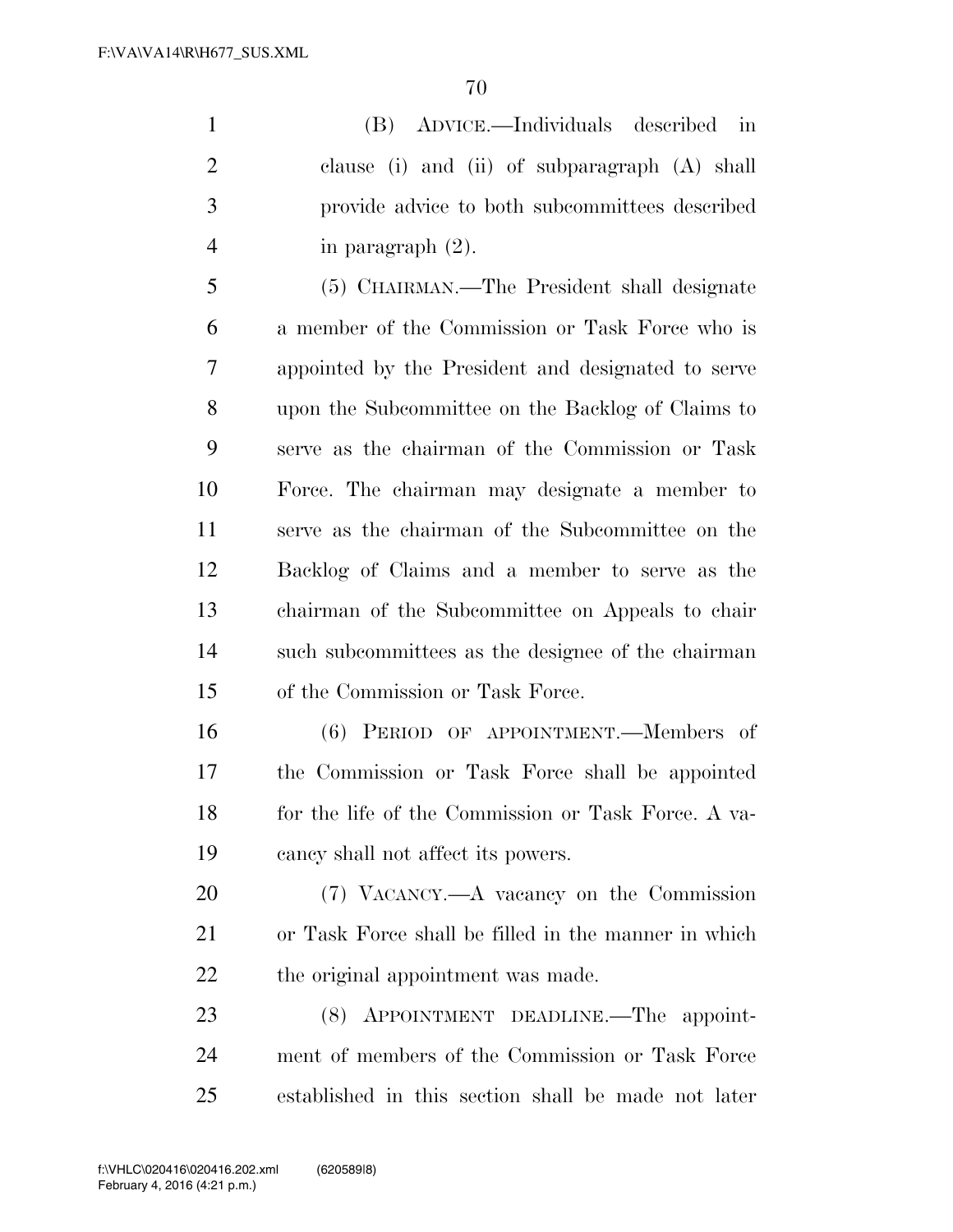| $\mathbf{1}$   | than 15 days after the date of the enactment of this |
|----------------|------------------------------------------------------|
| $\overline{2}$ | Act.                                                 |
| 3              | (e) MEETINGS.—                                       |
| $\overline{4}$ | (1) INITIAL MEETING.—The Commission<br>or            |
| 5              | Task Force shall hold its first meeting not later    |
| 6              | than 15 days after the date on which a majority of   |
| 7              | the members are appointed.                           |
| 8              | MEETINGS.—The Commission or Task<br>(2)              |
| 9              | Force shall meet at the call of the chairman.        |
| 10             | $(3)$ QUORUM.—A majority of the members of           |
| 11             | the Commission or Task Force shall constitute a      |
| 12             | quorum, but a lesser number may hold hearings.       |
| 13             | (f) POWERS OF THE COMMISSION OR TASK FORCE.—         |
| 14             | HEARINGS.—The Commission or Task<br>(1)              |
| 15             | Force may hold such hearings, sit and act at such    |
| 16             | times and places, take such testimony, and receive   |
| 17             | such evidence as the Commission or Task Force con-   |
| 18             | siders advisable to carry out the purposes of this   |
| 19             | section.                                             |
| 20             | (2) INFORMATION FROM FEDERAL AGENCIES.-              |
| 21             | The Commission or Task Force may secure directly     |
| 22             | from any department or agency of the Federal Gov-    |
| 23             | ernment such information as the Commission or        |
| 24             | Task Force considers necessary to carry out the pro- |
| 25             | visions of this section. Upon request of the chair-  |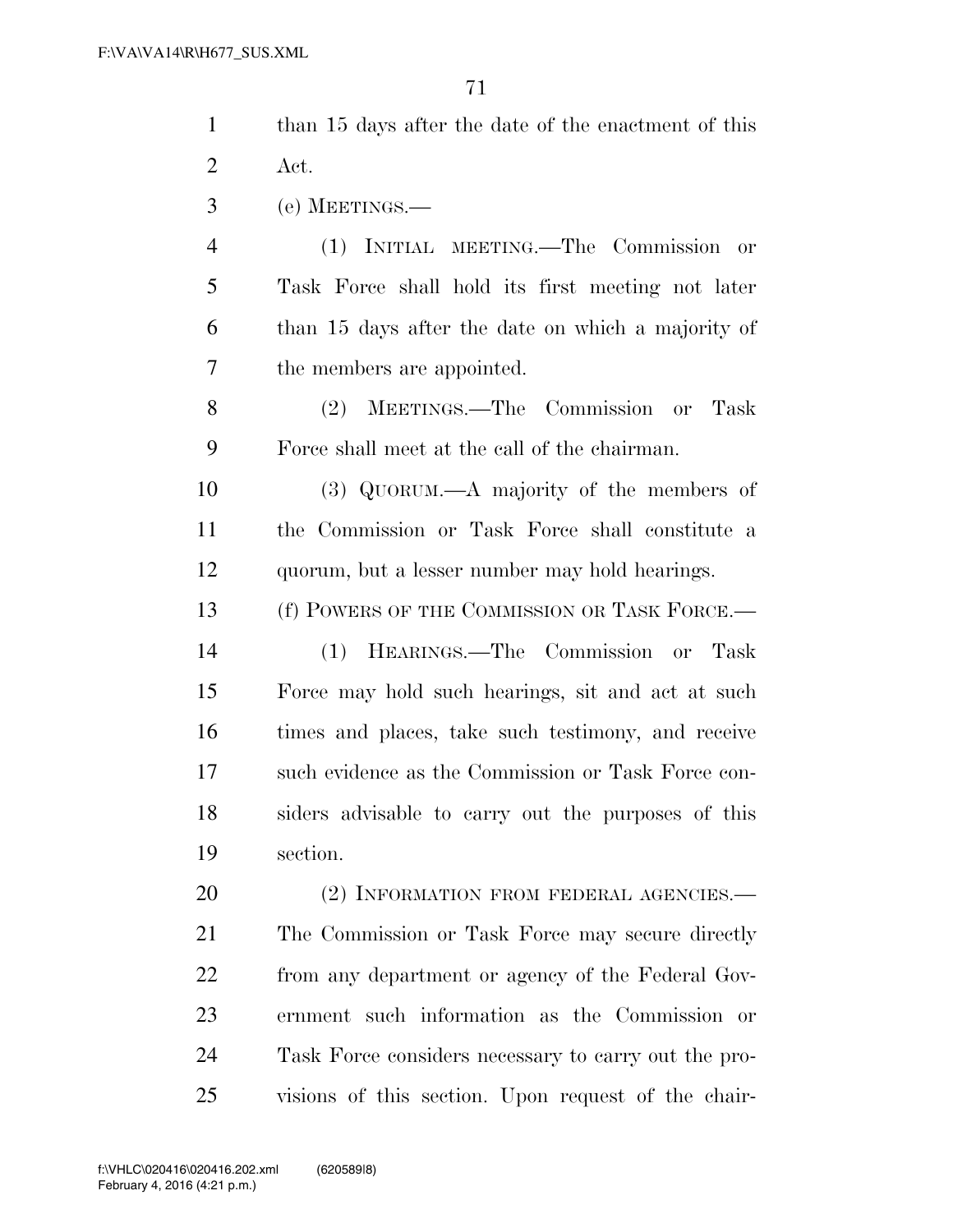man, the head of such department or agency shall furnish such information to the Commission or Task Force.

 (3) POSTAL SERVICES.—The Commission or Task Force may use the United States mails in the same manner and under the same conditions as other departments and agencies of the Federal Gov-ernment.

 (4) GIFTS.—The Commission or Task Force may accept, use, and dispose of gifts or donations of service or property.

(g) PERSONNEL MATTERS.—

 (1) COMPENSATION OF MEMBERS.—Each mem- ber of the Commission or Task Force who is not an officer or employee of the United States shall be compensated at a rate equal to the daily equivalent of the annual rate of basic pay prescribed for level IV of the Executive Schedule under section 5315 of title 5, United States Code, for each day (including travel time) during which the member is engaged in the performance of the duties of the Commission or Task Force. All members of the Commission or Task Force who are officers or employees of the United States shall serve without compensation in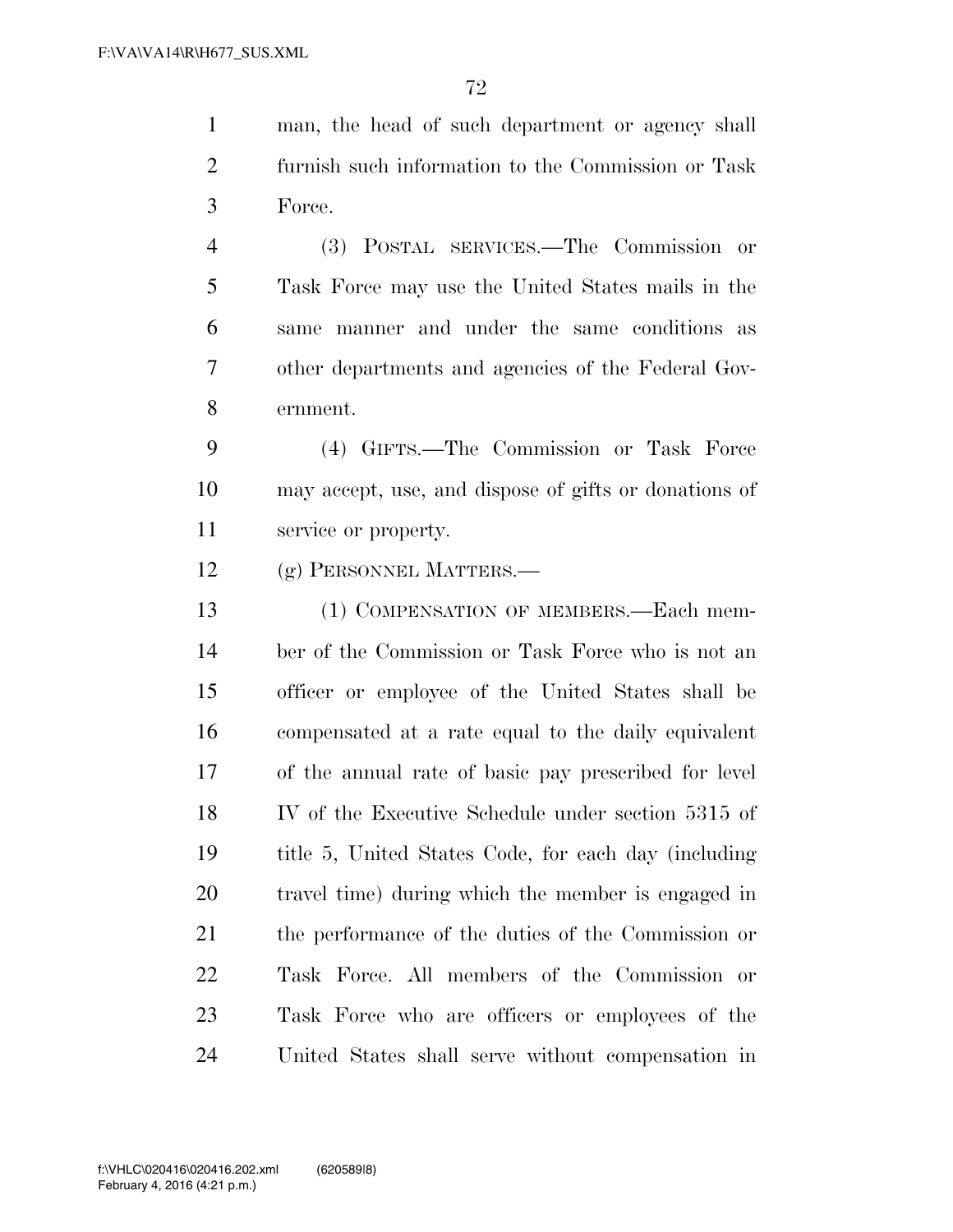- addition to that received for their services as officers or employees of the United States.
- (2) TRAVEL EXPENSES.—The members of the Commission or Task Force shall be allowed travel expenses, including per diem in lieu of subsistence, at rates authorized for employees of agencies under subchapter I of chapter 57 of title 5, United States Code, while away from their homes or regular places of business in the performance of service of the Commission or Task Force.
- (3) STAFF.—
- (A) APPOINTMENT.—The chairman of the Commission or Task Force may, without regard to the civil service laws and regulations, appoint an executive director and such other personnel as may be necessary to enable the Commission or Task Force to perform its duties. The ap- pointment of an executive director shall be sub- ject to the approval of the Commission or Task Force.
- (B) COMPENSATION.—The chairman of the Commission or Task Force may fix the compensation of the executive director and other personnel without regard to the provisions of chapter 51 and subchapter III of chapter 53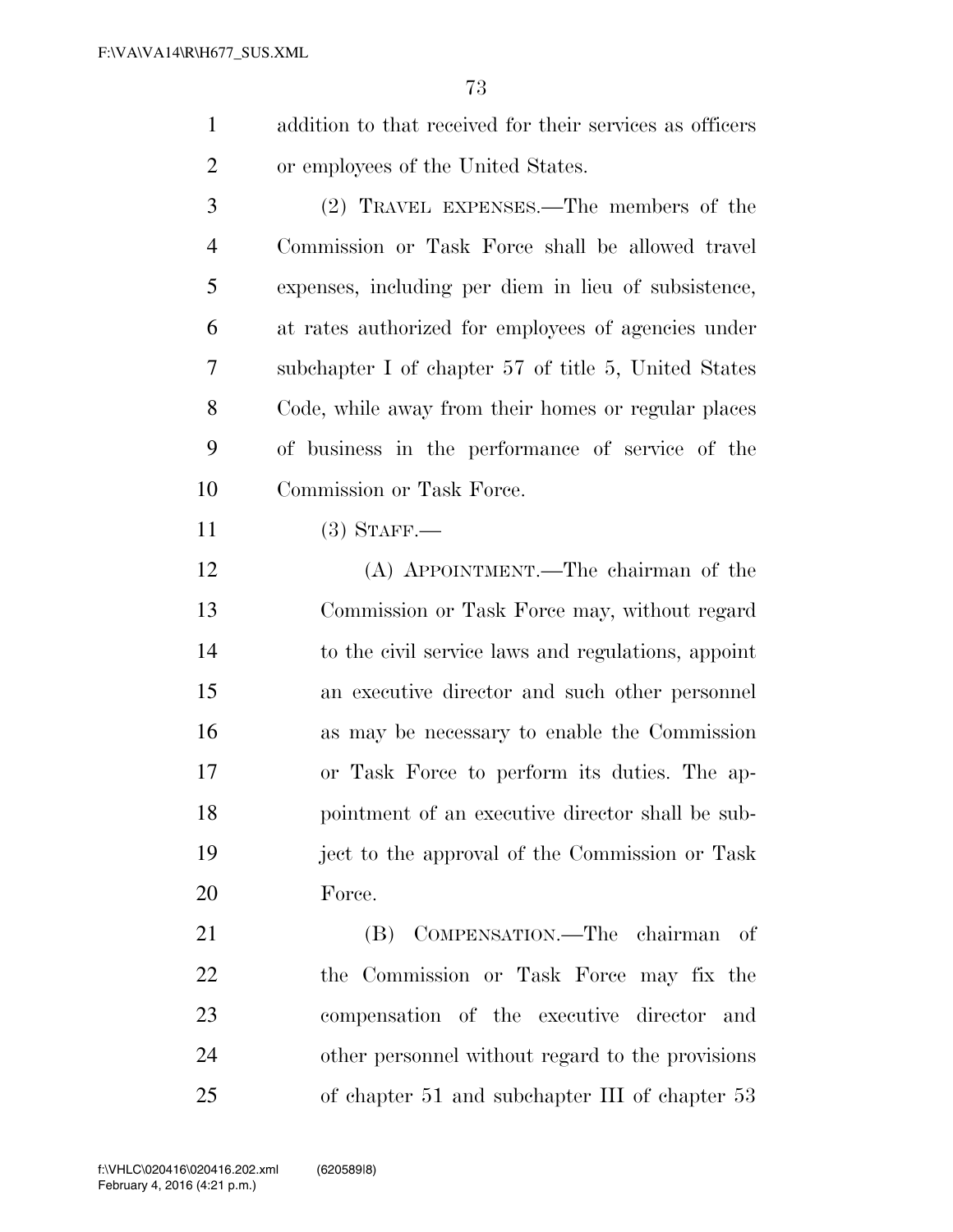| $\mathbf{1}$   | of title 5, United States Code, relating to classi-    |
|----------------|--------------------------------------------------------|
| $\overline{2}$ | fication of positions and General Schedule pay         |
| 3              | rates, except that the rate of pay for the execu-      |
| $\overline{4}$ | tive director and other personnel may not ex-          |
| 5              | ceed the rate payable for level V of the Execu-        |
| 6              | tive Schedule under section 5316 of such title.        |
| 7              | (4) DETAIL OF GOVERNMENT EMPLOYEES.-                   |
| 8              | Upon request of the chairman of the Commission or      |
| 9              | Task Force, the head of any department or agency       |
| 10             | of the Federal Government may detail, on a nonre-      |
| 11             | imbursable basis, any personnel of that department     |
| 12             | or agency to the Commission or Task Force to assist    |
| 13             | it in carrying out its duties.                         |
| 14             | (5) PROCUREMENT OF TEMPORARY AND INTER-                |
| 15             | MITTENT SERVICES.—The chairman of the Commis-          |
| 16             | sion or Task Force may procure temporary and           |
| 17             | intermittent services under section 3109(b) of title   |
| 18             | 5, United States Code, at rates for individuals which  |
| 19             | do not exceed the daily equivalent of the annual rate  |
| 20             | of basic pay prescribed for level $V$ of the Executive |
| 21             | Schedule under section 5316 of such title.             |
| 22             | TERMINATION OF COMMISSION<br>(h)<br>TASK<br>OR         |
| 23             | FORCE.—The Commission or Task Force shall terminate    |

60 days after the date on which the Commission or Task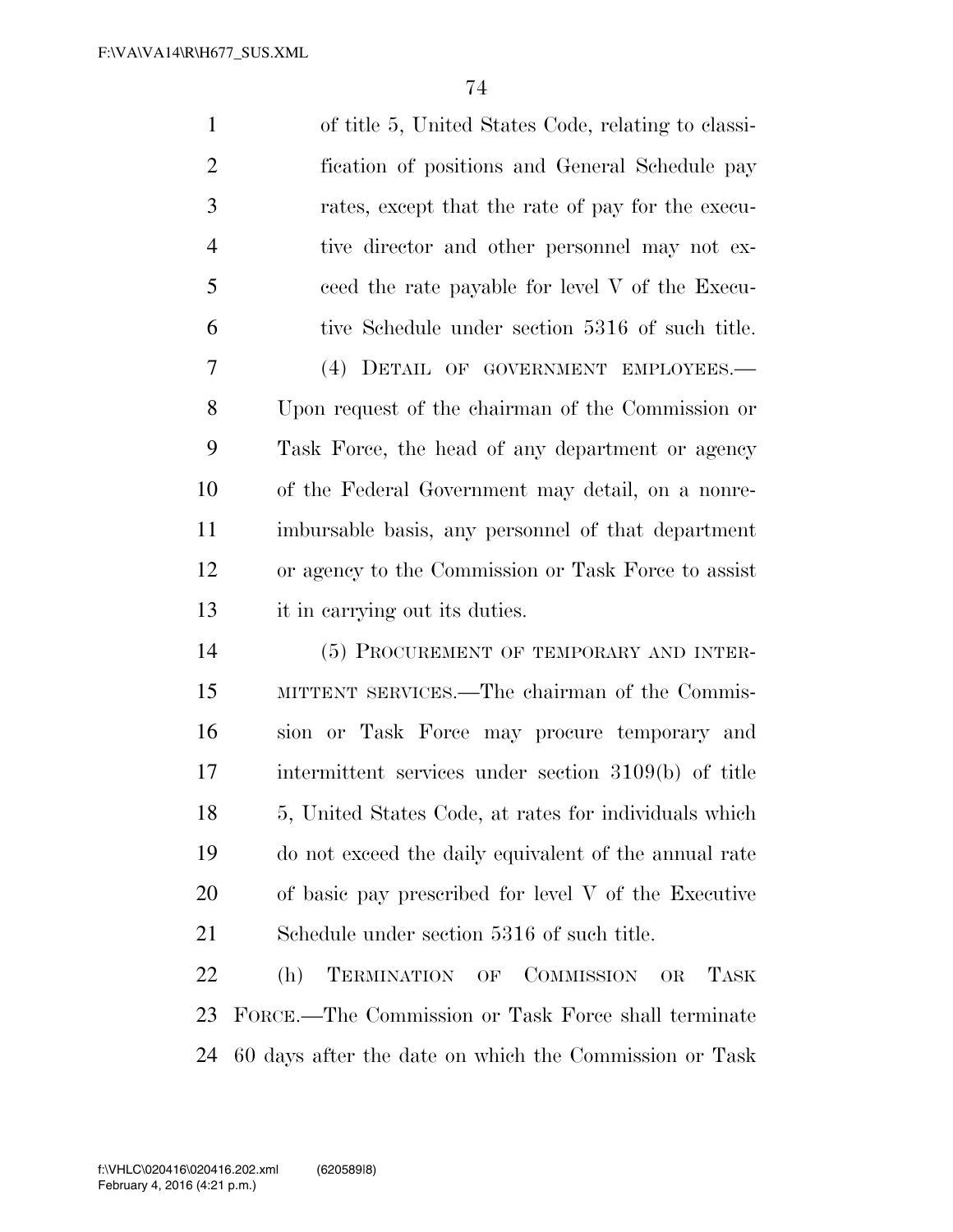Force submits the final comprehensive report under sub-2 section  $(e)(3)$ .

- (i) FUNDING.—
- (1) IN GENERAL.—The Secretary shall, upon the request of the chairman of the Commission or Task Force, make available to the Commission or Task Force such amounts as the Commission or Task Force may require to carry out the duties of the Commission or Task Force under this section.
- (2) AVAILABILITY.—Any sums made available to the Commission or Task Force shall remain avail- able, without fiscal year limitation, until the termi-nation of the Commission or Task Force.
- (j) DEFINITIONS.—In this section:
- (1) The term ''appeals process'' means the process to appeal the determination by the Secretary of a claim beginning with the notice of disagreement filed pursuant to section 7105 of title 38, United States Code, and ending with the review of a deci- sion by the Supreme Court pursuant to section  $21 \qquad \qquad 7292(c)$  of such title.
- (2) The term ''Board'' means the Board of Vet-erans' Appeals.
- 24 (3) The term "strategic plan" means the Stra-tegic Plan to Eliminate the Compensation Claims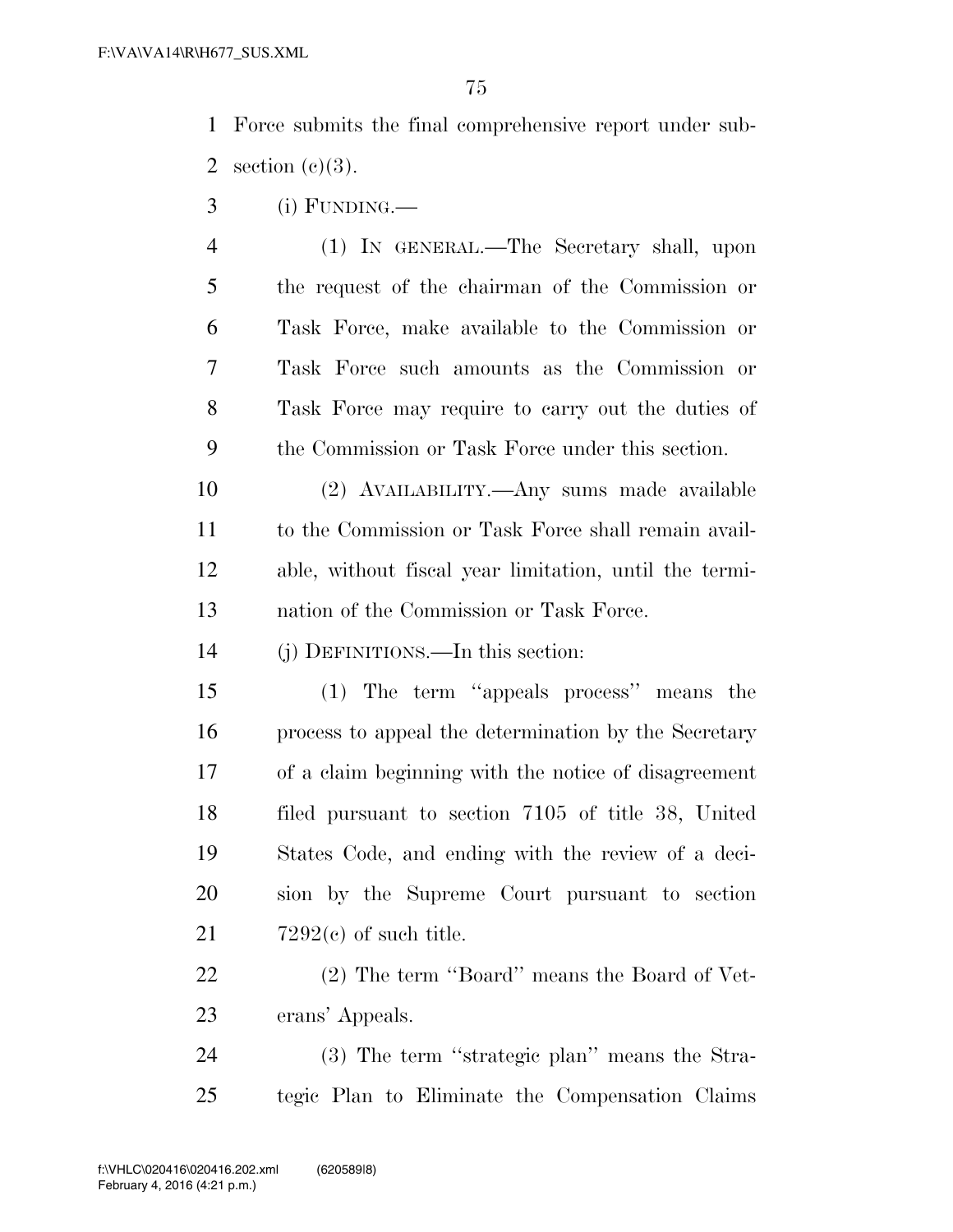Backlog, published by the Secretary of Veterans Af-fairs on January 25, 2013.

 (k) EFFECTIVE DATE.—This section shall take effect on the date that is one year after the date of the enact-ment of this Act.

## **SEC. 15. METHODS FOR VALIDATING CERTAIN WORLD WAR II MERCHANT MARINER SERVICE CONSID- ERED TO BE ACTIVE SERVICE BY THE SEC-RETARY OF VETERANS AFFAIRS.**

 (a) IN GENERAL.—For the purposes of verifying that an individual performed service under honorable condi- tions that satisfies the requirements of a coastwise mer- chant seaman who is recognized pursuant to section 401 of the GI Bill Improvement Act of 1977 (Public Law 95– 202; 38 U.S.C. 106 note) as having performed active duty 16 service for the purposes described in subsection  $(c)(1)$ , the Secretary of Defense shall accept the following:

 (1) In the case of an individual who served on a coastwise merchant vessel seeking such recognition 20 for whom no applicable Coast Guard shipping or dis- charge form, ship logbook, merchant mariner's docu- ment or Z-card, or other official employment record is available, the Secretary shall provide such recogni- tion on the basis of applicable Social Security Ad-ministration records submitted for or by the indi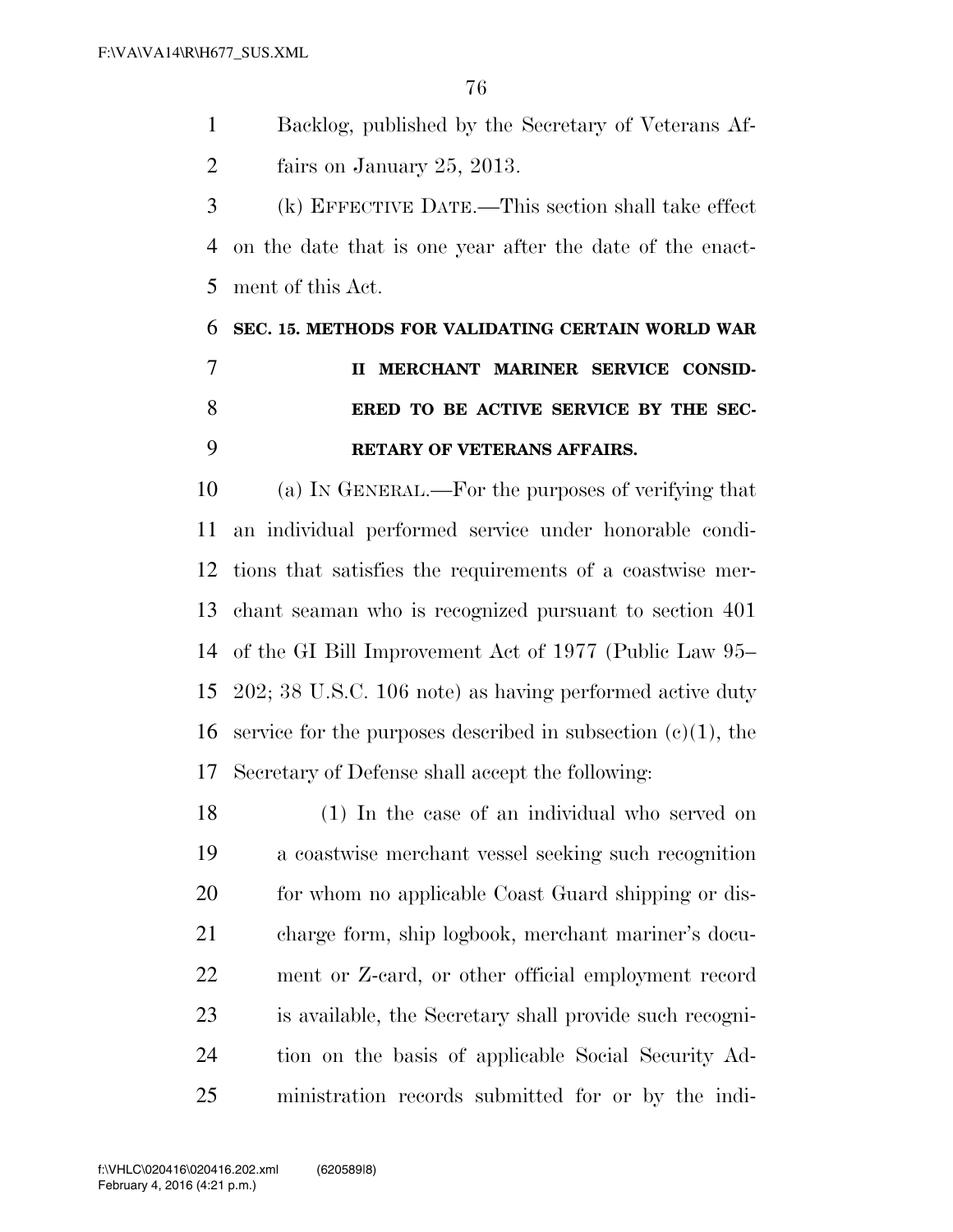vidual, together with validated testimony given by the individual or the primary next of kin of the indi- vidual that the individual performed such service during the period beginning on December 7, 1941, and ending on December 31, 1946.

 (2) In the case of an individual who served on a coastwise merchant vessel seeking such recognition for whom the applicable Coast Guard shipping or discharge form, ship logbook, merchant mariner's document or Z-card, or other official employment record has been destroyed or otherwise become un- available by reason of any action committed by a person responsible for the control and maintenance of such form, logbook, or record, the Secretary shall accept other official documentation demonstrating that the individual performed such service during pe- riod beginning on December 7, 1941, and ending on December 31, 1946.

 (3) For the purpose of determining whether to recognize service allegedly performed during the pe- riod beginning on December 7, 1941, and ending on December 31, 1946, the Secretary shall recognize masters of seagoing vessels or other officers in com- mand of similarly organized groups as agents of the United States who were authorized to document any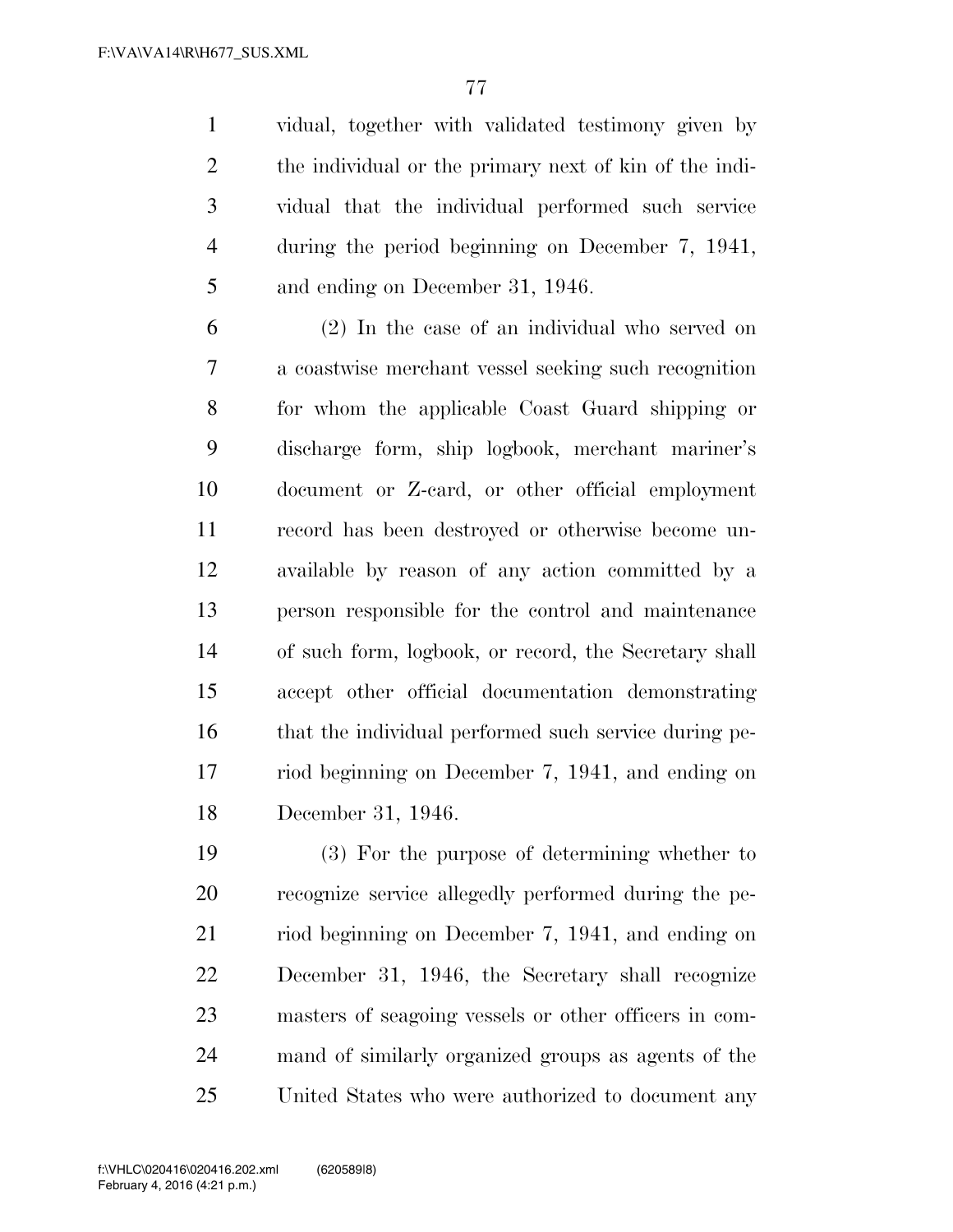individual for purposes of hiring the individual to perform service in the merchant marine or dis-charging an individual from such service.

 (b) TREATMENT OF OTHER DOCUMENTATION.— Other documentation accepted by the Secretary of Defense 6 pursuant to subsection  $(a)(2)$  shall satisfy all requirements for eligibility of service during the period beginning on De-cember 7, 1941, and ending on December 31, 1946.

(c) BENEFITS ALLOWED.—

 (1) BURIAL BENEFITS ELIGIBILITY.—Service of an individual that is considered active duty pursuant to subsection (a) shall be considered as active duty service with respect to providing burial benefits under chapters 23 and 24 of title 38, United States Code, to the individual.

 (2) MEDALS, RIBBONS, AND DECORATIONS.— An individual whose service is recognized as active duty pursuant to subsection (a) may be awarded an appropriate medal, ribbon, or other military decora-tion based on such service.

 (3) STATUS OF VETERAN.—An individual whose service is recognized as active duty pursuant to sub- section (a) shall be honored as a veteran but shall not be entitled by reason of such recognized service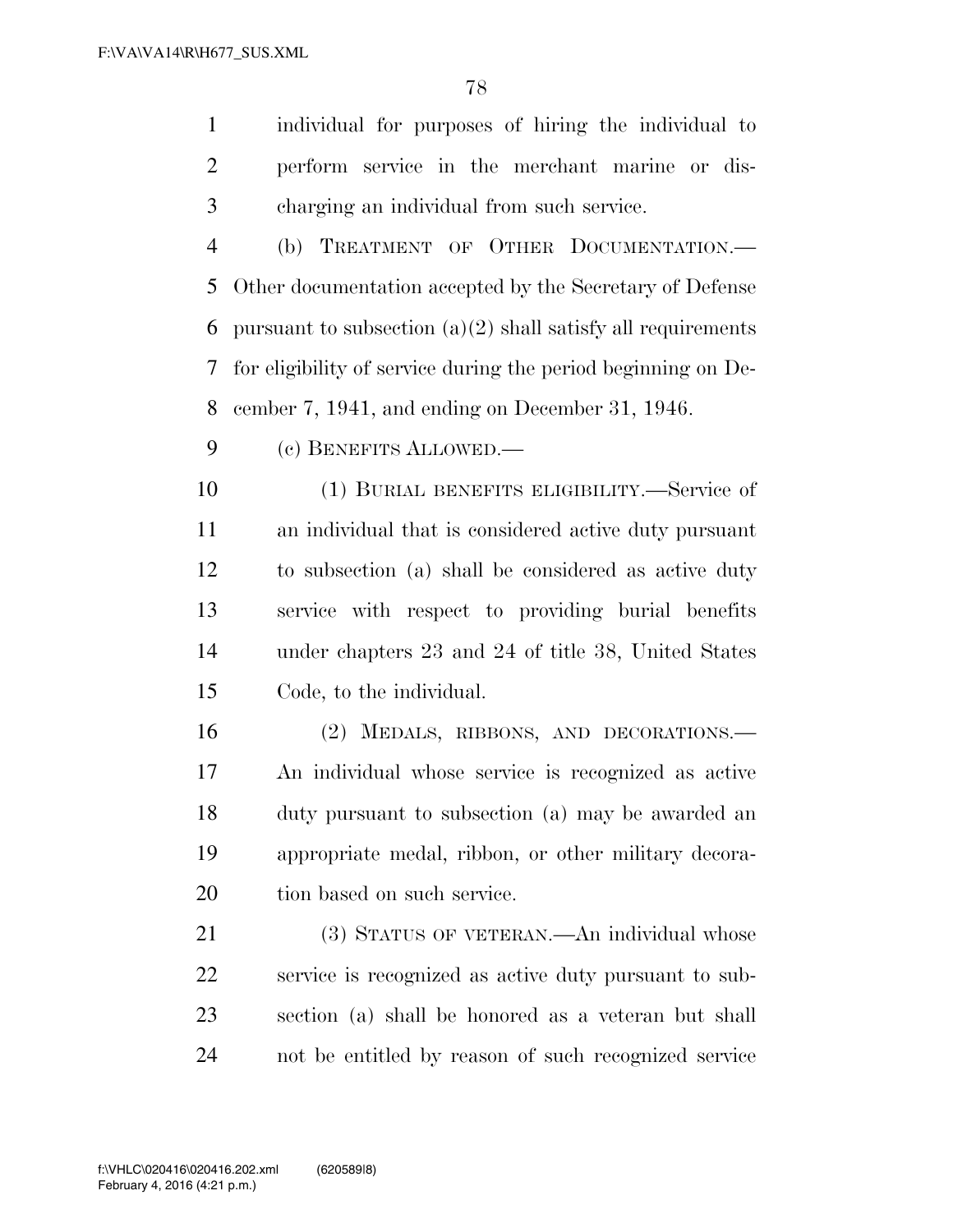to any benefit that is not described in this sub-section.

 (d) DETERMINATION OF COASTWISE MERCHANT SEAMAN.—The Secretary of Defense shall verify that an individual performed service under honorable conditions that satisfies the requirements of a coastwise merchant seaman pursuant to this section without regard to the sex, age, or disability of the individual during the period in which the individual served as such a coastwise merchant seaman.

 (e) DEFINITION OF PRIMARY NEXT OF KIN.—In this section, the term ''primary next of kin'' with respect to an individual seeking recognition for service under this section means the closest living relative of the individual who was alive during the period of such service.

 (f) EFFECTIVE DATE.—This section shall take effect 90 days after the date of the enactment of this Act.

## **SEC. 16. DESIGNATION OF AMERICAN WORLD WAR II CIT-IES.**

 (a) IN GENERAL.—The Secretary of Veterans Affairs shall designate at least one city in the United States each year as an ''American World War II City''.

 (b) CRITERIA FOR DESIGNATION.—After the des- ignation made under subsection (c), the Secretary, in con-sultation with the Secretary of Defense, shall make each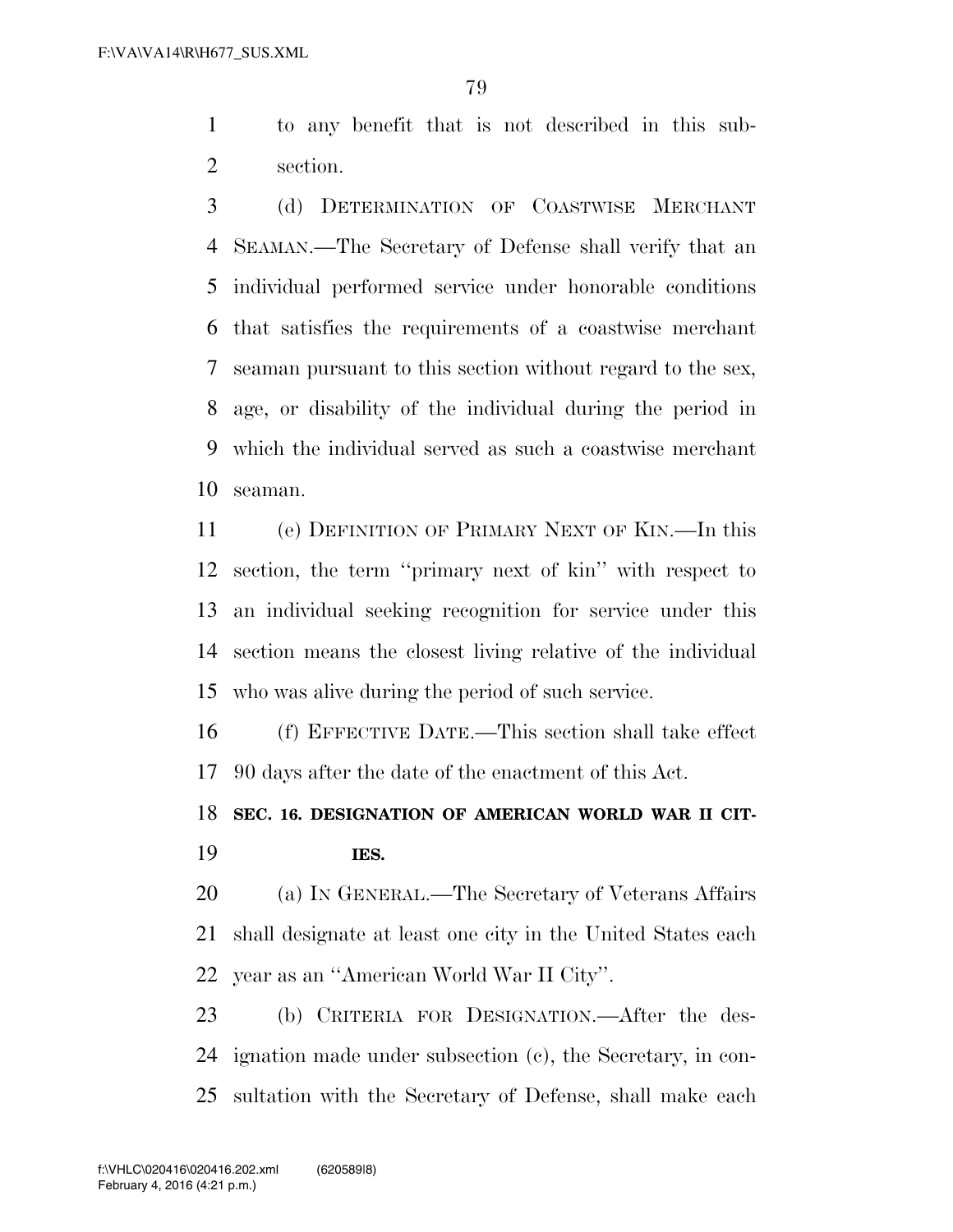designation under subsection (a) based on the following criteria:

 (1) Contributions by a city to the war effort during World War II, including those related to de- fense manufacturing, bond drives, service in the Armed Forces, and the presence of military facilities within the city.

 (2) Efforts by a city to preserve the history of the city's contributions during World War II, includ- ing through the establishment of preservation orga- nizations or museums, restoration of World War II facilities, and recognition of World War II veterans. (c) FIRST AMERICAN WORLD WAR II CITY.—The city of Wilmington, North Carolina, is designated as an ''American World War II City''.

## **SEC. 17. SENSE OF CONGRESS REGARDING AMERICAN VET-**

## **ERANS DISABLED FOR LIFE.**

 (a) FINDINGS.—Congress makes the following find-ings:

 (1) There are at least 3,600,000 veterans cur-21 rently living with service-connected disabilities.

 (2) As a result of their service, many veterans are permanently disabled throughout their lives and in many cases must rely on the support of their fam-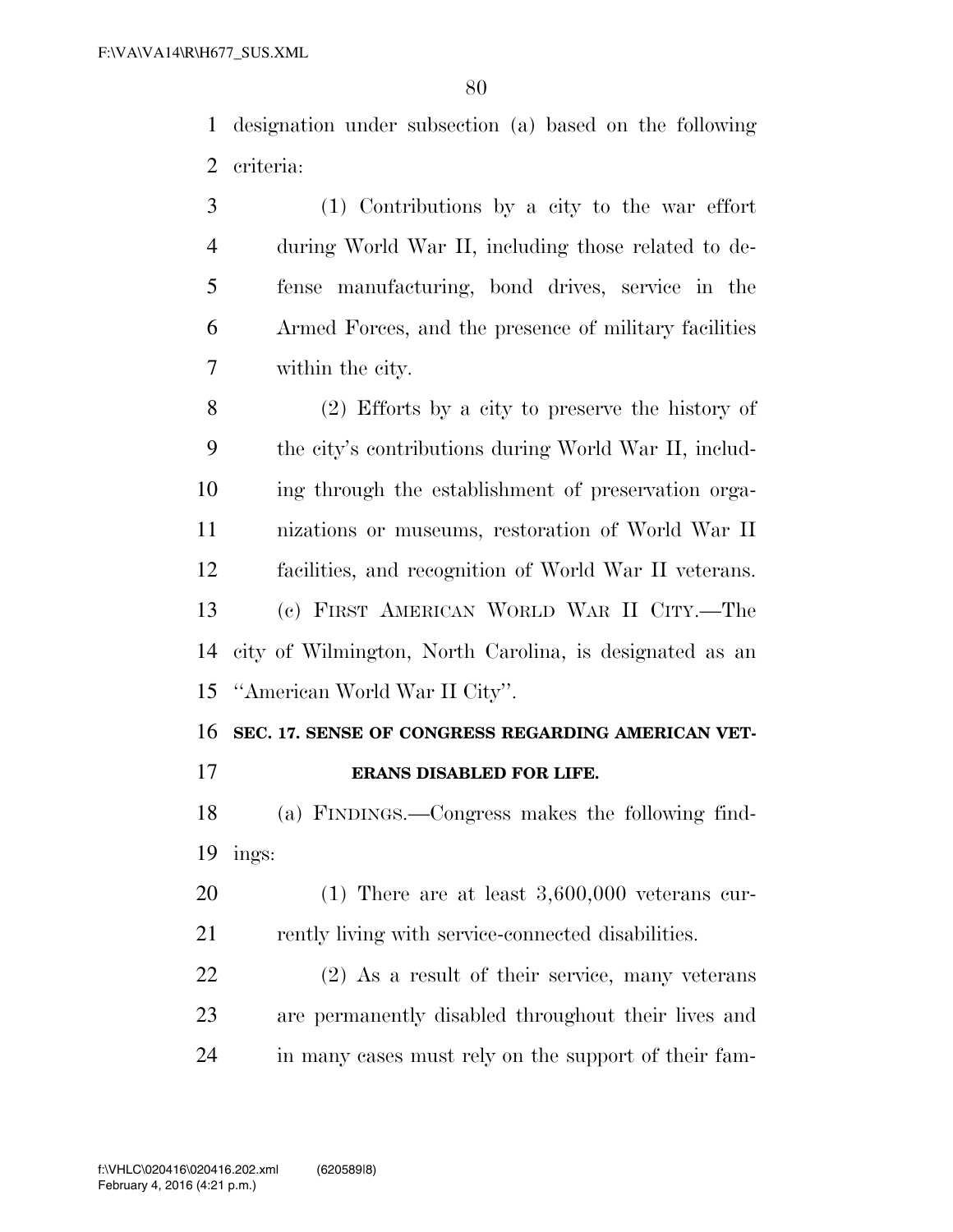| $\mathbf{1}$   | ilies and friends when these visible and invisible bur- |
|----------------|---------------------------------------------------------|
| $\overline{2}$ | dens become too much to bear alone.                     |
| 3              | $(3)$ October 5, which is the anniversary of the        |
| 4              | dedication of the American Veterans Disabled for        |
| 5              | Life Memorial, has been recognized as an appro-         |
| 6              | priate day on which to honor American veterans dis-     |
| 7              | abled for life each year.                               |
| 8              | (b) SENSE OF CONGRESS.—Congress—                        |
| 9              | (1) expresses its appreciation to the men and           |
| 10             | women left permanently wounded, ill, or injured as      |
| 11             | a result of their service in the Armed Forces;          |
| 12             | (2) supports the annual recognition of Amer-            |
| 13             | ican veterans disabled for life each year; and          |
| 14             | (3) encourages the American people to honor             |
| 15             | American veterans disabled for life each year with      |
| 16             | appropriate programs and activities.                    |
| 17             | SEC. 18. EXTENSION OF PILOT PROGRAM ON COUNSELING       |
| 18             | IN RETREAT SETTINGS FOR WOMEN VET-                      |
| 19             | ERANS NEWLY SEPARATED FROM SERVICE IN                   |
| 20             | THE ARMED FORCES.                                       |
| 21             | Section 203(d) of the Caregivers and Veterans Omni-     |
| 22             | bus Health Services Act of 2010 (Public Law 111–163;    |
| 23             | 38 U.S.C. 1712A note) is amended by striking "December" |
| 24             | $31, 2016$ " and inserting "December 31, 2021".         |
|                |                                                         |

Amend the title so as to read: ''A bill to amend title 38, United States Code, to provide for annual cost-of-liv